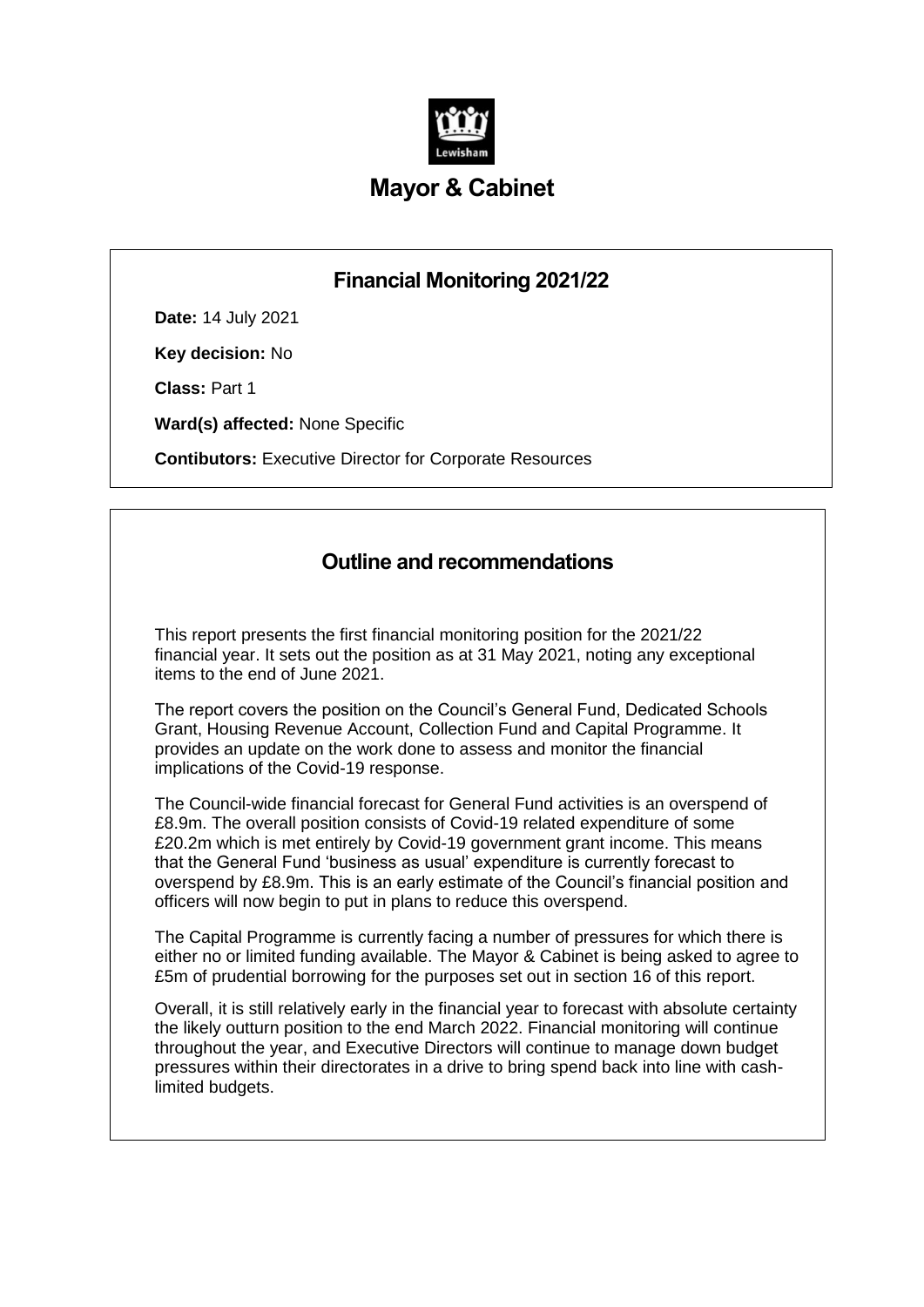# **Timeline of engagement and decision-making**

7 July 2021 – 2020/21 Final Outturn and Medium Term Financial Strategy to Public Accounts Select Committee

14 July 2021 – First 2021/22 financial monitoring report and Medium Term Financial Strategy to M&C

16 September 2021 – 2020/21 Statement of Accounts considered by the Audit Panel

29 September 2021 – 2020/21 Statement of Accounts approved and endorsed by Full Council

#### **1. Executive Summary**

- 1.1. This report sets out the financial forecasts for 2021/22 as at 31 May 2021, noting any exceptional items to the end of June 2021. The key areas to note are as follows:
	- i. There is a forecast overspend of £8.9m against the directorates' net general fund revenue budget, after the application of additional government funding to support the local authority's response to the Covid-19 pandemic. This is set out in more detail in sections 6 to 10 of this report
	- ii. The Dedicated Schools Grant (DSG) is currently forecasted to overspend by £5.3m at the end of the financial year. There are 11 schools with deficits. This is set out in more detail in section 13 of this report.
	- iii. The Housing Revenue Account (HRA) is currently projecting a balanced budget position. This is set out in more detail in section 14 of this report.
	- iv. As at 31 May 2021, some 18.41% of council tax due and 32.39% of business rates due had been collected. At this point last year, 17.6% of council tax due and 33.0% of business rates due had been collected. This is set out in more detail in section 15 of this report.
	- v. The Capital Programme spend as at 31 May 2021 is £9.5m, which is 4% of the 2020/21 of the proposed revised capital budget of £245.5m. At this point last year, 16% of the revised budget had been spent, with the final outturn being 70% (£121.2m) of the revised budget of £169.1m. This has been set out in more detail in section 16 of this report and the appendices 4 to 6.

#### **2. Purpose**

2.1 The purpose of this report is to set out the financial forecasts for 2021/22 as at the end of May 2021, noting any exceptional items to the end of June 2021 and projected to the year-end, 31 March 2022.

#### **3. Policy Context**

- 3.1 This financial position demonstrates the impact of the very severe financial constraints which have been imposed on Council services with the cuts made year on year, despite the increasing demand to deliver services to the borough's residents.
- 3.2 The Council's strategy and priorities drive the Budget with changes in resource allocation determined in accordance with policies and strategy. The Council launched its current Corporate Strategy in 2019, with seven corporate priorities as stated below:

# **Is this report easy to understand?**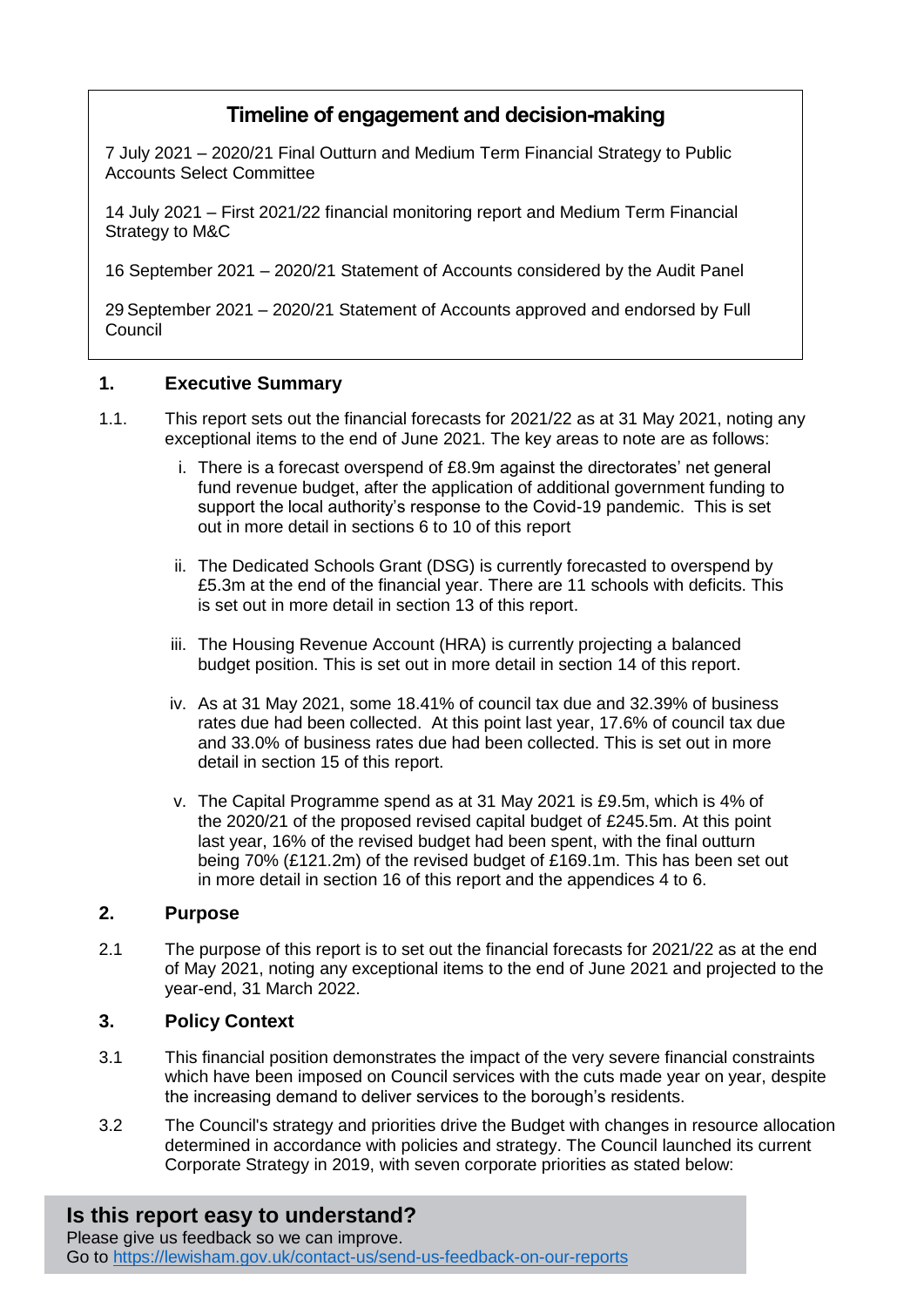- 3.3 Corporate Priorities
	- **Open Lewisham**  Lewisham will be a place where diversity and cultural heritage is recognised as a strength and is celebrated.
	- **Tackling the housing crisis**  Everyone has a decent home that is secure and affordable.
	- **Giving children and young people the best start in life**  Every child has access to an outstanding and inspiring education, and is given the support they need to keep them safe, well and able to achieve their full potential.
	- **Building and inclusive local economy**  Everyone can access high-quality job opportunities, with decent pay and security in our thriving and inclusive local economy.
	- **Delivering and defending health, social care and support**  Ensuring everyone receives the health, mental health, social care and support services they need.
	- **Making Lewisham greener**  Everyone enjoys our green spaces, and benefits from a healthy environment as we work to protect and improve our local environment.
	- **Building safer communities**  Every resident feels safe and secure living here as we work together towards a borough free from the fear of crime.
- 3.4 Values are critical to the Council's role as an employer, regulator, and securer of services and steward of public funds. The Council's values shape interactions and behaviours across the organisational hierarchy, between officers, and members, between the council and partners and between the council and citizens. In delivering our duties, we are guided by the Council's four core values:
	- We put service to the public first
	- We respect all people and all communities
	- We invest in employees
	- We are open, honest, and fair in all we do.
- 3.5 The Council's strong and resilient framework for prioritising action has served the organisation well in the face of austerity and on-going cuts to local government spending. This continues to mean, that even in the face of the most daunting financial challenges facing the Council and its partners, we continue to work alongside our communities to achieve more than we could by simply working alone.
- 3.6 This joint endeavour helps work through complex challenges, such as the pressures faced by health and social care services, and to secure investment in the borough, for new homes, school improvements, regenerating town centres, renewed leisure opportunities and improvement in the wider environment. This work has and continues to contribute much to improve life chances and life opportunities across the borough through improved education opportunities, skills development and employment. There is still much more that can be done to realise our ambitions for the future of the borough; ranging from our work to support housing supply and business growth, through to our programmes of care and support to some of our most vulnerable and troubled families.
- 3.7 Over the course of the last 18 months, the Council's business, and the day to day lives of Lewisham's residents, has been turned on its head. In March 2020, Council activity simultaneously ground to a halt and ramped up in equal measure. With 'non-critical' services wound down almost overnight and a new, urgent focus on 'critical services', the Council's leadership team, members and vast range of services faced new demands, challenges, pressures and opportunities.
- 3.8 The pace, scope and scale of change has been immense: the pandemic has demanded agility, creativity, pace, leadership, organisational and personal resilience, strong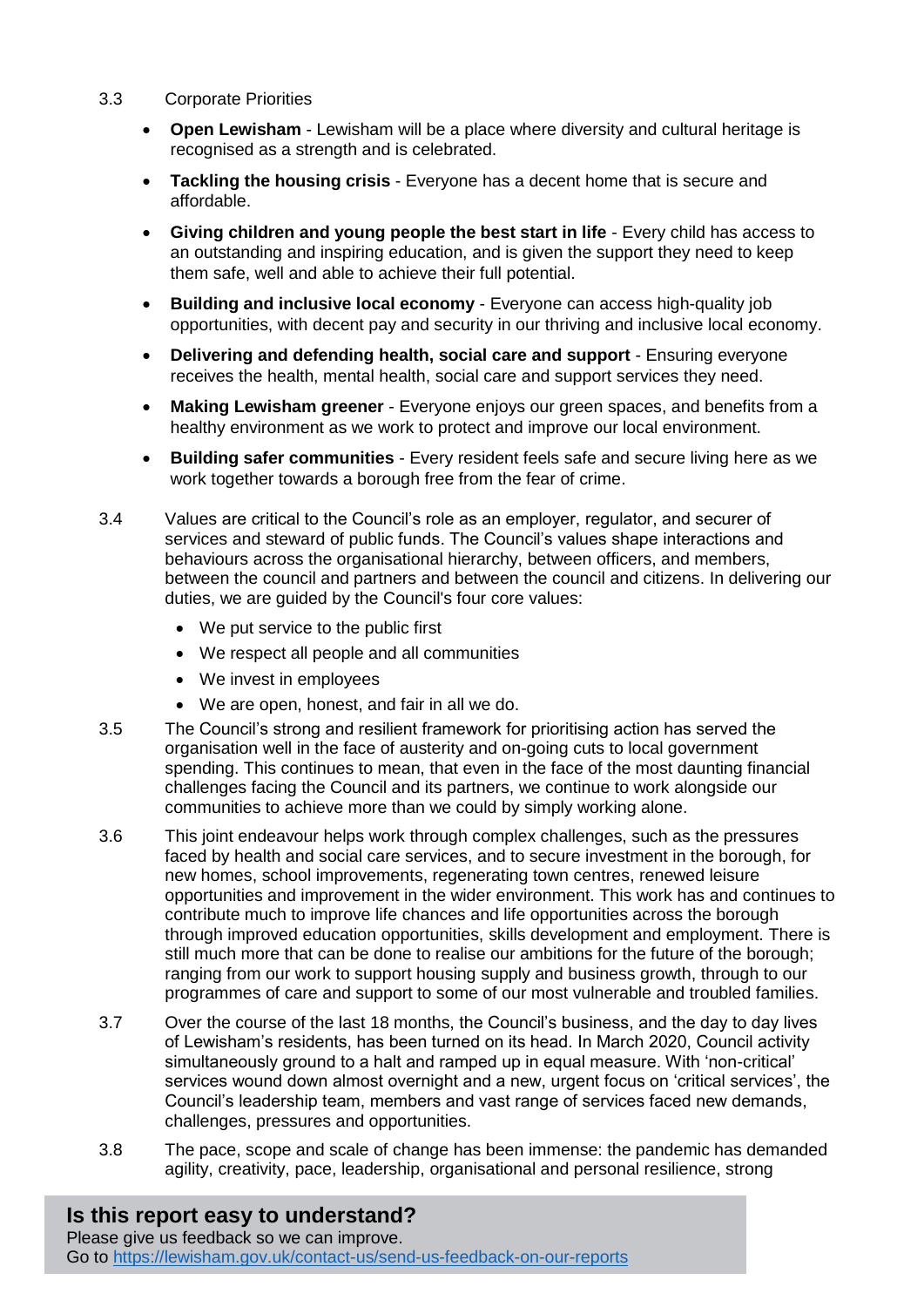communications and an unerring focus on the right priorities. Within the Council, the impact of the Covid-19 pandemic is felt acutely across all of our service areas and throughout the year we have been grappling with real challenges in how we keep services running for our residents and how we protect the most vulnerable. Across the borough, residents are looking afresh at our borough, their neighbourhoods, and seeing where they live through new eyes.

3.9 While we do not yet fully understand what all of the long-term implications of Covid-19 will mean for the borough, there have been many clear and visible impacts of the pandemic on our residents, Lewisham the place and also the Council. We know that coronavirus has disproportionately affected certain population groups in Lewisham, matching patterns that have been identified nationally and internationally: older residents, residents born in the Americas & the Caribbean, Africa or the Middle East & Asia, and residents in the most deprived areas of the borough have considerably higher death rates. We know that more Lewisham residents are claiming unemployment benefits compared to the beginning of this year and that food insecurity has increased in the borough.

#### **4. Recommendations**

- 4.1 The Mayor & Cabinet is asked to:
- 4.1.1 Note the current financial forecasts for the year ending 31 March 2022 and request that Executive Directors continue to work in bringing forward action plans to manage down budget pressures within their directorates;
- 4.1.2 Agree to £5m of prudential borrowing for the purposes set out in paragraphs 16.1 and 16.2 in section 16 of this report; and in agreeing, note that the revenue impact of this borrowing is £150k per annum. The associated funding will be identified during the Council's Medium Term Financial planning process.
- 4.1.3 Note the overall position of the Capital Programme budget, as set out in section 16 of this report, with further details attached at appendices 4 to 6 of this report*.*

#### **5. Directorate Forecast Outturn**

- 5.1 The Council is reporting a net overspend for general fund activities of £29.1m. This consists of Covid related spend of £20.2m which is met by Covid-19 government grant income and a general fund 'business as usual' overspend of £8.9m.
- 5.2 The financial forecast position is predicated on the successful delivery of revenue budget savings of £6.8m which were not achieved last year, but will now need to be implemented in 2021/22. These are summarised at Appendix 1. It also includes the outcome of delivered agreed savings of £22.6m for 2021/22, attached at Appendix 2 and agreed overspend reduction measures for 2021/22 of £5.4m set out in Appendix 3. The overall pressures are alleviated in part by additional government grant income which is being received to provide some financial support to councils to undertake additional activities in recognition of the unplanned costs which have been incurred in responding to Covid-19. The amount received by Lewisham and available for use in 2021/22 for such purposes, totals £26m. Of this sum of Covid-19 government grant income, some £20.2m is being applied to the related costs identified in 2021/22 to date. More detail on these grants have been set out in section 11 of this report.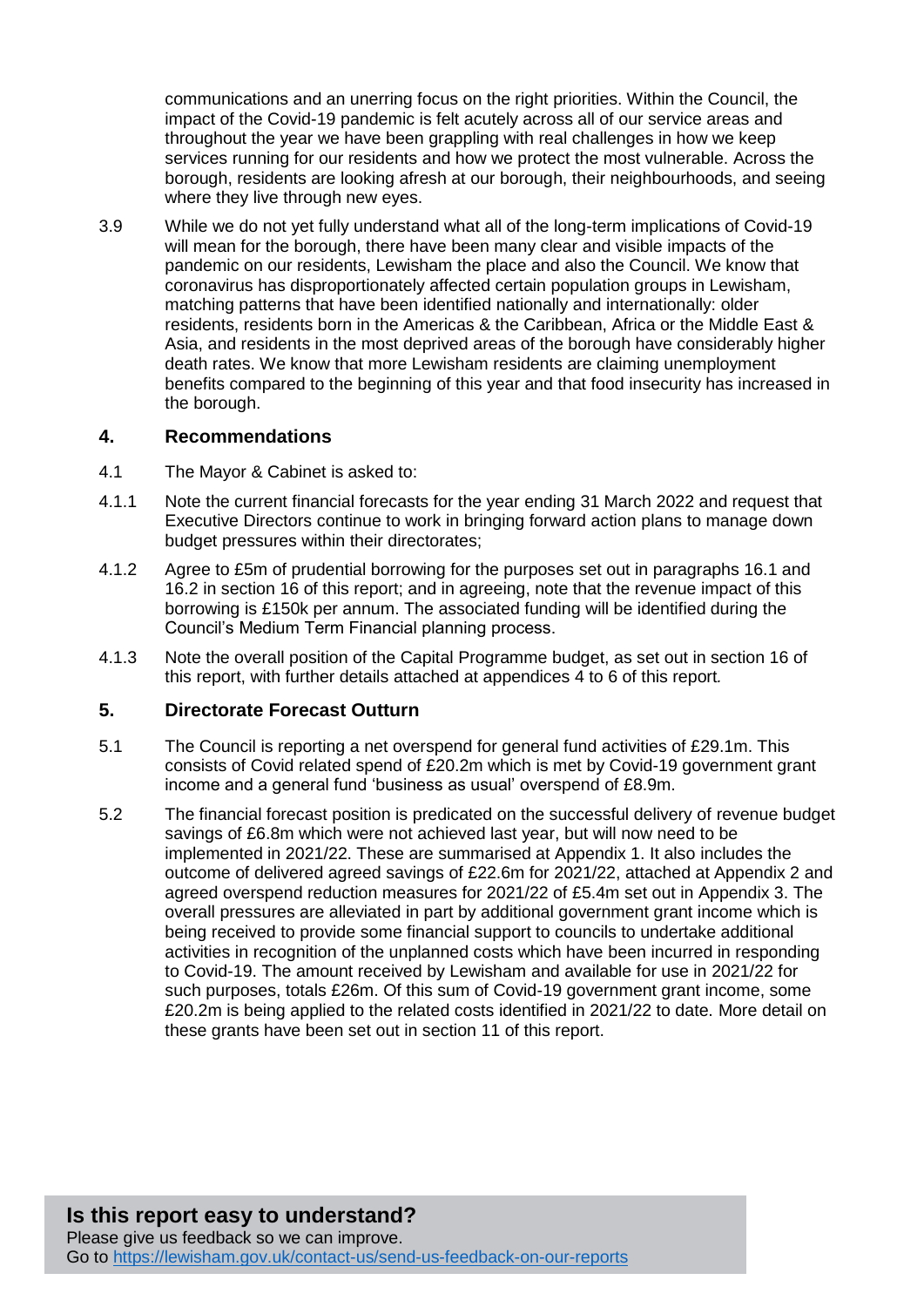| <b>Directorate</b>                            | <b>Gross</b><br>budgeted<br>spend<br>2021/22 | <b>Gross</b><br>budgeted<br>income<br>2021/22 | <b>Net</b><br>budget<br>2021/22 | <b>Outturn</b><br>2021/22 | <b>Forecast Forecast</b><br>Variance<br>2021/22 | <b>Forecast</b><br><b>Outturn</b><br>Covid-19<br>related<br>Variance<br>2021/22 | <b>Forecast</b><br><b>Outturn</b><br><b>Non</b><br>Covid-19<br>related<br>Variance<br>2021/22 |
|-----------------------------------------------|----------------------------------------------|-----------------------------------------------|---------------------------------|---------------------------|-------------------------------------------------|---------------------------------------------------------------------------------|-----------------------------------------------------------------------------------------------|
|                                               | £m                                           | £m                                            | £m                              | £m                        | £m                                              | £m                                                                              | £m                                                                                            |
| Children & Young People                       | 94.0                                         | (35.6)                                        | 58.4                            | 66.0                      | 7.6                                             | 4.5                                                                             | 3.1                                                                                           |
| <b>Community Services</b>                     | 174.7                                        | (93.6)                                        | 81.1                            | 95.9                      | 14.8                                            | 9.7                                                                             | 5.1                                                                                           |
| Housing, Regeneration and                     |                                              |                                               |                                 |                           |                                                 |                                                                                 |                                                                                               |
| Public Realm                                  | 89.9                                         | (68.0)                                        | 21.9                            | 26.5                      | 4.6                                             | 4.6                                                                             | 0.0                                                                                           |
| <b>Corporate Services</b>                     | 207.0                                        | (174.6)                                       | 32.4                            | 34.3                      | 1.9                                             | 1.2                                                                             | 0.7                                                                                           |
| <b>Chief Executives</b>                       | 12.0                                         | (0.8)                                         | 11.2                            | 11.4                      | 0.2                                             | 0.2                                                                             | 0.0                                                                                           |
| <b>Directorate Totals</b>                     | 577.6                                        | (372.6)                                       | 205.0                           | 234.1                     | 29.1                                            | 20.2                                                                            | 8.9                                                                                           |
| Covid-19 Government<br>Grant Income - Applied | N/A                                          | N/A                                           | N/A                             | (20.2)                    | (20.2)                                          | (20.2)                                                                          | 0.0                                                                                           |
| Corporate Items                               | 38.1                                         | (0.0)                                         | 38.1                            | 38.1                      | 0.0                                             | 0.0                                                                             | 0.0                                                                                           |
| <b>Net Revenue Budget</b>                     | 615.7                                        | (372.6)                                       | 243.1                           | 252.0                     | 8.9                                             | 0.0                                                                             | 8.9                                                                                           |

#### **Table 1 – Overall Directorate Position for 2021/22**

### **6. Children and Young People directorate**

6.1 The Children and Young People Directorate is forecasting a year-end overspend of £3.1m for general fund services as at end of May 2021. This is after the application and achievement of once-off in year measures of £4.3m, and £4.5m of the currently held grant income the Council received from central government to fully offset Covid-19 costs incurred by the directorate. This compares to an overspend at the 2020/21 outturn of £4.1m. The overall Directorate position is shown in the table below.

#### **Table 2 – Children & Young People Directorate**

| <b>Service Area</b>                 | <b>Gross</b><br>budgeted<br>spend<br>2021/22 | <b>Gross</b><br>budgeted<br>income<br>2021/22 | <b>Net</b><br>budget<br>2021/22 | <b>Forecast</b><br>as at<br>31 May<br>2021 | <b>Forecast</b><br>Variance<br>(Under)/Over<br><b>Spend</b><br>2021/22 | Forecast<br><b>Outturn</b><br>Covid-19<br>related<br>Variance<br>2021/22 | <b>Forecast</b><br><b>Outturn</b><br><b>Non</b><br>Covid-19<br>related<br><b>Variance</b><br>2021/22 |
|-------------------------------------|----------------------------------------------|-----------------------------------------------|---------------------------------|--------------------------------------------|------------------------------------------------------------------------|--------------------------------------------------------------------------|------------------------------------------------------------------------------------------------------|
|                                     | £m                                           | £m                                            | £m                              | £m                                         | £m                                                                     | £m                                                                       | £m                                                                                                   |
| Children's Social Care              | 52.5                                         | (11.7)                                        | 40.8                            | 47.0                                       | 6.2                                                                    | 3.1                                                                      | 3.1                                                                                                  |
| No Recourse to Public Funds         | 2.6                                          | $\Omega$                                      | 2.6                             | 2.6                                        | 0.0                                                                    | $\Omega$                                                                 | $\mathbf 0$                                                                                          |
| <b>Education Services</b>           | 26.1                                         | (15.3)                                        | 10.8                            | 12.0                                       | 1.2                                                                    | 1.2                                                                      | $\mathbf 0$                                                                                          |
| Joint Commissioning / Early<br>Help | 12.8                                         | (6.1)                                         | 6.7                             | 6.9                                        | 0.2                                                                    | 0.2                                                                      | $\mathbf 0$                                                                                          |
| Schools                             | 0                                            | (2.5)                                         | (2.5)                           | (2.5)                                      | 0                                                                      | 0                                                                        | 0                                                                                                    |
| Total                               | 94.0                                         | (35.6)                                        | 58.4                            | 66.0                                       | 7.6                                                                    | 4.5                                                                      | 3.1                                                                                                  |

6.2 The following sections provide a summary of the cost of Covid-19 and the revenue forecast by division, including a summary of directorate risks and pressures and any actions being taken by way of mitigation.

#### **Cost of Covid-19**

6.3 The overall forecasted impact of Covid-19 on base budgets for expenditure and income in Children and Young People is £4.5m. The Covid-19 pressures are summarised as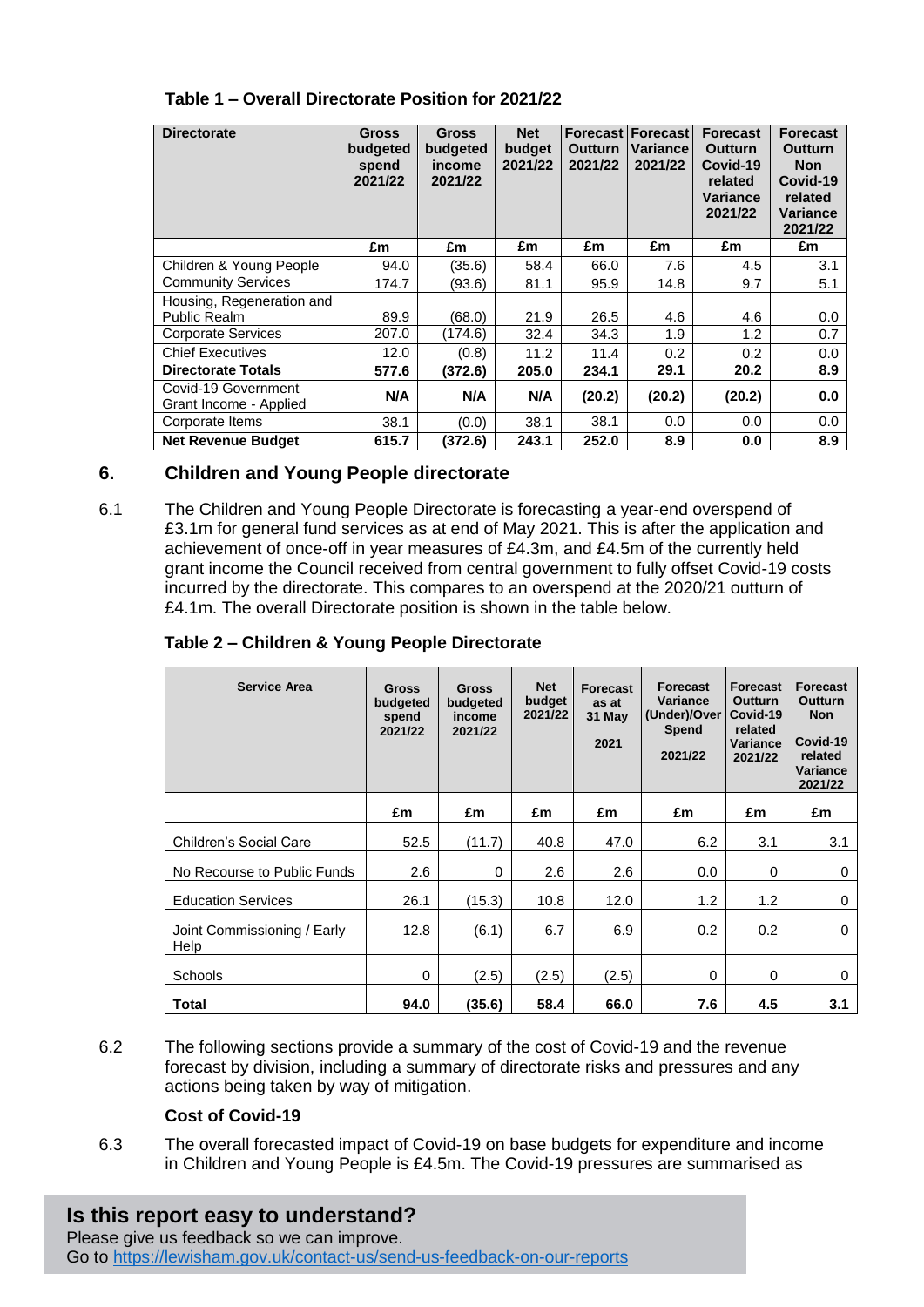follows:

| <b>Service</b>                     | Area                                        | <b>Forecast</b><br><b>Outturn</b><br>As at 31 May<br>2021<br>£m |
|------------------------------------|---------------------------------------------|-----------------------------------------------------------------|
| Children's Social Care             | <b>Residential Placements/Care Leavers</b>  | 1.4                                                             |
|                                    | Other Children Social Care Support          | 0.4                                                             |
|                                    | Unachieved savings                          | 1.3                                                             |
| <b>Education Services</b>          | <b>SEND Salaries</b>                        | 0.4                                                             |
|                                    | Home to School Transport                    | 0.7                                                             |
|                                    | Other                                       | 0.1                                                             |
| Joint Commissioning/<br>Early Help | Salaries and other service related activity | 0.2                                                             |
| Total                              |                                             | 4.5                                                             |

## **Table 3 – Covid-19 Pressures for the CYP Directorate**

# Children Social Care

- 6.4 The Children Social Care (CSC) division is forecasting an overall overspend of £6.2m. This includes Covid-19 related costs of £3.1m. The general fund related overspend is forecasted to be £3.1m. This general fund services overspend is expected to be solely against the placements budget. Progress on this position will be monitored closely throughout the year with a view to bringing spend more into line with budget. Should the overspend persists, there is an option to make a call against resources held corporately which have been specifically set aside for this service area.
- 6.5 The forecast position assumes the delivery of £0.7m of savings and £2.9m of cost reductions as a part of the CYP recovery plan. There are risks to the value of approximately £0.2m which have been identified and at this stage of the financial year it is expected that all savings and reductions will be delivered.
- 6.6 The total spend on placements in 2021/22 is forecasted to overspend by £3.1m after adjusting for Covid-19 related costs of £1.4m. This compares to an overspend on placement of £4.8m at the end of 2020/21. The reduction in the overspend comes as a result of actions to manage demand and reduce costs as a part of the CSC recovery plan.
- 6.7 The total number of Children Looked After (CLAs), i.e. those in residential, foster and semi-independent placements, at the end of May 2021, is 470. This has risen from 461 as at the end of May 2020. Within this figure there has been significant reduction in the numbers of children in residential placements to more appropriate placement provision. The number of children in residential placements in May 2020 was 61. Regular review of high cost placement activity has resulted in the number of children in residential placements falling to 51 as at the end of May 2021 position.

# No Recourse to Public Funds

6.8 Some 54 new cases were accepted in 2020/21 and 88 closed, compared to the previous year's figures of 137 and 122, respectively. This resulted in an underspend of £1.3m. The numbers remain steady at present, but it is too early in the financial year to forecast a similar level of underspend with any certainty, particularly as the budget has been reduced by £0.3m. At this stage, a balanced budget position is being forecasted.

#### **Is this report easy to understand?** Please give us feedback so we can improve. Go to<https://lewisham.gov.uk/contact-us/send-us-feedback-on-our-reports>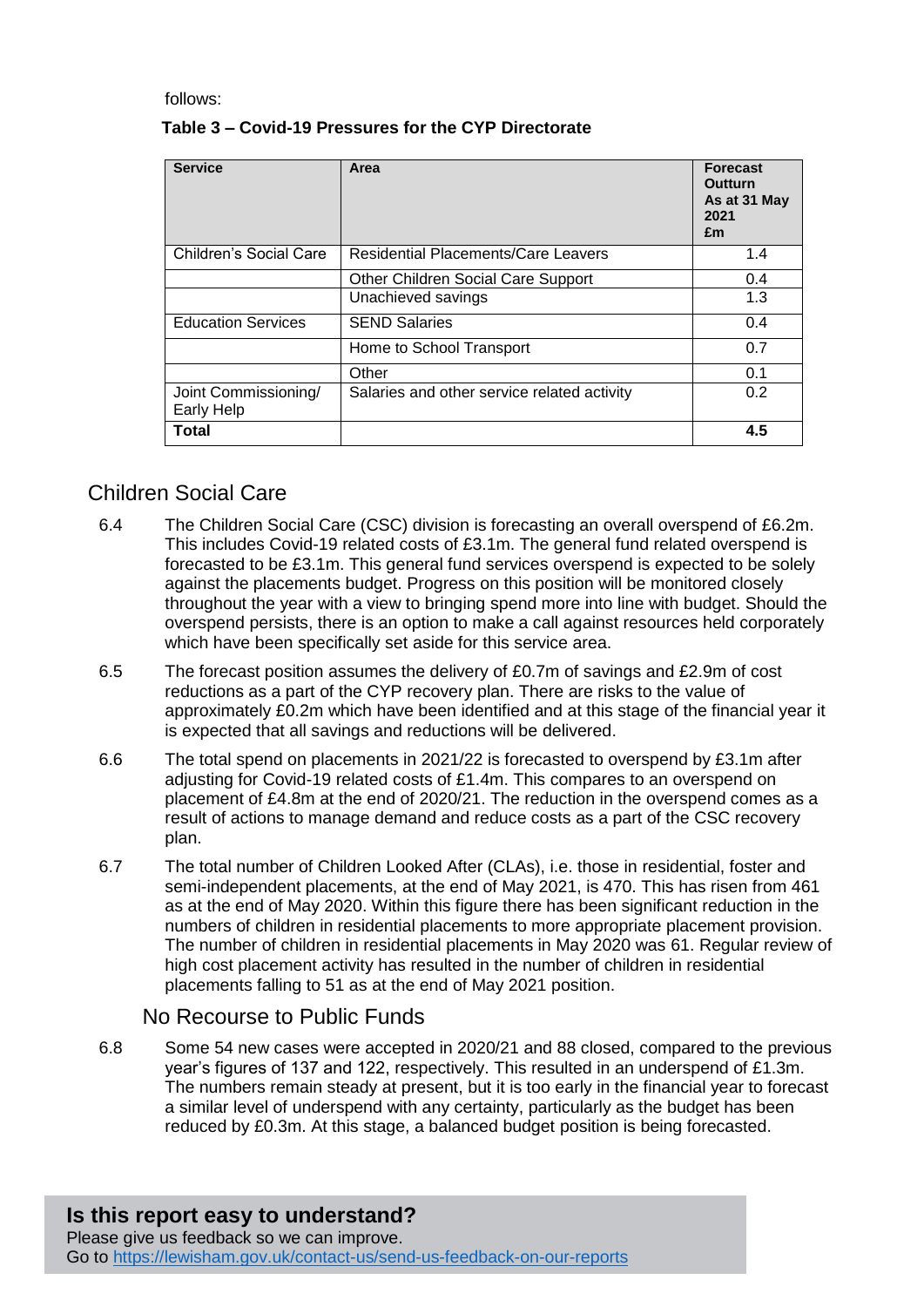# Education Services

6.9 The *Education Services* division budget is forecasted to end the year with a balanced budget after taking into account £1.2m of grant funding to cover Covid-19 related costs and cost reduction measures to the value of £0.3m. The position assumes that savings to the value of £1.3m are achieved. It should be noted that there is a risk to the savings proposed in the Special Educational Needs (SEN) transport service of £0.25m, but measures are being considered to mitigate this. A further risk is the increase in EHPC numbers which could potentially add pressure on the transport budget. A cross-Council transport review board has been established to consider the delivery of transport services, including the savings, mitigation plan and demand pressures.

## Joint Commissioning and Early Help

6.10 The *Joint Commissioning and Early Help* service budget is forecasted to end the year with a balanced budget after taking into account £0.2m of Covid-19 costs of £0.2m being covered by the currently held government grant income. This assumes the full delivery of savings to the value of £0.3m and cost reduction measures as a part of the CYP recovery plan of £1.1m.

### **7. Community Services Directorate**

7.1 The Community Services Directorate is forecasting a year-end overspend of £5.1m for general fund services as at the end of May 2021. This is after the application of £9.7m of government grant income to fully offset Covid-19 costs incurred by the directorate. This compares to an underspend at the 2020/21 outturn of £8.2m. The overall Directorate position is shown in the table below.

| <b>Service Area</b>                      | <b>Gross</b><br>budgeted<br>spend<br>2021/22 | <b>Gross</b><br>budgeted<br>income<br>2021/22 | <b>Net</b><br>budget<br>2021/22 | <b>Forecast</b><br>as at<br>31 May<br>2021 | Forecast<br>Variance<br>(Under)/<br>Over<br>Spend<br>2021/22 | Forecast<br><b>Outturn</b><br>Covid-19<br>related<br>Variance<br>2021/22 | Forecast<br><b>Outturn</b><br><b>Non</b><br>Covid-19<br>related<br>Variance<br>2021/22 |
|------------------------------------------|----------------------------------------------|-----------------------------------------------|---------------------------------|--------------------------------------------|--------------------------------------------------------------|--------------------------------------------------------------------------|----------------------------------------------------------------------------------------|
|                                          | £m                                           | £m                                            | £m                              | £m                                         | £m                                                           | £m                                                                       | £m                                                                                     |
| <b>Adults' Social Care</b>               | 116.3                                        | (56.5)                                        | 59.8                            | 71.0                                       | 11.2                                                         | 5.8                                                                      | 5.4                                                                                    |
| Integrated Commissioning                 | 14.9                                         | (7.2)                                         | 7.7                             | 7.7                                        | 0.0                                                          | 0.0                                                                      | 0.0                                                                                    |
| <b>Public Health</b>                     | 16.3                                         | (17.1)                                        | (0.8)                           | 1.4                                        | 2.2                                                          | 2.5                                                                      | (0.3)                                                                                  |
| Communities, Partnerships<br>and Leisure | 18.1                                         | (8.2)                                         | 9.9                             | 11.3                                       | 1.4                                                          | 1.4                                                                      | 0.0                                                                                    |
| Culture, Learning and<br>Libraries       | 8.1                                          | (4.6)                                         | 3.5                             | 3.5                                        | 0.0                                                          | 0.0                                                                      | 0.0                                                                                    |
| Strategy Partnership &<br>Improvement    | 1.0                                          | $\Omega$                                      | 1.0                             | 1.0                                        | 0.0                                                          | 0.0                                                                      | 0.0                                                                                    |
| <b>Total</b>                             | 174.7                                        | (93.6)                                        | 81.1                            | 95.9                                       | 14.8                                                         | 9.7                                                                      | 5.1                                                                                    |

#### **Table 4 – Community Services Directorate**

7.2 The following sections provide a summary of the cost of Covid-19 and the revenue forecast by division, including a summary of directorate risks and pressures and any actions being taken by way of mitigation.

#### **Cost of Covid-19**

7.3 The overall forecasted impact of Covid-19 on base budgets for expenditure and income in Community Services is £9.7m. The Covid-19 pressures are summarised as follows:

# **Is this report easy to understand?**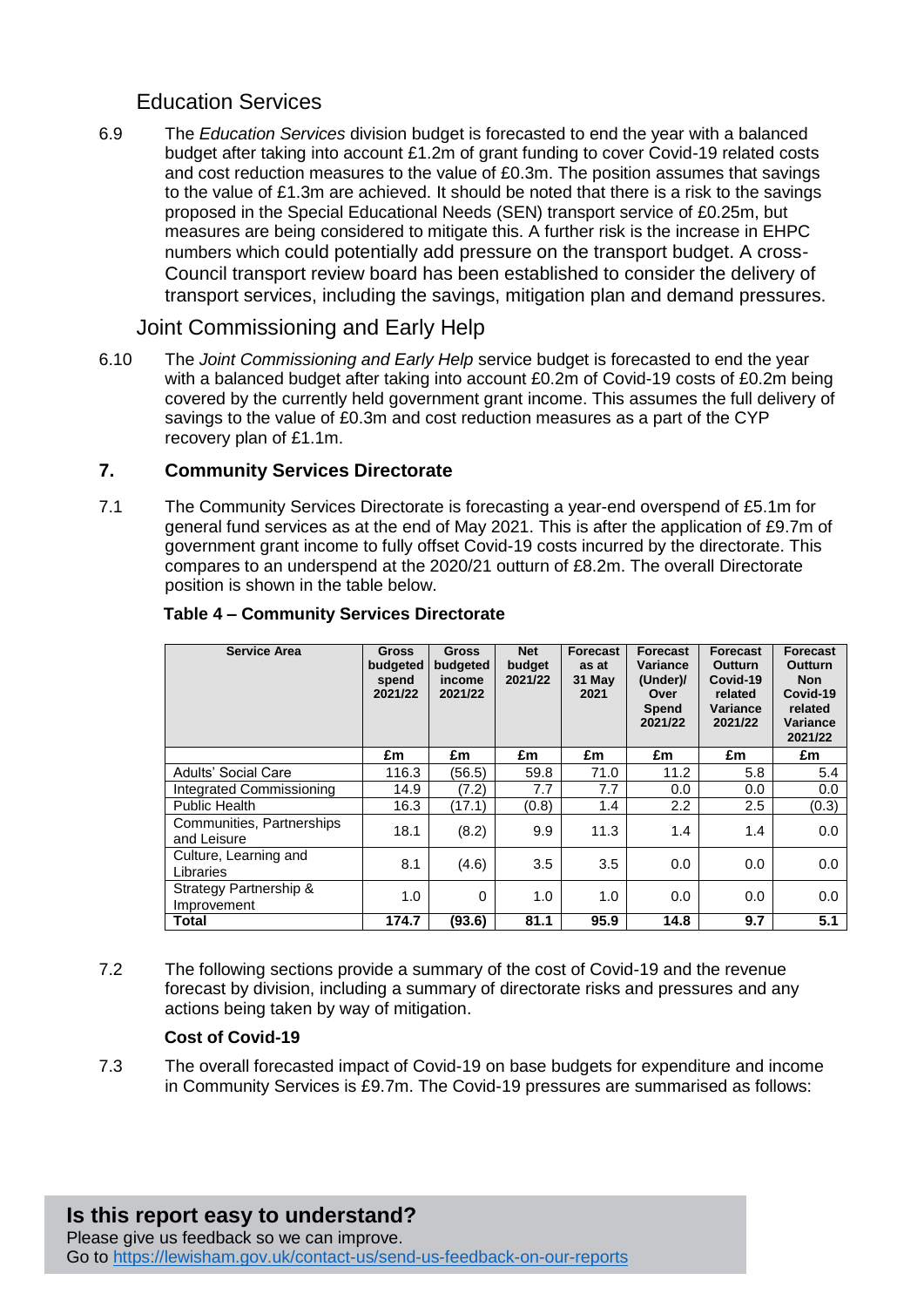| <b>Service</b>                            | Area                                                                       | <b>Forecast</b><br>Outturn<br>2021/22<br>£m |
|-------------------------------------------|----------------------------------------------------------------------------|---------------------------------------------|
| <b>Adults' Social Care</b>                | ASC - workforce pressure                                                   | 0.1                                         |
|                                           | <b>PPE and Infection Control</b>                                           | 1.0                                         |
|                                           | <b>Market Support</b>                                                      | 0.3                                         |
|                                           | Loss of client contributions                                               | 1.2                                         |
|                                           | <b>Unachieved Savings</b>                                                  | 3.2                                         |
| <b>Public Health</b>                      | <b>Test and Trace</b>                                                      | 2.2                                         |
|                                           | PPE and Infection Control                                                  | 0.3                                         |
| Communities,<br>Partnerships &<br>Leisure | <b>Community Hub</b>                                                       | 0.1                                         |
|                                           | Parks security and infection<br>control                                    | 0.1                                         |
|                                           | Leisure Management                                                         | 0.2                                         |
|                                           | Bereavement Services -<br>infection control                                | 0.1                                         |
|                                           | <b>Bereavement Services-</b><br>London Wide Mortality<br>Management Scheme | 0.4                                         |
|                                           | CPL - Shielding Other                                                      | 0.5                                         |
| <b>Total</b>                              |                                                                            | 9.7                                         |

 **Table 5 – Covid-19 Pressures for the Community Services Directorate**

## Adults' Social Care Services

- 7.4 The *Adults' Social Care Services* division is forecasting an overspend is £5.4m for general fund services. This compares to a £2.5m underspend at outturn for 2020/21. There is an overall overspend of £11.2m, where £5.8m of these costs are attributable to Covid-19 activity and is covered by the government grant income. The general fund services overspend takes into account £10m savings that are anticipated on being delivered in full.
- 7.5 The movement from the close of last year to the beginning of this one, is significant. The Council is seeing increases in demand for community based services as the service users are being discharged from hospital. Furthermore, the number of placements in residential care has increased and this pattern is expected to continue into 2022/23. These costs were supported by the Covid-19 grant as well as the Clinical Commissioning Group (CCG) for discharges. Members should note, that whilst pressures for 2020/21 were managed, there is a risk that the Council will face increased costs and demands in 2021/22 without the funding support it received last year. Such risks could manifest themselves in higher levels of care from discharged clients, increased use of 24-hour care at home, and increased use of double-handed care. These are just a few cost drivers that the service is seeing increases in.
- 7.6 In addition, client contributions were frozen and reimbursed by the CCG for those discharged out of hospital. As this arrangement changes during the course of the year and service users are expected to contribute, there is greater risk of non-payment thereby resulting in further pressures on the budget.

# Integrated Commissioning

7.7 The *Integrated Commissioning* division is forecasting a balanced budget position by the

**Is this report easy to understand?** Please give us feedback so we can improve. Go to<https://lewisham.gov.uk/contact-us/send-us-feedback-on-our-reports>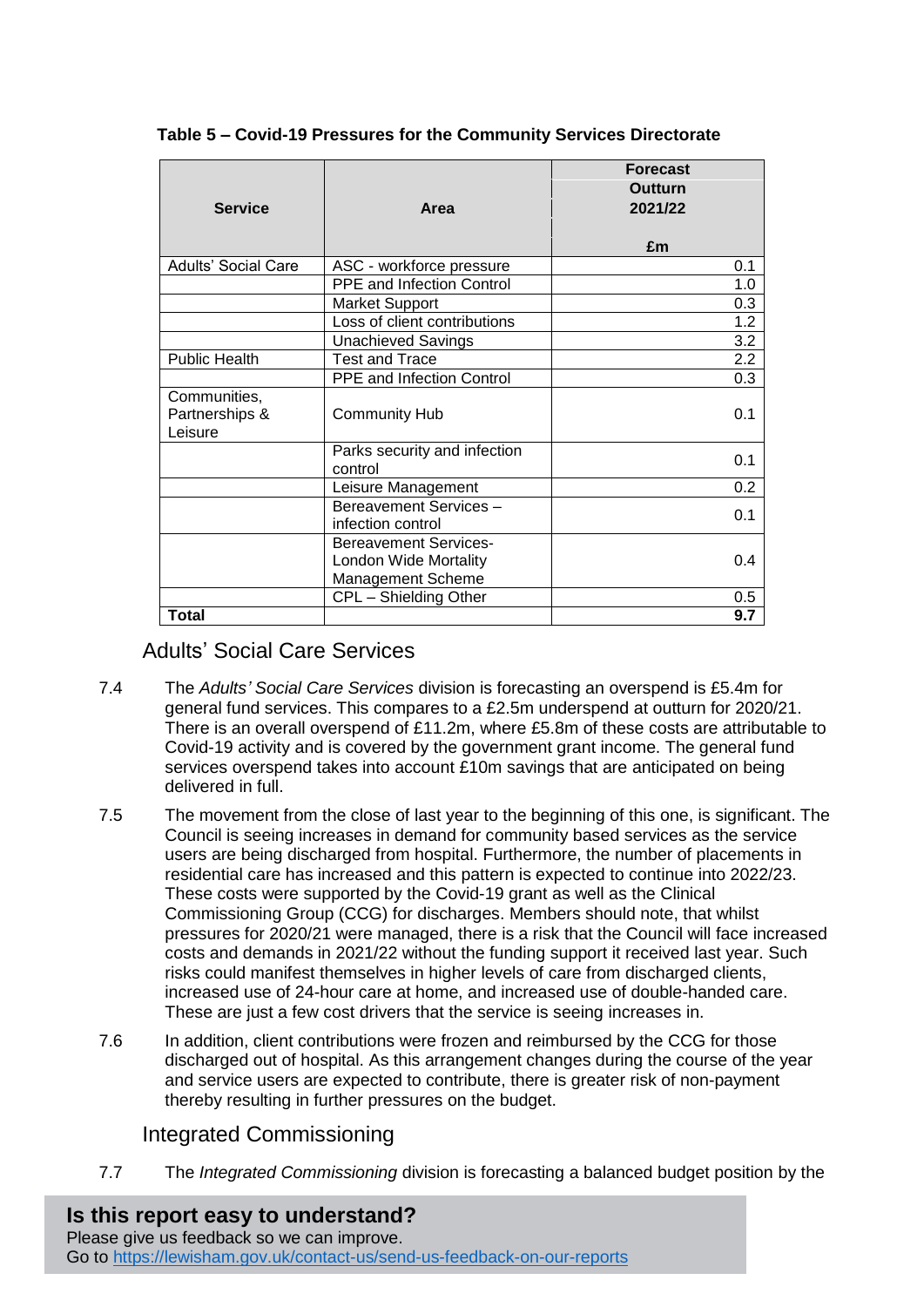year-end. Last year, the division was underspent by £0.8m on general fund services which was offset by pressures related to Covid-19 temporary contract stabilisation payments of £0.2m. These payments were made to Supporting People and Substance Misuse providers and were fully funded from Covid-19 government grant income.

- 7.8 The Prevention and Inclusion element of Joint Commissioning covering Drug & Alcohol Services and Supporting People was underspend by £0.4m in 2020/21, primarily as a result of variations on activity based contracts. Savings have been taken of £0.3m for 2021/22 financial year and there are no variances currently anticipated for this year.
- 7.9 In 2020/21, the Adults Joint Commissioning budget underspent by £0.3m mainly due to reductions in projected spend on section 75 payments made to the CCG and on block/spot purchase contractual arrangements with the voluntary sector. A number of these contracts are currently under review this year.

## Public Health

7.10 The *Public Health* division is forecasting an underspend is £0.3m for general fund services. There is an overall overspend of £2.2m, where £2.5m of these costs relate to Covid-19 activity. Within the overall position, the forecasted underspend of £0.3m is on sexual health services. This reflects reduced activity and lower payments to out-ofborough clinics. As lockdown eases, it is expected that activity levels will increase at which point the forecast will be reviewed.

## Communities, Leisure and Partnerships

- 7.11 The *Communities, Leisure and Partnerships* service is forecasting a balanced budget position by the year-end. The estimated Covid-19 related costs of £1m is covered by the Covid-19 government grant income. There are two main areas of risk currently highlighted.
- 7.12 The Leisure Management budget was overspent by £1.9m last year which was all treated as Covid-19 related and therefore covered by government grant income. The pandemic led to the forced termination of the previous leisure contract and creation of a new contractual arrangement with Greenwich Leisure Ltd (GLL). The contract is an open book arrangement with GLL taking a percentage on income for management and overheads and the net costs of the service being bourne by the Council. The sum of £1.2m has been set aside in provisions to cover the 2021/22 contract costs and in addition, specific Covid-19 funding of £165k has been set aside from the Sports Council which can contribute to 2021/22 first quarter contract costs. However, the overall financial position for the leisure centres remains uncertain as the Council awaits the first quarter profit & loss accounts from GLL. Overall, this highlights a potential pressure for 2021/22.
- 7.13 Bereavement Services income for the cemeteries and crematorium in the 2020/21 financial year showed a significant income surplus against budget of £0.6m which resulted primarily from the excess deaths due to the coronavirus pandemic. The Office for National Statistics (ONS) has recently announced that there were 35,401 deaths registered in England in the month of May which is 9% less than the March period and 10.7% below the five-year average for the month. This would indicate that there could be a potential fall in mortality rates in 2021/22 following the easing of the pandemic. It is too early to ascertain what the impact will be on death rates in Lewisham and the impact on 2021/22 income levels, but this will be monitored closely in future periods and reported to Members, as appropriate.

# Culture, Learning and Libraries

7.14 The *Culture, Learning and Libraries* division is forecasting a balanced budget by the

**Is this report easy to understand?** Please give us feedback so we can improve. Go to<https://lewisham.gov.uk/contact-us/send-us-feedback-on-our-reports>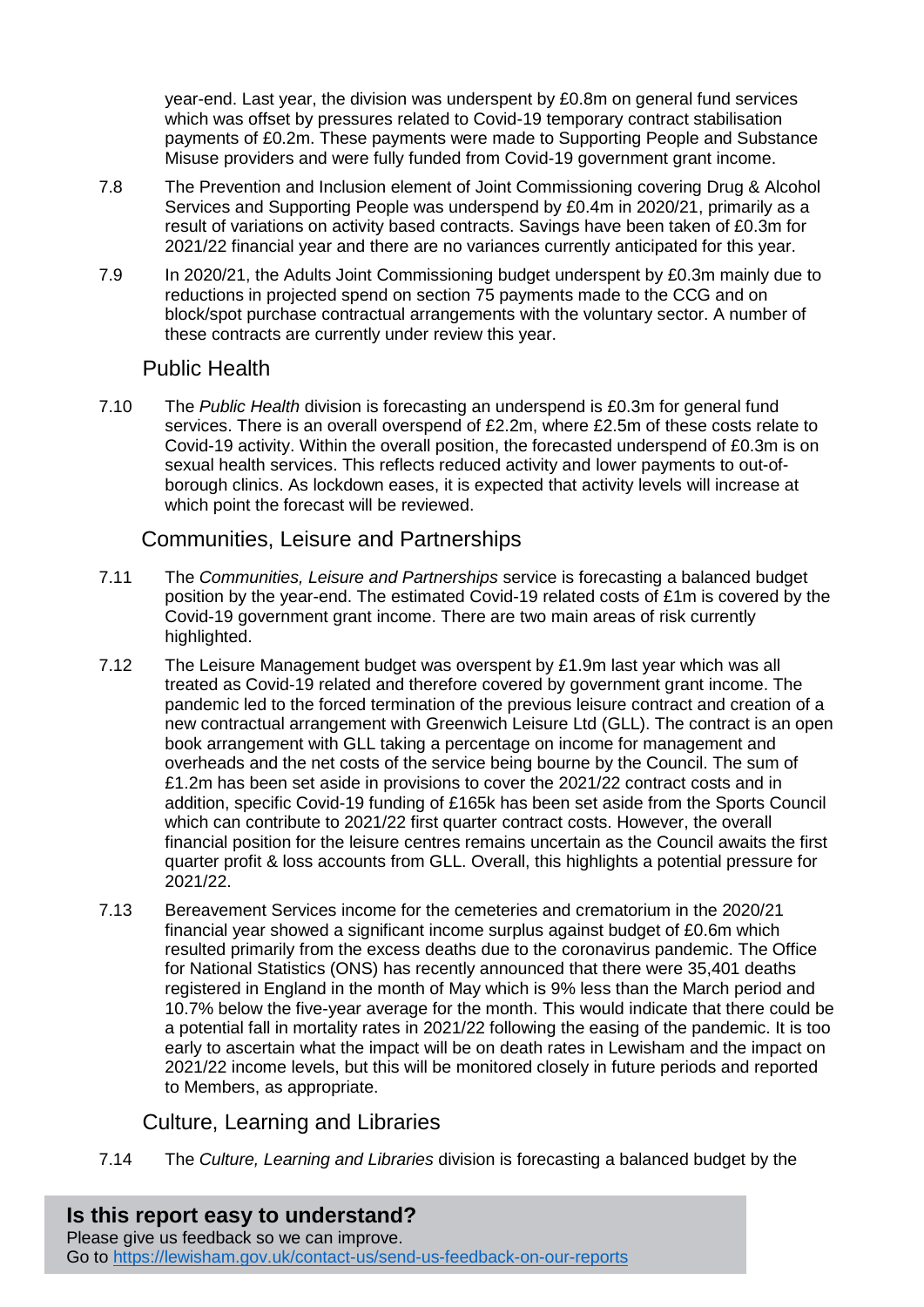year-end. The Council has been awarded £1.35m from the Greater London Authority (GLA) to deliver the London Borough of Culture for 2022. The programme will be delivered across both the 2021/22 and 2202/23 financial years. In addition to the GLA funding, the Council is making a one-off contribution of £0.5m from earmarked reserves and is aligning  $£0.2m$  of existing budgets. There is also a  $£1m$  fundraising target. Of this, £0.1m has been secured and there have been applications submitted to strategic funders who supported previous boroughs of culture for £0.65m. There is an additional £0.2m of applications submitted pending decisions and many more prospects in the pipeline. There will also be earned income from ticket and other sales that will contribute to the match funding. Until all the match funding has been fully achieved, it remains a potential budget pressure for 2021/22.

## Strategy and Performance

7.15 The *Strategy, Partnership and Improvement* division is forecasting a balanced budget position by the year-end.

## **8. Housing, Regeneration and Public Realm**

8.1 The Housing, Regeneration and Public Realm Directorate is forecasting a year-end balanced budget position for general fund services as at the end of May 2021. This is after the application of £4.6m of government grant income which is currently held to fully offset Covid-19 costs incurred by the directorate. This compares to an underspend at the 2020/21 outturn of £2.2m. The overall Directorate position is shown in the table below.

| <b>Service Area</b>      | <b>Gross</b><br>budgeted<br>spend<br>2021/22 | <b>Gross</b><br>budgeted<br>income<br>2021/22 | <b>Net</b><br>budget<br>2021/22 | <b>Forecast</b><br>as at<br>31 May<br>2021 | <b>Forecast</b><br>Variance<br>(Under)/<br>Over<br>Spend<br>2021/22 | Forecast<br>Outturn<br>Covid-19<br>related<br>Variance<br>2021/22 | <b>Forecast</b><br><b>Outturn</b><br><b>Non</b><br>Covid-19<br>related<br>Variance<br>2021/22 |
|--------------------------|----------------------------------------------|-----------------------------------------------|---------------------------------|--------------------------------------------|---------------------------------------------------------------------|-------------------------------------------------------------------|-----------------------------------------------------------------------------------------------|
|                          | £m                                           | £m                                            | £m                              | £m                                         | £m                                                                  | £m                                                                | £m                                                                                            |
| <b>Strategic Housing</b> | 34.4                                         | (30.9)                                        | 3.5                             | 5.0                                        | 1.5                                                                 | 1.5                                                               | 0.0                                                                                           |
| <b>Public Realm</b>      | 43.0                                         | (25.3)                                        | 17.7                            | 20.0                                       | 2.3                                                                 | 2.7                                                               | (0.4)                                                                                         |
| Regeneration             | 8.2                                          | (8.2)                                         | 0.0                             | 0.6                                        | 0.6                                                                 | 0.2                                                               | 0.4                                                                                           |
| Planning                 | 3.9                                          | (3.2)                                         | 0.7                             | 0.9                                        | 0.2                                                                 | 0.2                                                               | 0.0                                                                                           |
| Reserves and Provisions  | 0.4                                          | (0.4)                                         | 0.0                             | 0.0                                        | 0.0                                                                 | 0.0                                                               | 0.0                                                                                           |
| <b>Total</b>             | 89.9                                         | (68.0)                                        | 21.9                            | 26.5                                       | 4.6                                                                 | 4.6                                                               | 0.0                                                                                           |

#### **Table 6 – Housing, Regeneration and Public Realm (HRPR) Directorate**

8.2 The following sections provide a summary of the cost of Covid-19 and the revenue forecast by division, including a summary of directorate risks and pressures and any actions being taken by way of mitigation.

#### **Cost of Covid-19**

8.3 The overall forecasted impact of Covid-19 on base budgets for expenditure and income in Housing, Regeneration and Public Realm is £4.6m. The Covid-19 pressures are summarised as follows: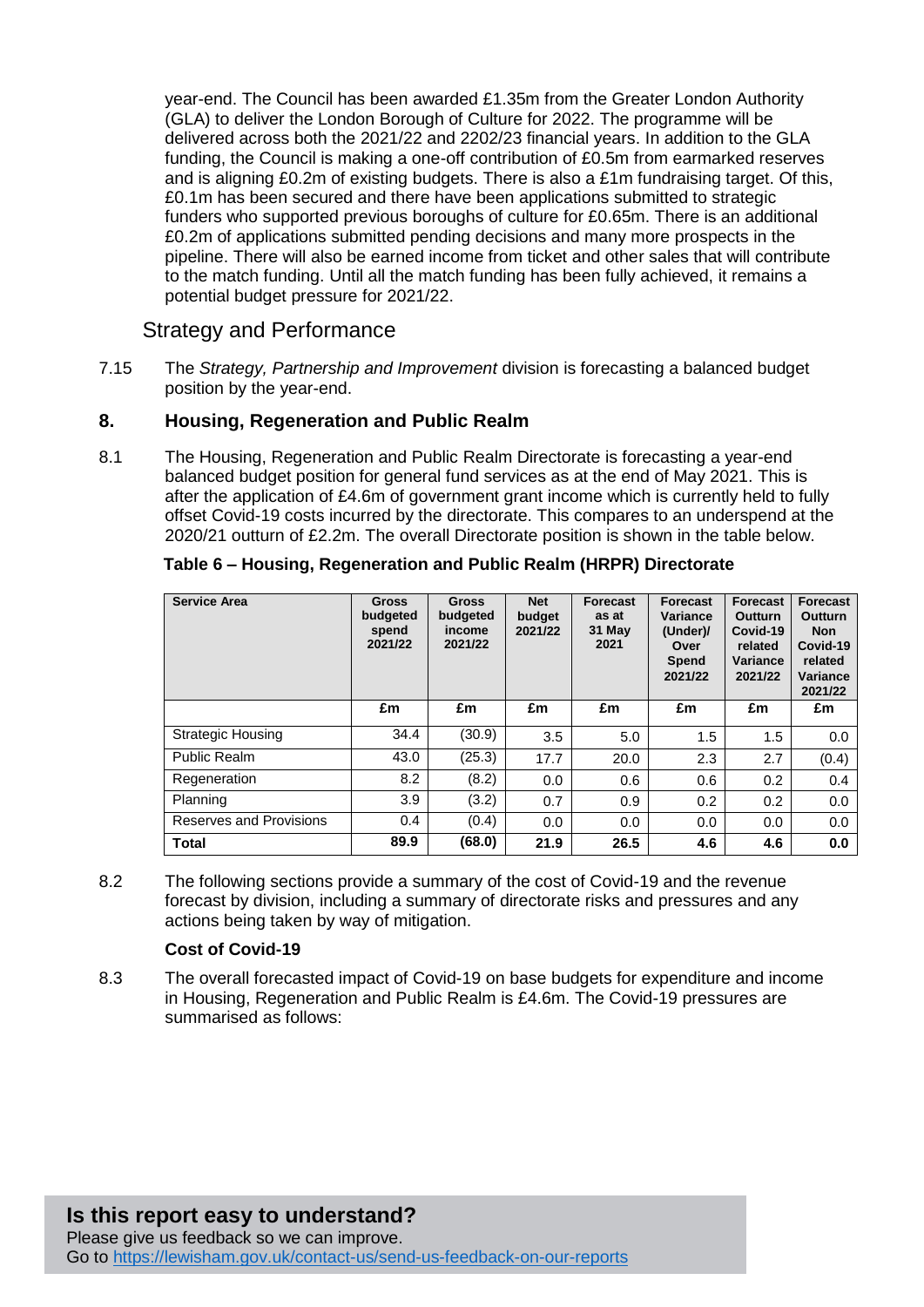| <b>Service</b>           | Area                          | <b>Forecast</b><br>Outturn<br>As at 31 May<br>2021<br>£m |
|--------------------------|-------------------------------|----------------------------------------------------------|
| <b>Strategic Housing</b> | <b>Housing Needs</b>          | 1.5                                                      |
| Public Realm             | Parking                       | 1.9                                                      |
|                          | <b>Highways and Transport</b> | 0.1                                                      |
|                          | <b>Refuse Collection</b>      | 0.3                                                      |
|                          | <b>Street Management</b>      | 0.1                                                      |
|                          | <b>Street Markets</b>         | 0.3                                                      |
| Regeneration             | <b>Building Control</b>       | 0.1                                                      |
|                          | Economy & Partnerships        | 0.1                                                      |
| Planning                 | Planning                      | 0.2                                                      |
| Total                    |                               | 4.6                                                      |

### **Table 7 – Covid-19 Pressures for the HRPR Directorate**

### Strategic Housing

- 8.4 The *Strategic Housing* division is forecasted to end the year with a balanced budget after applying government funding to cover the forecast overspend of £1.5m, entirely due to Covid-19.
- 8.5 Pressures are continuing to be monitored within the service regarding incentive payments to landlords of circa £1m for which there is no budget, as well as bad debt for nightly paid accommodation, numbers of units acquired for Privately Managed Accommodation (PMA) which number 540 units as at 1st April 2021, with no subsequent reduction in numbers in nightly paid accommodation. This compares to 495 units at the start of last year.
- 8.6 Numbers in nightly paid were 745 as at the start of April 2021. The numbers accommodated at the end of May 2021 was 786. Increases in numbers will put additional pressure on the service in terms of landlord payments and Housing Benefit (HB) limitation recharges. The HB limitation recharge is set against the housing division where benefits paid to a recipient is in excess of the HB caps and limits. For the last few years, this recharge has been in the region of £4.5m to £5.0m or approximately 35% of HB paid. The Council covers some of this cost through the use of grants.
- 8.7 There are still clients being accommodated where the Authority has no liability to house them. Move-on was limited by the eviction ban, which has now been lifted. However, whilst the service is starting to instigate evictions, it is creating additional pressure through challenges and judicial reviews, as well as an increase in clients re-presenting. This in turn is likely to increase the need for incentive payments to keep clients in the Private Rented Sector (PRS).

## Public Realm

- 8.8 The *Public Realm* division is forecasted to end the year with a net underspend of £0.4m, after applying government funding to cover the forecast overspend of £2.7m, entirely due to Covid-19.
- 8.9 The *Parking Service* is forecasting a £1.9m end of year overspend entirely attributable to Covid-19 and covered by government grant which is being held by the Council. In addition to this activity, the service is expecting to generate £0.7m net income from moving traffic contraventions during the year and therefore this will leave the service with a £0.7m underspend. Ongoing discussions around moving traffic contraventions may have an impact on the income it generates. This will be closely monitored over the year.

# **Is this report easy to understand?**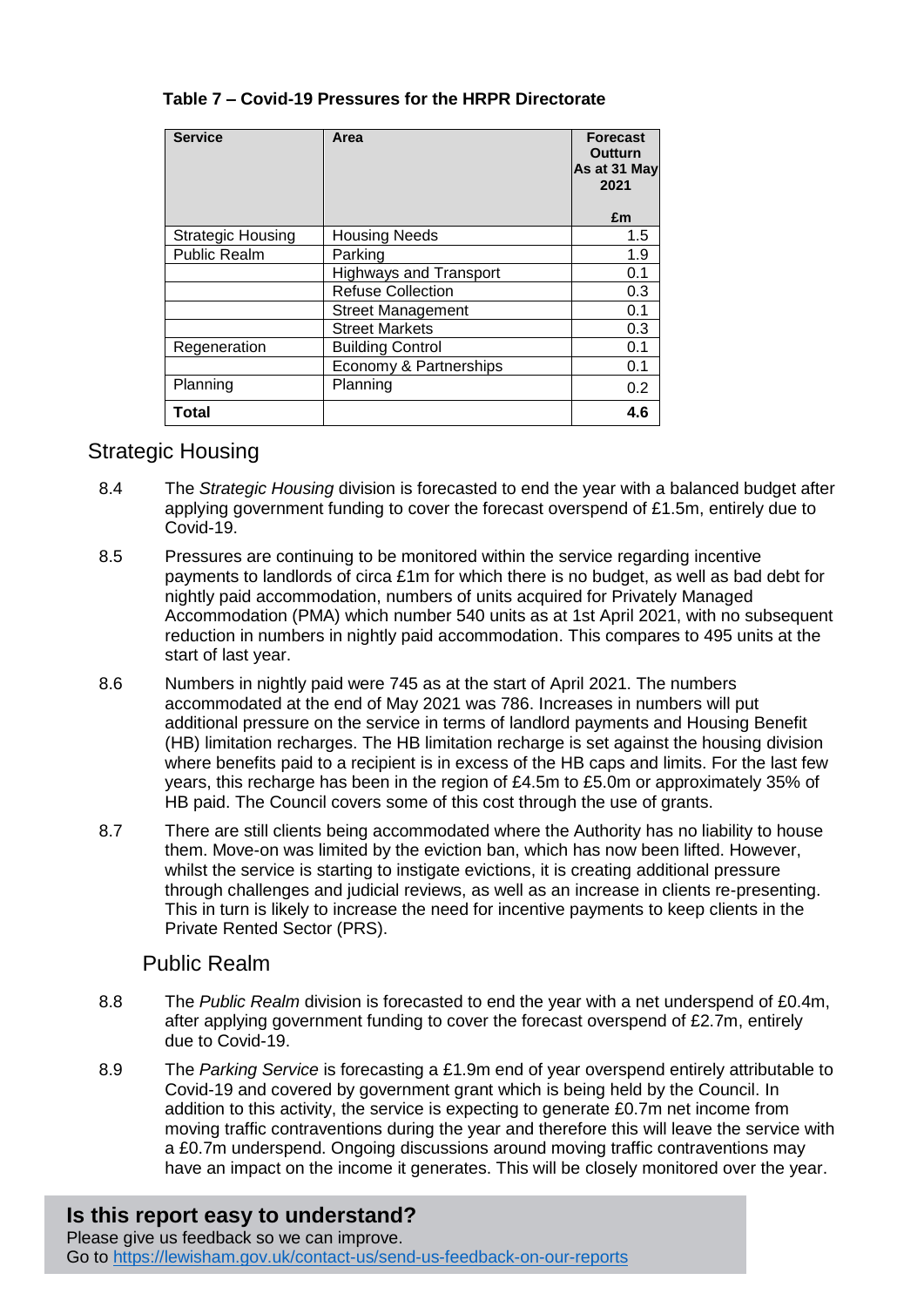- 8.10 The *Highways & Transport Services* is forecasting a balanced budget position after applying grant funding to cover an overspend of £0.1m which is due to the effects of Covid-19 on the achievement of income targets for advertising on bus shelters.
- 8.11 The *Refuse Collection Service* is forecasting an end of year overspend of £0.3m, after applying £0.3m of Covid-19 government grant to cover the loss of commercial waste income due to Covid-19, as some businesses are yet to resume trading. The £0.3m overspend is due to ongoing under achieved income targets. The service is developing an action plan to increase the take up of the service by local businesses, and as a result, has reduced the forecast under achievable income by 50% compared to the outturn 2020/21 position. The effect of the action plan will be closely monitored through the year.
- 8.12 The *Street Management Service* is currently reporting a balanced budget position after applying government grant to cover an overspend of £0.1m relating to staff costs attributable to Covid-19.
- 8.13 The St*reet Markets Service* is currently reporting a loss of income of £0.3m entirely attributable to Covid-19 due to the reduction in service as a result of the social distancing measures still in place.
- 8.14 The *Strategic Waste Management and Environmental Health* services are currently forecasting a balanced budget.

#### **Regeneration**

- 8.15 The *Regeneration Division* is forecasted to end of the year with a net overspend of £0.4m. This is after applying £0.2m of government grant to cover costs attributable to Covid-19.
- 8.16 The *Building Control Service* is forecasting a loss of income of £0.1m entirely attributable to Covid-19 through reduced demand.
- 8.17 The *Economy and Partnerships Service* is reporting a balanced budget position after applying £0.1m of Covid-19 government grant to cover costs of staff working on Covid-19 related projects.
- 8.18 The *Capital Programme Delivery Service* is forecasting a £0.4m overspend this year. This pressure comes as a result of a change in the plans around what the Copperas Street project was due to deliver. The 2020/21 Copperas Street saving of £0.5m has been adversely affected by a change in corporate priorities. The estimated total income for this project is currently expected to be in the region of £0.2m in total, however only £0.1m is forecast to be delivered this year due to a delay in the start of the project.

#### Planning Division

8.19 The *Planning Service* is forecasted to end the year with a net nil variance after Covid-19 costs of £0.2m which is due to staff continuing to work on Covid-19 projects have been covered by the government grant income.

#### **9. Corporate Resources Directorate**

9.1 The Corporate Resources Directorate is forecasting a year-end overspend of £0.7m as at the end of May 2021. This is after the application of £1.2m of government grant income to fully offset Covid-19 costs incurred by the directorate.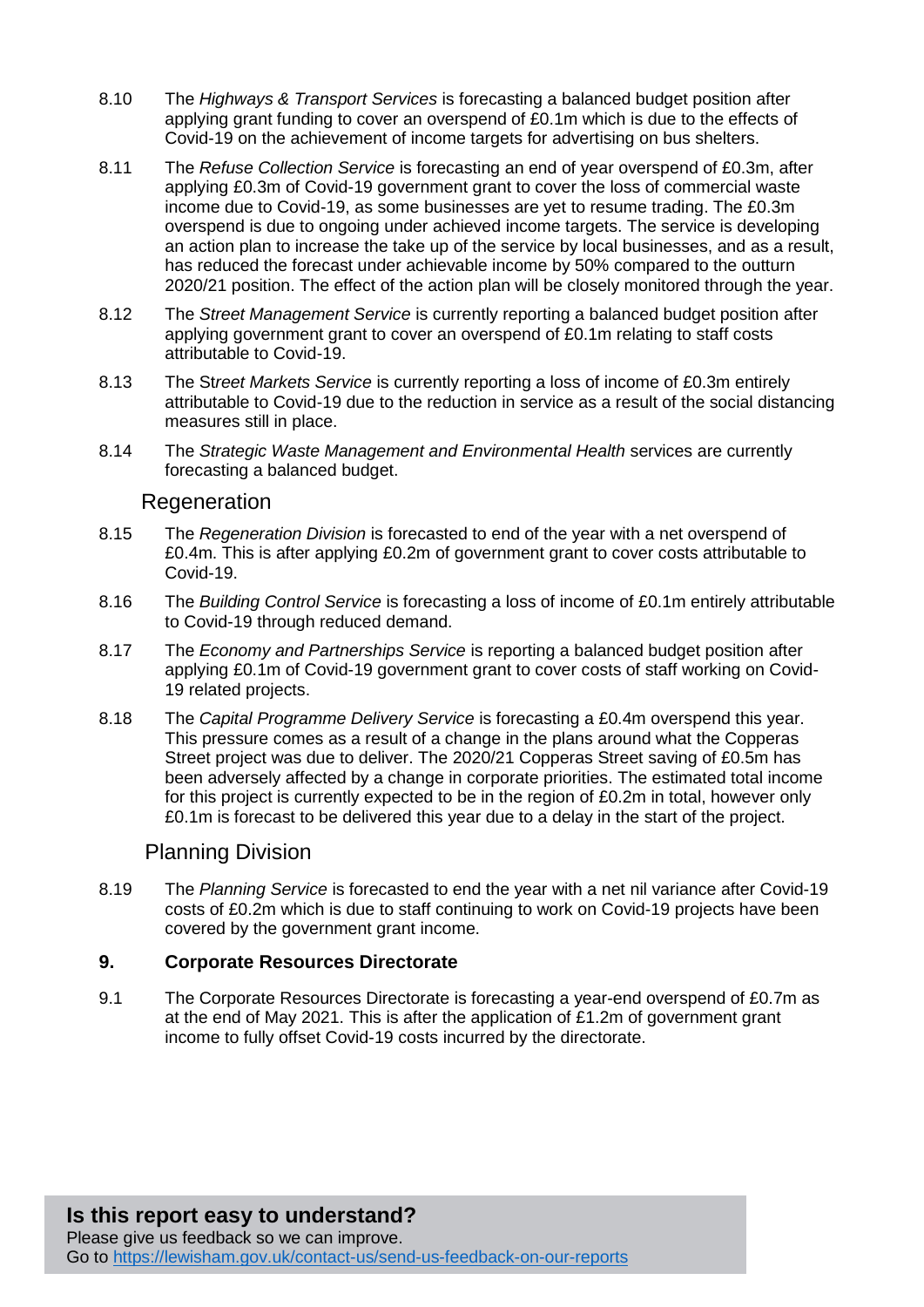### **Table 8 – Corporate Services Directorate**

| <b>Service Area</b>       | <b>Gross</b><br>budgeted<br>spend<br>2021/22 | <b>Gross</b><br>budgeted<br>income<br>2021/22 | <b>Net</b><br>budget<br>2021/22 | <b>Forecast as</b><br>at<br>31 May<br>2021 | <b>Forecast</b><br>Variance<br>(Under)/Over<br><b>Spend</b><br>2021/22 | <b>Forecast</b><br>Outturn<br>Covid-19<br>related<br>Variance<br>2021/22 | <b>Forecast</b><br><b>Outturn Non</b><br>Covid-19<br>related<br>Variance<br>2021/22 |
|---------------------------|----------------------------------------------|-----------------------------------------------|---------------------------------|--------------------------------------------|------------------------------------------------------------------------|--------------------------------------------------------------------------|-------------------------------------------------------------------------------------|
|                           |                                              |                                               | £m                              | £m                                         | £m                                                                     | £m                                                                       | £m                                                                                  |
| <b>Corporate Services</b> | 6.4                                          | (3.2)                                         | 3.2                             | 3.1                                        | (0.1)                                                                  | 0.0                                                                      | (0.1)                                                                               |
| <b>Financial Services</b> | 6.0                                          | (1.5)                                         | 4.5                             | 4.1                                        | (0.4)                                                                  | 0.0                                                                      | (0.4)                                                                               |
| <b>Executive Office</b>   | 0.2                                          | 0.0                                           | 0.2                             | 0.2                                        | 0.0                                                                    | 0.0                                                                      | 0.0                                                                                 |
| <b>Public Services</b>    | 187.2                                        | (169.2)                                       | 18.0                            | 20.4                                       | 2.4                                                                    | 1.2                                                                      | 1.2                                                                                 |
| IT & Digital Services     | 7.2                                          | 0.0                                           | 7.2                             | 7.2                                        | 0.0                                                                    | 0.0                                                                      | 0.0                                                                                 |
| Reserves                  | 0.0                                          | (0.7)                                         | (0.7)                           | (0.7)                                      | 0.0                                                                    | 0.0                                                                      | 0.0                                                                                 |
| <b>Total</b>              | 207.0                                        | (174.6)                                       | 32.4                            | 34.3                                       | 1.9                                                                    | 1.2                                                                      | 0.7                                                                                 |

9.2 The following sections provide a summary of the cost of Covid-19 and the revenue forecast by division, including a summary of directorate risks and pressures and any actions being taken by way of mitigation.

#### **Cost of Covid-19**

9.3 The overall forecasted financial impact of Covid-19 on base budgets for income and expenditure in Corporate Resources is £1.2m. These Covid-19 related pressures are summarised in the following table.

| <b>Service</b>         | Area                                                                               | <b>Forecast</b><br>Outturn<br><b>As at 31</b><br>May<br>2021 |
|------------------------|------------------------------------------------------------------------------------|--------------------------------------------------------------|
|                        |                                                                                    | £m                                                           |
| <b>Public Services</b> | Sundry Debt – Delay in 'Invest to Save' to improve<br>debt collection              | $0.5^{\circ}$                                                |
| <b>Public Services</b> | Revenues Services - Loss of income collected<br>through enforcement and court fees | 0.7                                                          |
| Total                  |                                                                                    | 1.2                                                          |

#### **Table 9 – Covid-19 Pressures for the Corporate Services Directorate**

# Financial Services Division

9.4 The *Financial Services* division is forecasting a net underspend of £0.4m. This includes underspends forecast on Pensions and Payroll supplies and services budgets and additional income. In addition, the Finance Team is undergoing a major restructuring and the recruitment to a number vacant posts is yet to get underway.

# IT & Digital Service Division

9.5 The *IT & Digital Services* division is forecasting a balanced budget position.

# Public Services Division

9.6 The *Public Services* division is forecasting a net overspend of £2.4m. Of this sum £1.2m relates to Covid-19 related pressures arising from the closure of courts resulting in loss of income from court fees, enforcement action, and debt collection. There is also a non Covid-19 forecast pressure of £1.2m which partly relates to Housing Benefit overpayments where claimants have not promptly notified the Council of a change in

# **Is this report easy to understand?**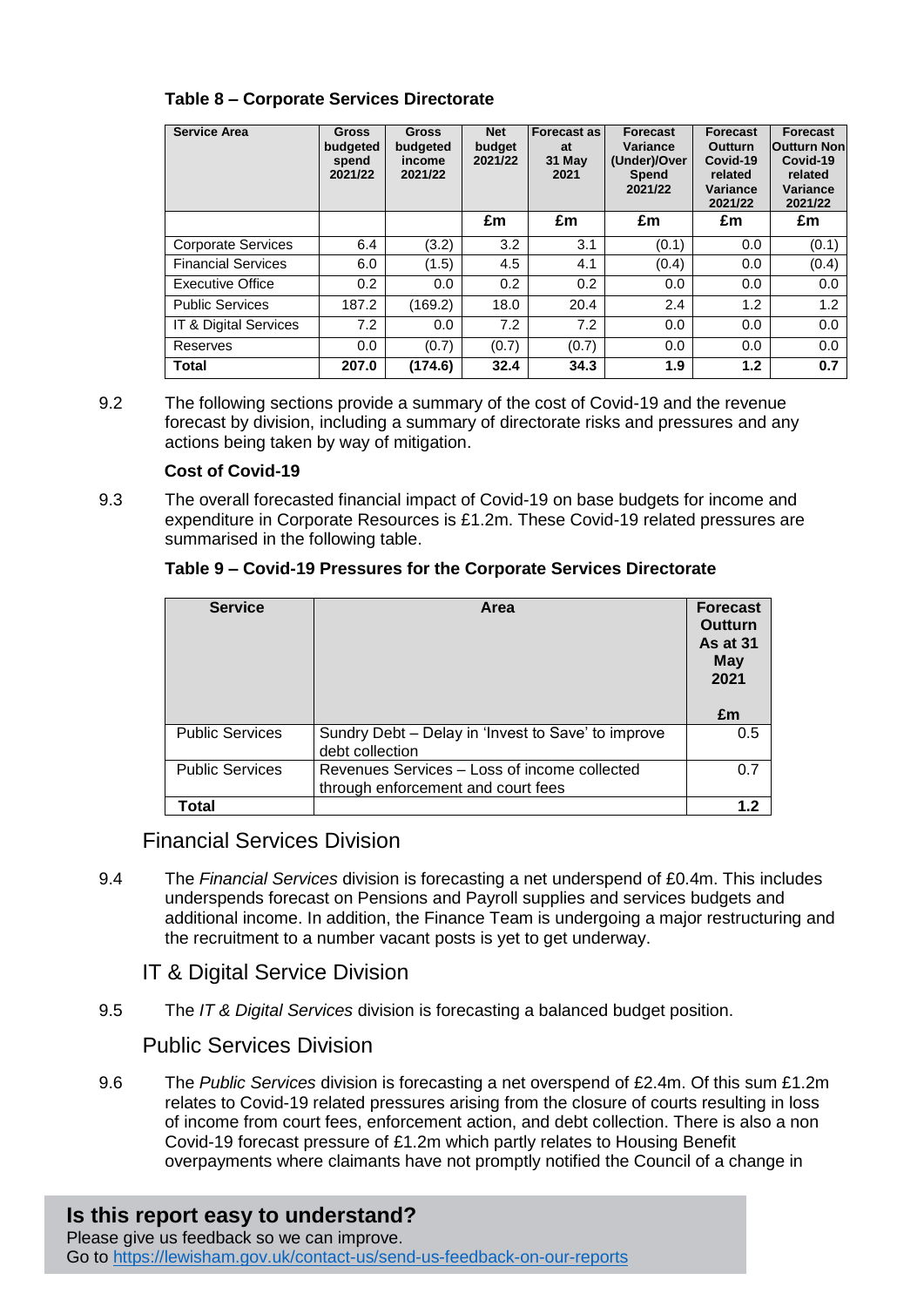circumstances, supported accommodation, and pressures arising from work undertaken into the feasibility of process automation that has indicated that savings may not be achievable.

# Corporate Services Division

9.7 The *Corporate Services* division is forecasting a net underspend of £0.1m mainly due to salaries underspend arising from a vacancy. The forecast currently assumes a balanced budget position on Insurance although premium renewal terms are due to be received from insurers that could result in a budget pressure.

### **10. Chief Executive Directorate**

10.1 The Chief Executive's Directorate is forecasting a £0.1m underspend by the year-end as at the end of May 2021. This is after the application of £0.2m of government grant income to fully offset Covid-19 costs incurred by the directorate.

| <b>Service Area</b>              | <b>Gross</b><br>budgeted<br>spend<br>2021/22 | <b>Gross</b><br>budgeted<br>income<br>2021/22 | <b>Net</b><br>budget<br>2021/22 | Forecast<br>as at<br>31 May<br>2021 | Forecast<br>Variance<br>(Under)/<br>Over<br><b>Spend</b><br>2021/22 | Forecast<br><b>Outturn</b><br>Covid-19<br>related<br>Variance<br>2021/22 | <b>Forecast</b><br><b>Outturn</b><br><b>Non</b><br>Covid-19<br>related<br>Variance<br>2021/22 |
|----------------------------------|----------------------------------------------|-----------------------------------------------|---------------------------------|-------------------------------------|---------------------------------------------------------------------|--------------------------------------------------------------------------|-----------------------------------------------------------------------------------------------|
|                                  | £m                                           | £m                                            | £m                              | £m                                  | £m                                                                  | £m                                                                       | £m                                                                                            |
| <b>Assistant Chief Executive</b> | 7.6                                          | (0.3)                                         | 7.3                             | 7.3                                 | 0.0                                                                 | 0.0                                                                      | 0.0                                                                                           |
| Law, Governance & Elections      | 4.4                                          | (0.5)                                         | 3.9                             | 4.0                                 | 0.1                                                                 | 0.2                                                                      | (0.1)                                                                                         |
| <b>Total</b>                     | 12.0                                         | (0.8)                                         | 11.2                            | 11.3                                | 0.1                                                                 | 0.2                                                                      | (0.1)                                                                                         |

#### **Table 10 – Chief Executive's Directorate**

#### **Cost of Covid-19**

10.2 The overall forecasted financial impact of Covid-19 on base budgets for income and expenditure in the Chief Executive Directorate is £0.2m. These Covid-19 related pressures are summarised in the following table.

#### **Table 11 – Covid-19 Pressures for the Chief Executive's Directorate**

| <b>Service</b>        | Area                           | <b>Forecast</b><br>as at<br>31 May<br>2021<br>£m |
|-----------------------|--------------------------------|--------------------------------------------------|
| <b>Legal Services</b> | Loss of income due to Covid-19 |                                                  |
| Total                 |                                | በ ጋ                                              |

# Assistant Chief Executive's Division

10.3 The *Assistant Chief Executive's divison* is forecasting a balanced budget position.

Law, Governance and Elections Division

10.4 The *Law, Governance & Elections* division is forecasting a net overspend of £0.1m which is all Covid-19 related and is due to loss of income. There is a £0.1m variance reported for non Covid-19 expenditure.

## **11. Covid-19 and Support received from central government**

11.1 The Council has taken measures to support both businesses and residents who are facing financial hardship as a result of the Coronvirus (Covid-19) pandemic. The table

**Is this report easy to understand?**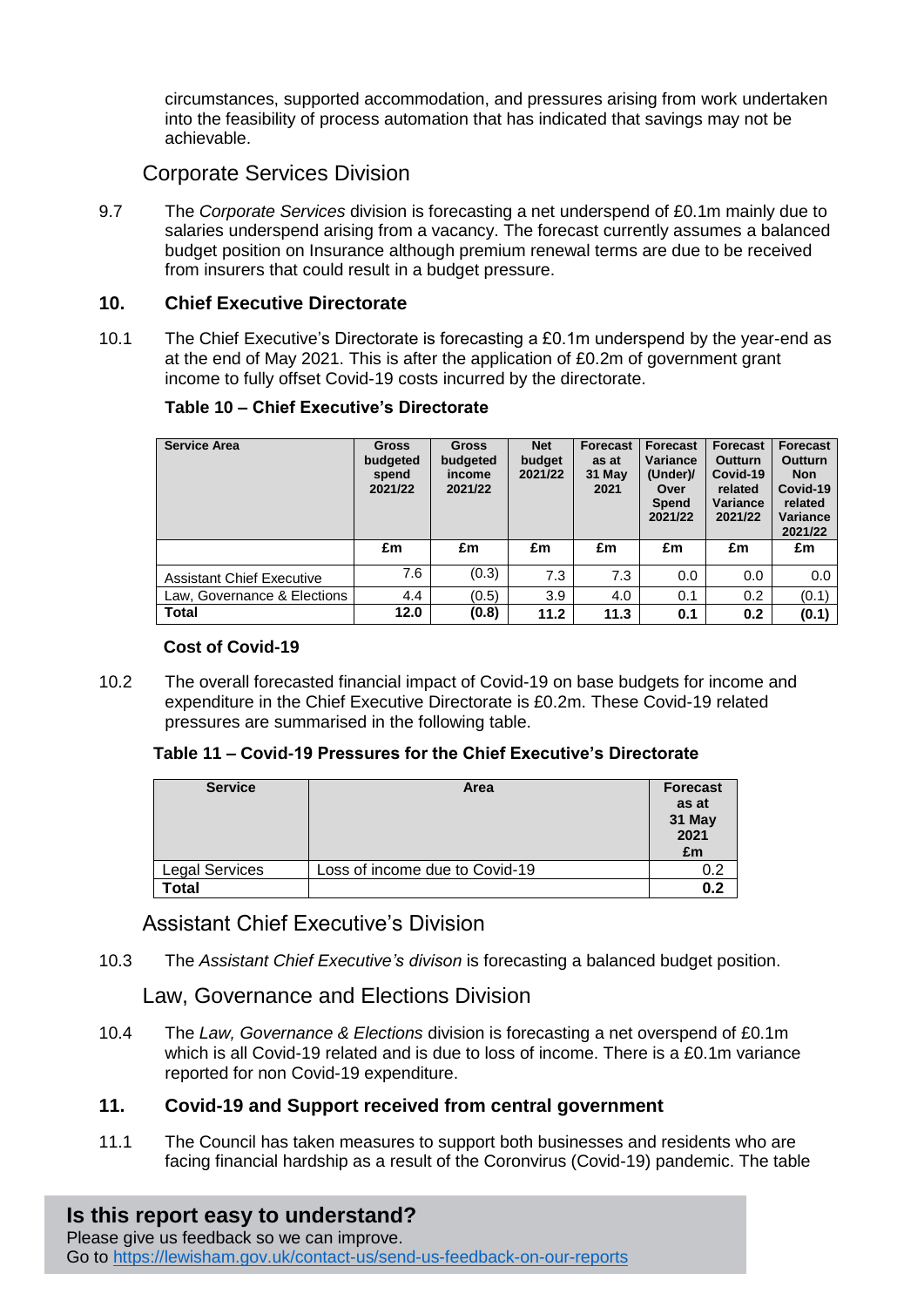below provides an overall summary of the additional resources which have been received by the Council to date to help with this support in 2021/22, as well as any unspent grant from 2020/21 which was able to be rolled forward for use in 2021/22 or which may be required to be returned to government in this year.

#### **Table 12– Government Funding for Covid-19**

| <b>Funding Description</b>                                   | 2020/21<br><b>Balance</b><br>£m | 2021/22<br><b>Allocation</b><br>£m |
|--------------------------------------------------------------|---------------------------------|------------------------------------|
| <b>Unringfenced Funding</b>                                  |                                 |                                    |
| S31 Covid-19 Local Authority Support Grant (Tranches 1 to 5) | 7.844                           | 10.021                             |
| Sales, Fees and Charges Income – (Tranche 4)                 |                                 |                                    |
| Grand Total - for use in 2021/22                             | 17.865                          |                                    |

| <b>Funding Description</b>                             | 2020/21<br><b>Balance</b><br>£m | 2021/22<br><b>Allocation</b><br>£m |
|--------------------------------------------------------|---------------------------------|------------------------------------|
| <b>Ringfenced Funding</b>                              |                                 |                                    |
| Section 31 – Test, Trace and Contain Grant (3 amounts) | 2.263                           |                                    |
| Section 31 - Welfare Support Grant *                   | 0.186                           |                                    |
| <b>Community Champions Fund</b>                        | 0.276                           |                                    |
| Re-opening High Streets Safely                         | 0.272                           | Ω                                  |
| <b>New Burdens Funding</b>                             | 0                               | 0.291                              |
| Sport England Leisure Relief Funding                   | 0.167                           |                                    |
| Contain Outbreak Management Fund                       | 1.997                           | 2.586                              |
| Practical Support for those Self Isolating             | 0                               | 0.083                              |
| <b>Local Elections Funding</b>                         | $\Omega$                        | 0.105                              |
| Total                                                  | 5.161                           | 3.065                              |
| Total – for use in $2021/22$                           |                                 | 8.226                              |

| Sub Total - Services Funding - attributable to BAU     | 13.005         | 13.087            |
|--------------------------------------------------------|----------------|-------------------|
| <b>Funding Description</b>                             | 2020/21        | 2021/22           |
|                                                        | <b>Balance</b> | <b>Allocation</b> |
|                                                        | £m             | £m                |
| Ringfenced Funding Outside Of Service Expenditure e.g. |                |                   |
| <b>DSG or Transfer Payment</b>                         |                |                   |
| <b>Covid Winter Grant</b>                              | 0.149          | 1.019             |
| Test and Trace Support Grants <sup>1</sup>             | 0.735          |                   |
| Rapid Test Fund*                                       | 0.224          |                   |
| Total                                                  | 1.108          | 1.019             |
| Total – for use in $2021/22$                           |                | 2.127             |
|                                                        |                |                   |
| $\bigcap_{n=1}^{\infty}$ of $\bigcup_{n=1}^{\infty}$   | <i></i>        | 17001             |

| <b>Grand Total</b>               | іл | 17.691 |
|----------------------------------|----|--------|
| Grand Total – for use in 2021/22 |    | 31.804 |

Note: some of those grants rolled forward may have to be returned to Government in 2021/22

 Note 1: the support grants were shown as part of the main T&T grant in outturn, these are treated differently and so shown separately

#### **12. Revenue Budget Savings for 2021/22**

12.1 The financial forecast position is predicated on the successful delivery of savings which were not achieved last year. These savings, which are summarised at Appendix 1, total £6.9m and will now need to be implemented in 2021/22. Furthermore, the progress being made on the new 2021/22 agreed savings of £22.4m and agreed overspend reduction measures for 2021/22 of £5.4m, have been summarised at appendices 2 and 3, respectively.

## **Is this report easy to understand?**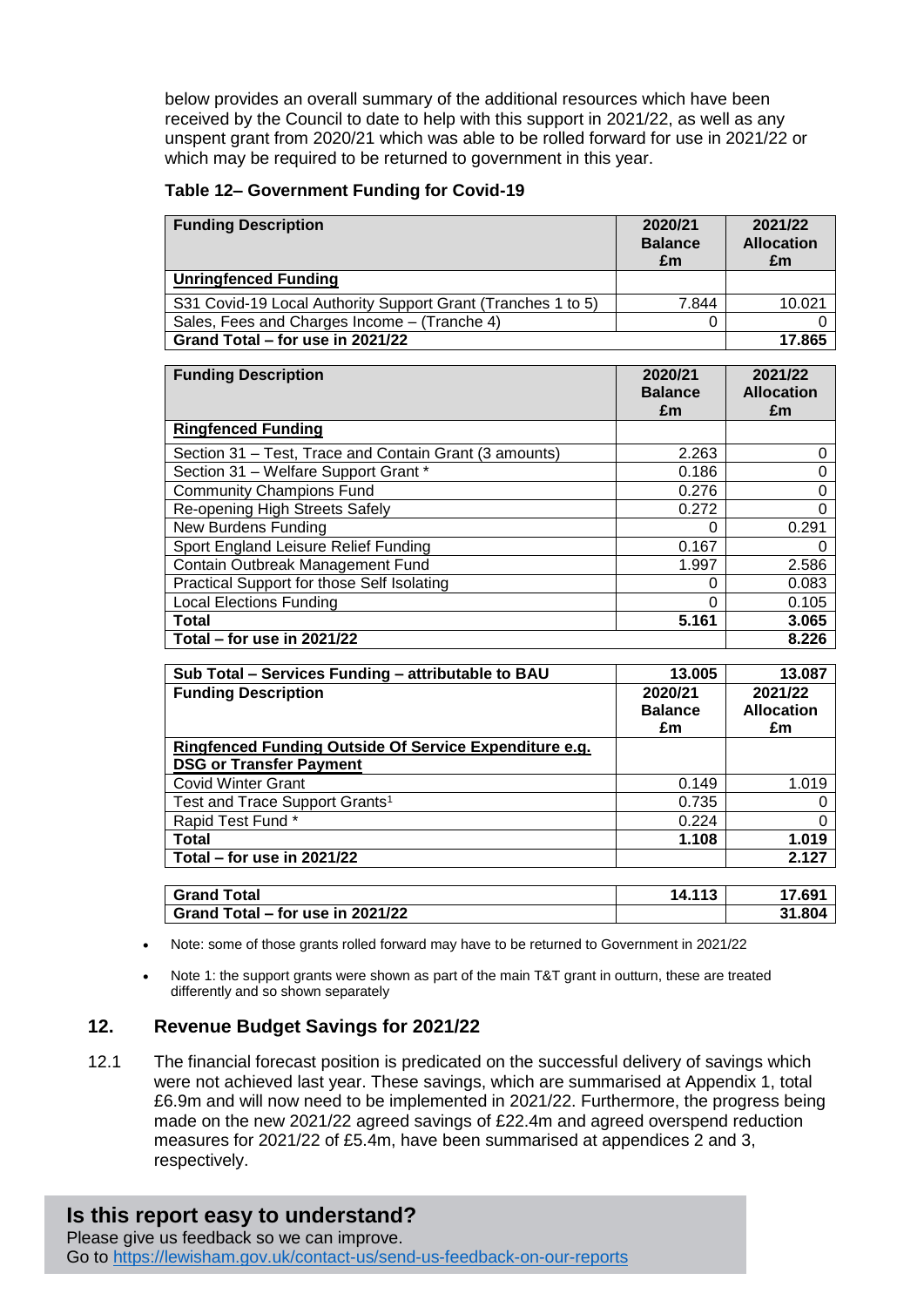## **13. Dedicated Schools' Grant**

13.1 The 2021/22 Dedicated Schools Grant (DSG) is reporting a provisional year-end overspend of £5.3m and is still subject to finalisation of the Early Years Block.

#### **Table 13 – DSG allocation and projection 2021/22**

| Dedicated schools<br>grant (DSG): 2021<br>to 2022<br>allocations local<br>authority<br>summary | 2021 to 2022 DSG allocations, after deductions for academies<br>recoupment and direct funding of high needs places by ESFA |                                                                       |                                                           |                                  |                                                           |
|------------------------------------------------------------------------------------------------|----------------------------------------------------------------------------------------------------------------------------|-----------------------------------------------------------------------|-----------------------------------------------------------|----------------------------------|-----------------------------------------------------------|
|                                                                                                | <b>Schools</b><br>block (£m)                                                                                               | Central<br>school<br>services<br>block<br>allocation<br>$(\text{Em})$ | <b>High needs</b><br>block<br>allocation<br>$(\text{Em})$ | <b>Early years</b><br>block (£m) | <b>Total</b><br><b>DSG</b><br>allocation<br>$(\text{Em})$ |
| Lewisham – Cash<br>Position                                                                    | (182.5)                                                                                                                    | (4.3)                                                                 | (57.8)                                                    | (25.0)                           | (269.6)                                                   |
| <b>Projected Spend</b>                                                                         | 182.5                                                                                                                      | 4.3                                                                   | 63.1                                                      | 25.0                             | 274.9                                                     |
| Forecast<br>Overspend                                                                          |                                                                                                                            |                                                                       | 5.3                                                       |                                  | 5.3                                                       |

- 13.2 Members are asked to note the following:
- 13.3 At the time of writing, the Early Years Block is provisional, but the Schools Block and Early Years Block are expected to operate within budget.
- 13.4 It should be noted that the Central Services Block (CSSB) faced a reduction of circa £0.6m for 2021/22, which supports statutory functions provided by the Local Authority. As a consequence of effective resource management, approximately £0.3m has been carried forward from 2020/21, and will largely support pressures from the service. Initial work is currently being undertaken by officers, which will be carried out with greater details as the requirements of the Covid-19 response reduce.
- 13.5 The key area of risk remains the High Needs Block. The Local Authority, in partnership with the Schools Forum High Needs Working Group, will continue to consider options to deliver our stautory requirements within this funding envelop level as best possible.
- 13.6 It should however be noted that there has been an increase in funding in the High Needs Block of £6.8m plus £1.068m from schools block (offset by a £5m overspend from 2020/21) there remains a potential projection of circa £2m for 2021/22. In addition to this, a potential 250 growth in Education, Health and Care Plans (EHCPs) can be forecast at an average £15k, adding to the pressure by circa £3.7m. The forecast for 2021/22 remains at a overspend of circa £5m. A more robust position will be noted in October following the secondary age transfer/academic year changes.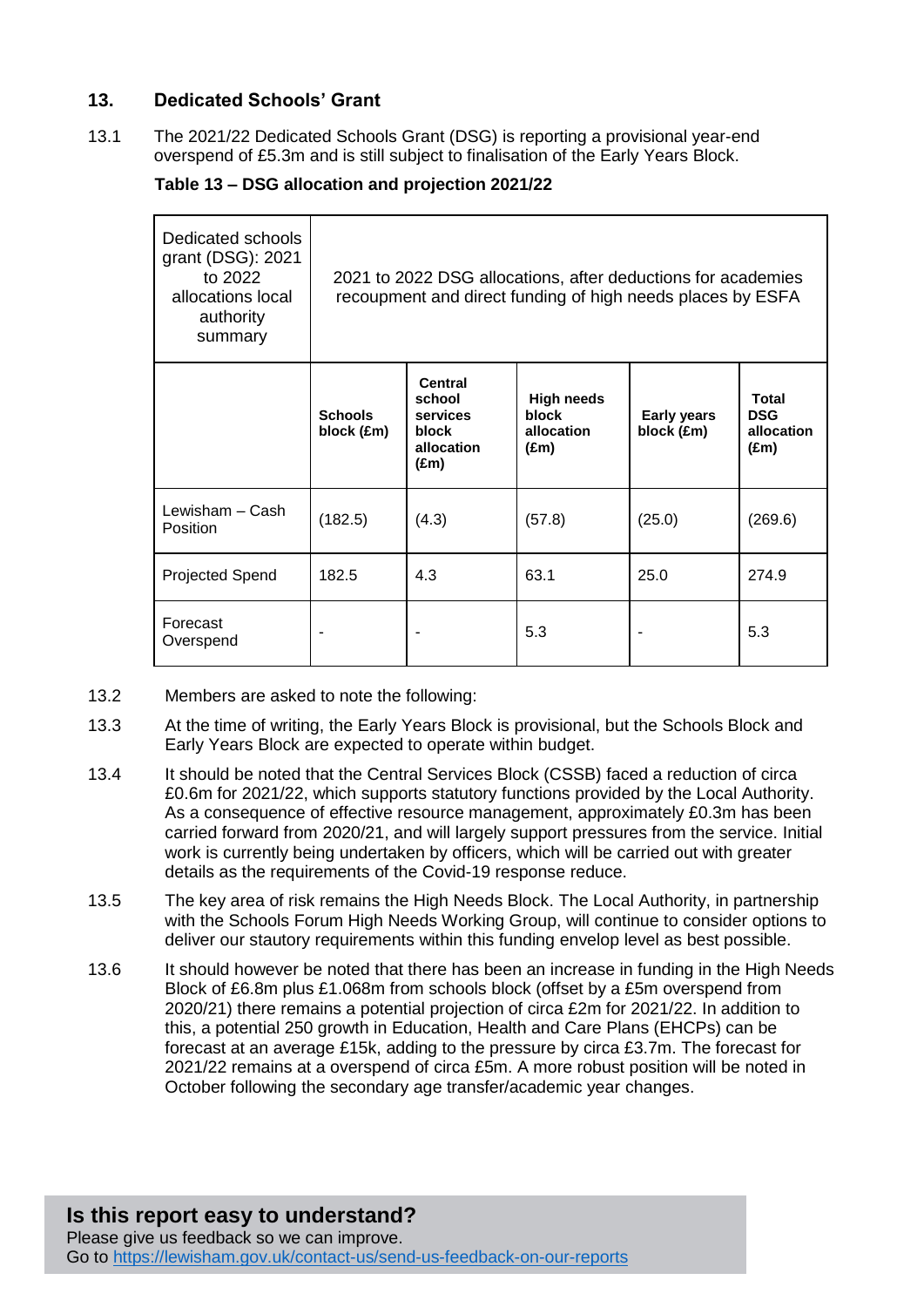| Phase -<br><b>EHCPs</b> | Under 5s | Primary | <b>Secondary</b> | Post-<br>secondary | Grand<br>Total | Annual<br><b>Movement</b> |
|-------------------------|----------|---------|------------------|--------------------|----------------|---------------------------|
| FY17/18                 |          |         |                  |                    |                |                           |
| Used As                 |          |         |                  |                    |                |                           |
| Base Line               | 42       | 831     | 769              | 537                | 2,179          |                           |
|                         |          |         |                  |                    |                |                           |
| FY18/19                 | 24       | 889     | 821              | 626                | 2,360          | 181                       |
|                         |          |         |                  |                    |                |                           |
| FY19/20                 | 37       | 929     | 887              | 774                | 2,627          | 267                       |
|                         |          |         |                  |                    |                |                           |
| FY20/21                 | 74       | 1,027   | 974              | 931                | 3,006          | 379                       |
| FY 21/22 -              |          |         |                  |                    |                |                           |
| current                 | 76       | 1,071   | 987              | 906                | 3,040          | 34                        |
| Increase on             |          |         |                  |                    |                |                           |
| <b>Baseline</b>         |          |         |                  |                    |                |                           |
| <b>Numbers</b>          | 34       | 240     | 218              | 369                | 861            |                           |
| Increase on             |          |         |                  |                    |                |                           |
| Baseline %              | 76.2%    | 23.6%   | 26.7%            | 73.4%              | 38.0%          |                           |

#### **Table 14 – Education Health and Care Plan (EHCP)**

13.7 In addition to the overall increase and the clear pressure arising from 0-5 and post 16 phase, a further pressure is linked to the increase in number of placements that are placed out of borough. The following table shows the split between 'in-borough and 'out of borough' placements. There is clear shift in the proportion of placements being made out of borough which is a key element of pressure on the High Needs Block.

#### **Table 15 – In Borough and Out Borough EHCPs**

| <b>Borough - EHCPs</b>              | LBL   | <b>OOB</b> | <b>Grand Total</b> |
|-------------------------------------|-------|------------|--------------------|
| FY17/18 Used As Base Line           | 1,559 | 620        | 2,179              |
| FY18/19                             | 1,653 | 707        | 2,360              |
| FY19/20                             | 1,789 | 838        | 2,627              |
| FY20/21                             | 2,004 | 1,002      | 3,006              |
| FY21/22                             | 2,041 | 999        | 3,040              |
| <b>Increase on Baseline Numbers</b> | 482   | 379        | 861                |
| Increase on Baseline %              | 30.9% | 61.1%      | 39.5%              |

- 13.8 To support the pressure on High Needs, the SEN Service has been working closely with Schools and Schools' Forum. A mitigation plan has been developed which is progressing, but will take time to embed and for the benefits to be seen in full. Furthermore, service demands, in terms of increasing numbers of children with some complex needs and higher placement costs, continue to rise. Therefore, the current mitigation plan may reduce the pressure, but not eliminate it fully.
- 13.9 Lewisham has historically been one of very few local authorities which has underspent on the DSG – High Needs. With most local authorities overspending, the DfE has attempted to address the pressure with additional funding allocations in 2019/20, 2020/21 and 2021/22. However, it seems that demand is outstripping the cash available. It does however remain important that Lewisham continues to consider alternative ways of providing support to our most vulnerable children within the resources available.

## **Schools**

13.10 With regards to schools, there are currently 11 schools in deficits. Schools are currently in the process of submitting their budget plans to the Local Authority including deficit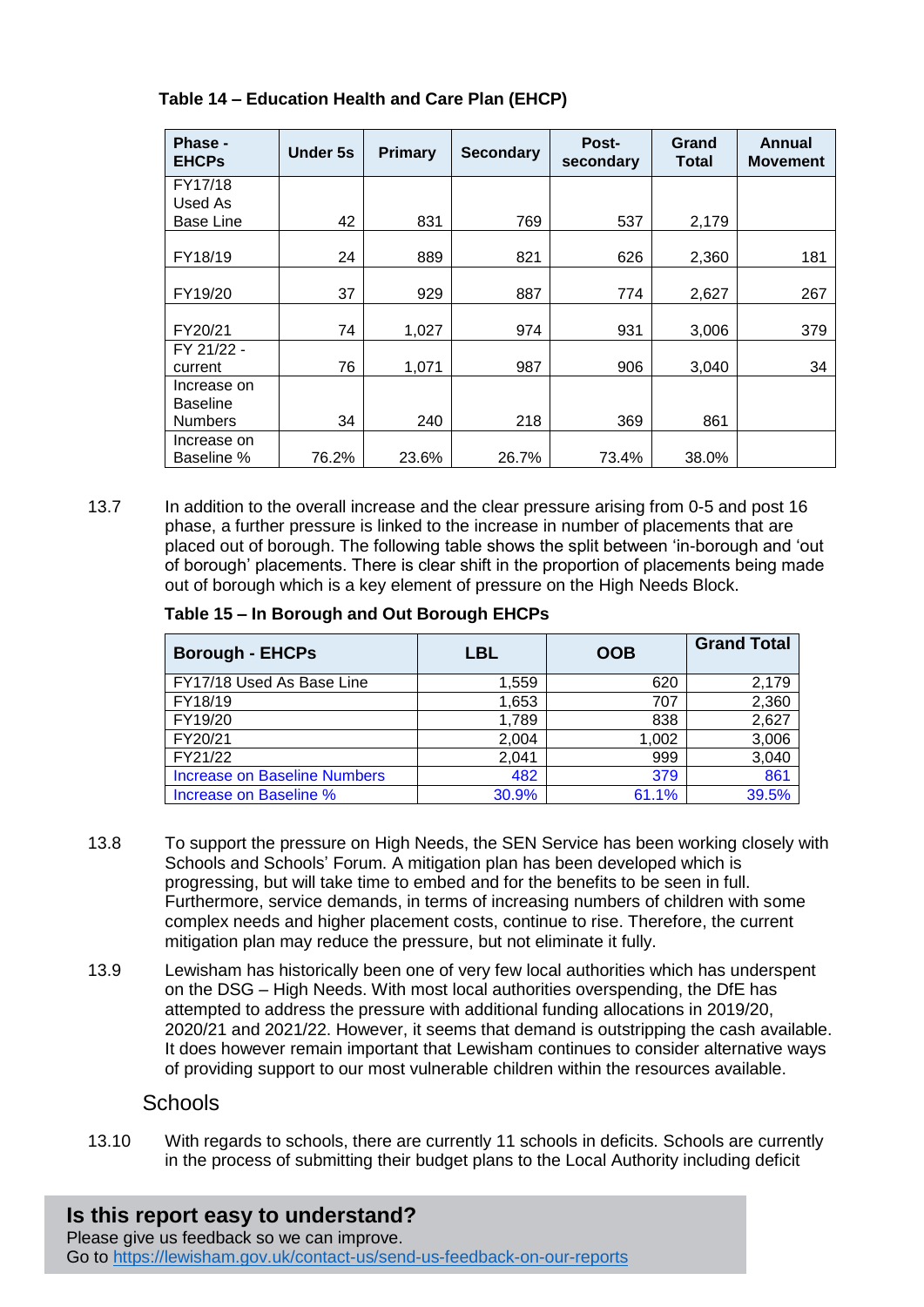recovery plans where they are not able to balance there budgets over a 3-year time horizon. The finance team is actively working with all schools to support the longer term sustainbility. Some schools are also facing challenges arising from movement in pupil numbers. A further pressure on schools for 2021/22 will be supporting the cost of Term Time Only claims. Negotiations are still being finalised with Trade Unions. Mayor and Cabinet has agreed to support 50% of the liability, with further funding support of £1m from schools forum from 2021/22. In 2020/21, there was an underspend of £0.4m which as agreed with schools forum is intended to provided targetted support to the most vulnerable schools. A further report wil be presented to schools forum later in the year to agree the principles for allocation.

#### **14. Housing Revenue Account**

- 14.1 The table below sets out the current budget for the Housing Revenue Account (HRA) in 2021/22. At this early stage of the financial year, the current forecast is for an overall balanced account. The balanced HRA budget seen in the table includes a budgeted contribution from reserves of £21.5m, which is to be used to fund the HRA major works and new supply programme and is included as a part of the 30 year HRA business plan. The current HRA provisional outturn position is a balanced account, before taking account of the capital programme and capital write-offs to revenue. This includes the reprofiling of major works income into 2021/22.
- 14.2 Repairs & Maintenance (R&M) is currently forecast to budget. There was an overspend of £0.9m in this area for 2020/21. Lewisham Homes will provide regular updates in this area for 2021/22 to ensure that spend is close to budget for the financial year.
- 14.3 The current 30 year HRA financial model will be refreshed, with the final outturn for 2020/21 as well as the latest updates for the general capital programme, revised stock numbers and reserves allocations incorporated into the plans. Budgets will be updated in July 2021 to reflect starting stock numbers from 1 April 2021, as well as incorporating a May/June 2021 consolidation update for the new supply programme to reflect the latest position. The revisions to the budgets will be agreed with Lewisham Homes and may push some of the planned capital and new supply expenditure into 2022/23 due to a reprogramming of works and programme delays due to the ongoing Covid-19 pandemic.
- 14.4 It is likely that additional income will be recognised from tenants rents and service charges due to lower than budgeted void rates. This will be updated in the next monitoring report. In addition, the bad debt impairments charge to the HRA is likely to be lower than budgeted, and is currently showing a similar pattern to 2021/22. It is too early in the financial year to establish if this will continue for a full year, so will be constantly monitored and updated next month. Any additional income or underspends in these areas will be used to compensate for the unexpected movement in other areas or R&M costs.
- 14.5 There is a significant major works income budget of £9.9m, which is based on the General Capital programme allocation of £70m. However, raising of bills is dependent on the Lewisham Homes Capital Programme undertaking works which can and are being recharged to Leaseholders. As at 31 May 2021, a total of £10k has been charged to leaseholders. Further discussions with Lewisham Homes indicate that the majority of these bills relating to prior year works are likely to be raised in the early part of financial year 2021/22.
- 14.6 Lewisham Homes are currently reporting a full forecast spend of £70m against the general capital allocations budget of £70m. The final position on the general capital programme in 2020/21 was an underspend of £9.8m. The unspent resources will be carried into 2021/22 and added to the £70m allocation. The development team are currently reporting spend to budget for the Building for Lewisham (BfL) programme allocation.

**Is this report easy to understand?** Please give us feedback so we can improve. Go to<https://lewisham.gov.uk/contact-us/send-us-feedback-on-our-reports>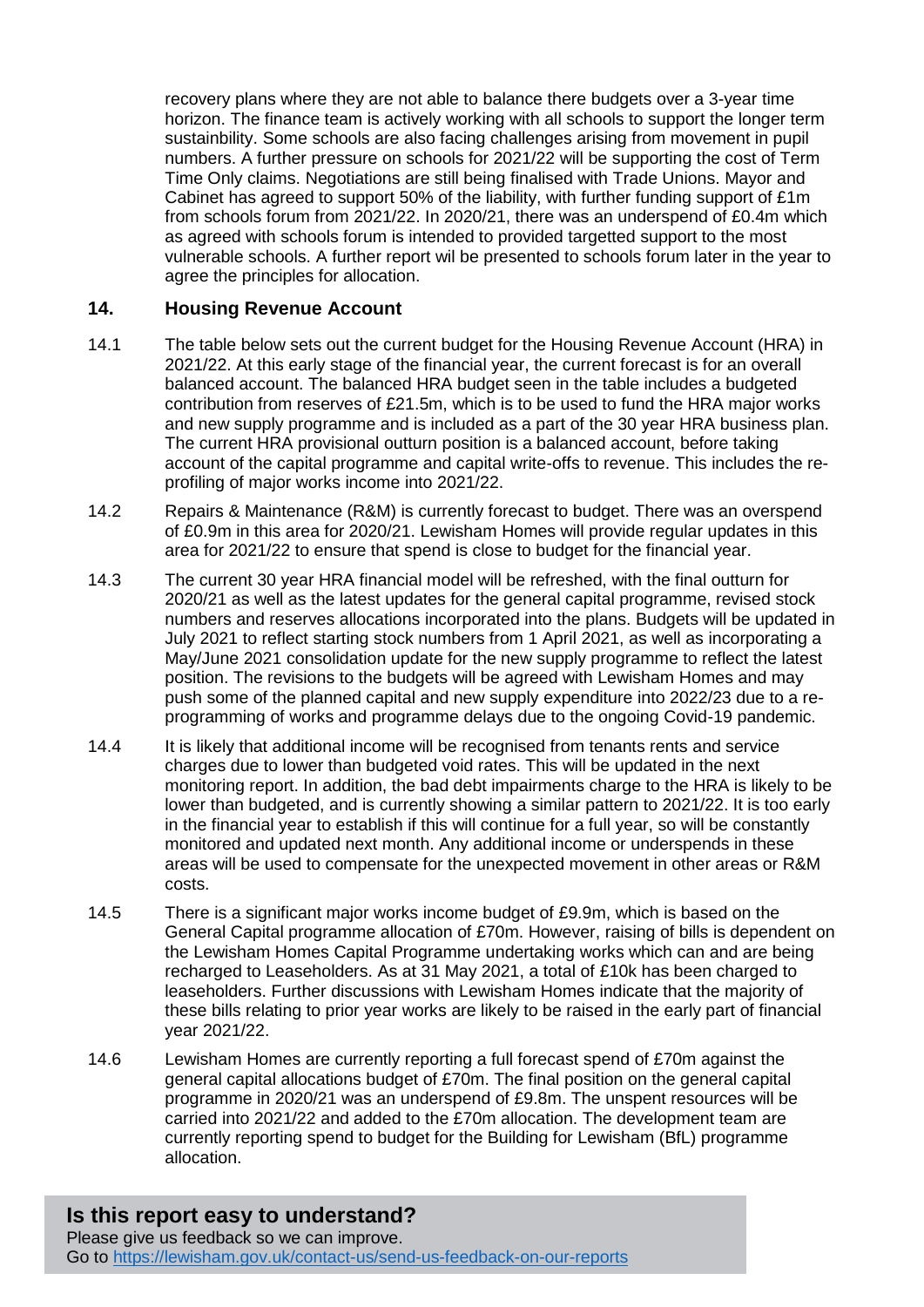### **Table 16 – Housing Revenue Account**

| <b>Service Area</b>                      | <b>Expenditure</b><br><b>Budget</b><br>2021/22 | <b>Income</b><br><b>Budget</b><br>2021/22 | <b>Net</b><br><b>Budget</b><br>2021/22 | Final<br><b>Outturn</b><br><b>Variance</b><br>for<br>2021/22 |
|------------------------------------------|------------------------------------------------|-------------------------------------------|----------------------------------------|--------------------------------------------------------------|
|                                          | £m                                             | £m                                        | £m                                     | £m                                                           |
| Housing, Regen' and Public Realm-Housing | 16.4                                           | (3.6)                                     | 12.8                                   | 0.0                                                          |
| Lewisham Homes & Repairs & Maintenance   | 37.4                                           | 0                                         | 37.4                                   | 0.0                                                          |
| Resources                                | 1.6                                            | 0                                         | 1.6                                    | 0.0                                                          |
| Centrally Managed Budgets                | 94.1                                           | (145.9)                                   | (51.8)                                 | 0.0                                                          |
| <b>Total</b>                             | 149.5                                          | (149.5)                                   | 0                                      | Ω                                                            |

### **15. Collection Fund**

#### Council Tax

15.1 As at 31 May 2021, some £29.75m of Council Tax has been collected representing 18.41% of the total amount due for the year. This is below the 19.15% target in order to reach 95% for the year. At this point last year 17.49% of the total amount due had been collected.

## **Table 17 - Council Tax Collection Fund**

|               | Cash<br><b>Collected</b><br>(cumulative | Cash needed<br>to meet 95%<br><b>Profile</b> | difference<br>between<br>collected and<br>95% profile | <b>Current</b><br>Year<br><b>Collection</b><br>Rate% | <b>Required</b><br><b>Collection</b><br>Rate to<br>reach<br>95% | difference | <b>Previous</b><br>Year<br><b>Collection</b><br>Rate |
|---------------|-----------------------------------------|----------------------------------------------|-------------------------------------------------------|------------------------------------------------------|-----------------------------------------------------------------|------------|------------------------------------------------------|
| <b>Apr-21</b> | 17.119.083                              | 17,558,893                                   | (439, 810)                                            | 10.59%                                               | 10.87%                                                          | $-0.27\%$  | 9.98%                                                |
| $May-21$      | 29,752,772                              | 30,943,951                                   | (1, 191, 179)                                         | 18.41%                                               | 19.15%                                                          | $-0.74%$   | 17.49%                                               |

#### Business Rates

15.2 As at 31 May 2021, some £23.37m of Business Rates has been collected representing 32.39% of the total amount due for the year. This is above the 26.28% target in order to reach 99% for the year. At this point last year 33% of the total amount due had been collected.

#### **Table 18 – Business Rate Collection**

|               | Cash<br><b>Collected</b><br><i>(cumulative</i> | Cash needed<br>to meet 99%<br><b>Profile</b> | difference<br>between<br>collected and<br>99% profile | <b>Current</b><br>Year<br><b>Collection</b><br>Rate% | <b>Required</b><br><b>Collection</b><br><b>Rate to</b><br>reach<br>99% | difference | <b>Previous</b><br>Year<br><b>Collection</b><br>Rate |
|---------------|------------------------------------------------|----------------------------------------------|-------------------------------------------------------|------------------------------------------------------|------------------------------------------------------------------------|------------|------------------------------------------------------|
| <b>Apr-21</b> | 9,160,849                                      | 8,601,507                                    | (559, 342)                                            | 12.64%                                               | 11.87%                                                                 | 0.77%      | 20.40%                                               |
| $May-21$      | 23,371,170                                     | 19,020,075                                   | (4,351,095)                                           | 32.29%                                               | 26.28%                                                                 | 6.01%      | 33.44%                                               |

## **16. Capital Expenditure**

16.1 The capital programme is currently facing a number of pressures for which there is currently no funding. A review of the programme is underway to identify whether the resources available have been optimised to enable programme delivery. This includes

# **Is this report easy to understand?**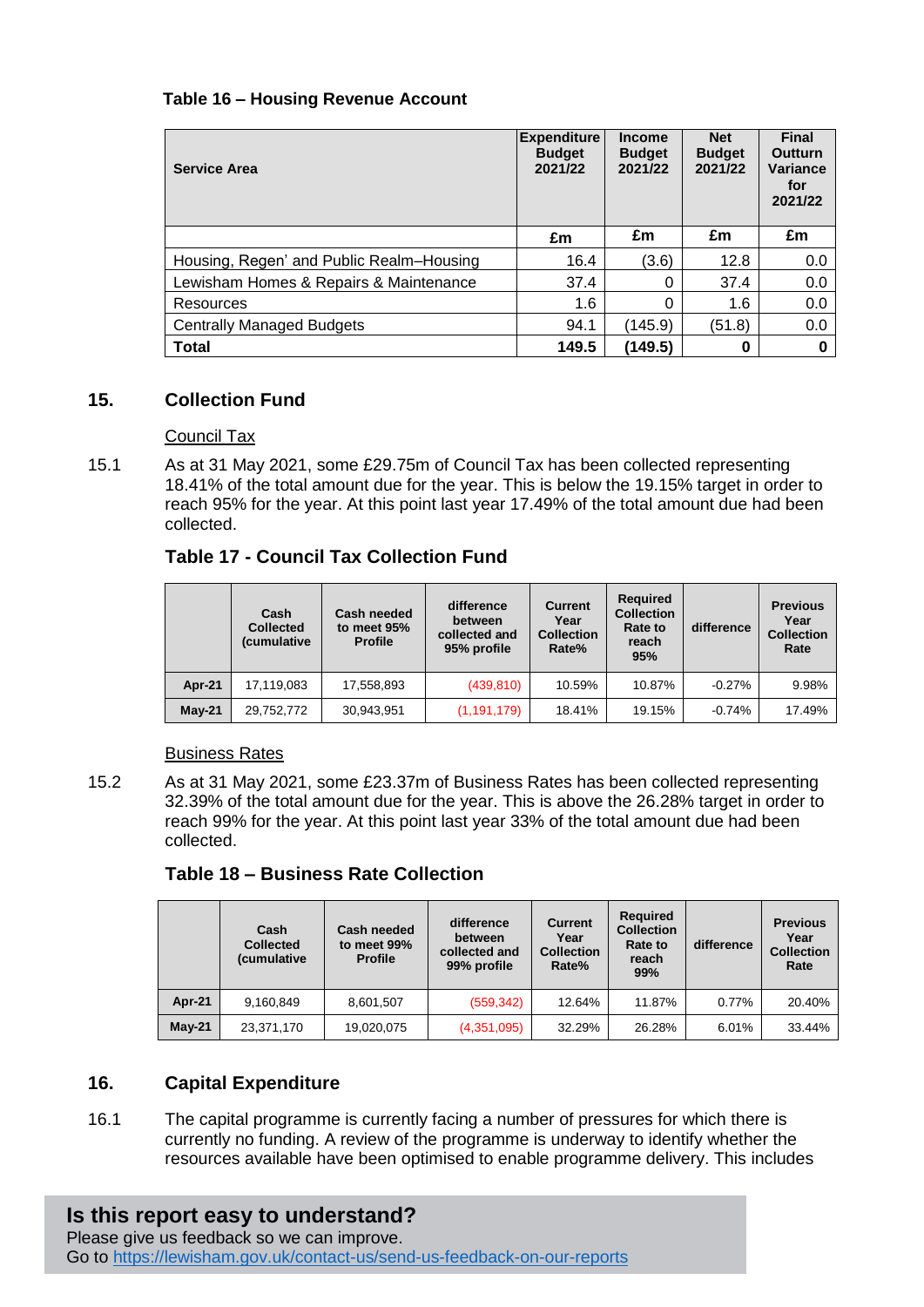reviewing available capital receipts, section 106 and Community Infrastructure Levy (CIL) funding, and use of prudential borrowing. In addition, a review of assets to generate options for disposal that will generate capital receipts is also in progress. The table below provides a summary list of the specific projects and programmes that require total funding of £5m.

| Project                                                                                          | <b>Funding</b><br><b>Required</b><br>(£m) |
|--------------------------------------------------------------------------------------------------|-------------------------------------------|
| <b>Catford Town Centre Regeneration</b>                                                          | 0.900                                     |
| Asset Review - development and site appraisals                                                   | 0.100                                     |
| Asset Review - Asset Rationalisation Catford Complex                                             | 0.900                                     |
| Asset Review - miscellaneous assets                                                              | 0.100                                     |
| CYP - CSC Young Supported Housing                                                                | 0.900                                     |
| Lewisham Library Emergency Works                                                                 | 0.600                                     |
| Leisure strategy and associated sites - The Bridge Leisure<br>Centre / Bellingham Leisure centre | 0.600                                     |
| Laurence House Ground Floor                                                                      | 0.500                                     |
| <b>Commercial Estate Investment</b>                                                              | 0.150                                     |
| <b>Broadway Theatre</b>                                                                          | 0.250                                     |
| Total                                                                                            | 5.000                                     |

#### **Table A - Current Capital Priority Pressures – 2021/22**

- 16.2 Given the importance of these schemes/programmes, the intention is to re-profile the capital programme in the short-term to accommodate the pressure from other projects and by drawing in income from s106 and potentially Right-To-Buy (RTB) receipts. It is important to note, that if not funded by receipts from the sale of assets, the pressure on the capital programme will be funded through prudential borrowing. This borrowing will be funded from revenue and will therefore impact the resources available to services. Furthermore, borrowing adds to the Council's budget pressures now and in future years which have to be met to enable a balanced budget to be set.
- 16.3 There are two projects where it may be possible to re-profile resource are the Milford Towers Decant and the proposed Watergate SEN expansion, neither of which require spending in 2021/22. Both these adjustments can be achieved without material impact on or delay to these two projects. Taken together, re-profiling the budgets for the two projects above provides £3.3m of the £5m needed to address the current pressures. Further work is being undertaken to review the potential to reallocate s106 funding to priority projects within the programme. This has already identified a further circa £500k of allocatable s106. In addition to s106 funding, it is likely that some element of RTB receipts may provide an additional element of funding that can support the re-profiling for 2021/22. Whilst the review of available funding is completed, it is proposed that the schemes in the table above are initially funded from prudential borrowing.
	- 16.4 The following table sets out the position on the Capital Programme as at the end of May 2021. It indicates an overall spend of £9.5m, which is 4% of the revised 2021/22 budget of £245.5m.
	- 16.5 Members should note that in most cases the unspent budgets for ongoing capital projects and programmes will be rolled forward from 2021/22 to the following year, 2022/23. A summary of the major projects to 2023/24 is attached at Appendices 4 and 5. The Capital Programme budget reconciliation is attached at Appendix 6.

#### **Table 19 – Capital Programme 2020/21 (Major Projects)**

**Is this report easy to understand?** Please give us feedback so we can improve. Go to<https://lewisham.gov.uk/contact-us/send-us-feedback-on-our-reports>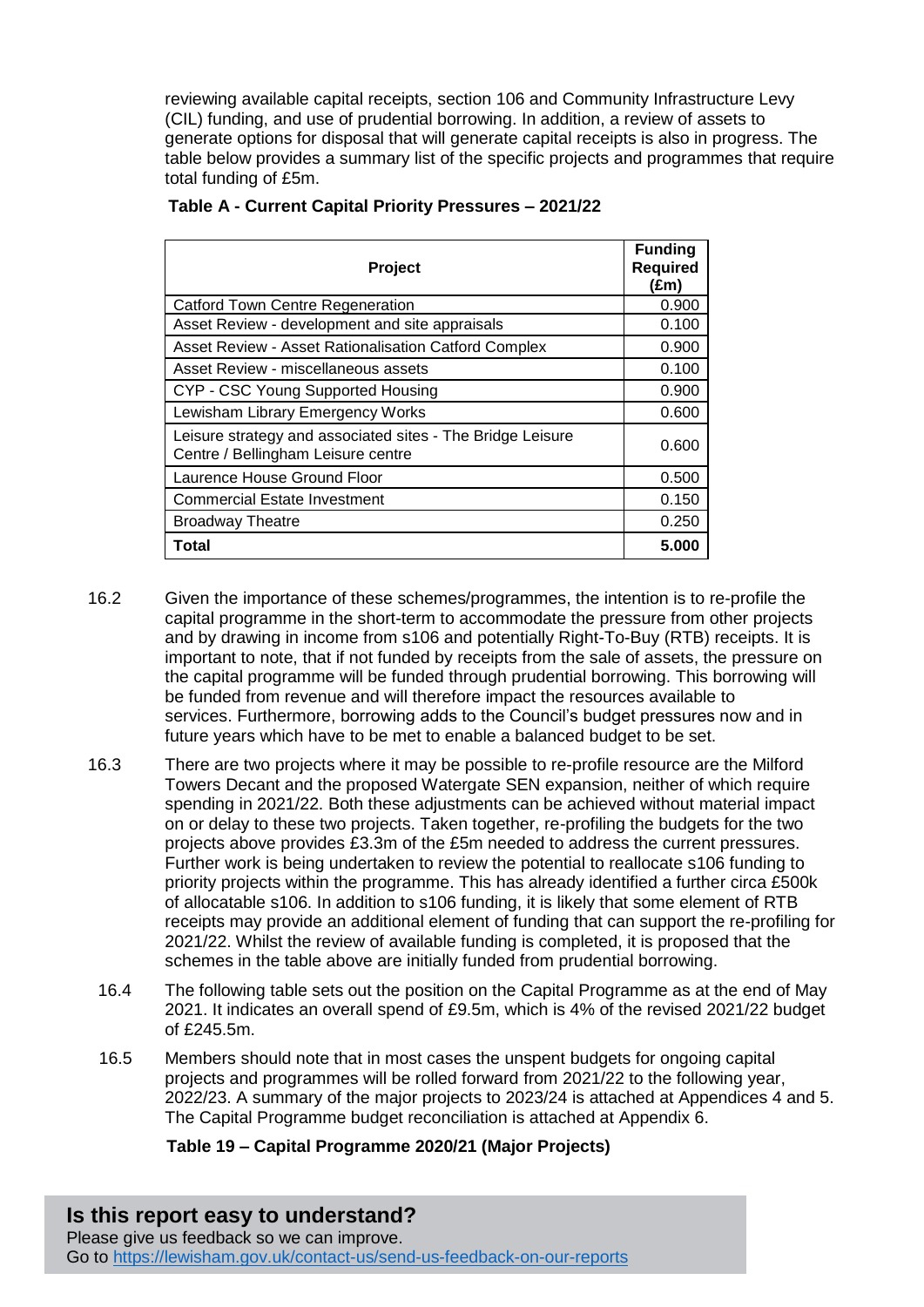| 2021/22 Capital Programme                  | <b>Revised</b><br><b>Budget</b><br><b>(M&amp;C</b><br>Feb 21) | <b>Revised</b><br><b>Budget</b><br><b>Proposed</b><br><b>May 2021</b> | <b>Spend to</b><br>31 May'<br>2021 | <b>Spent to</b><br><b>Date</b><br>(Revised<br><b>Budget</b> ) |
|--------------------------------------------|---------------------------------------------------------------|-----------------------------------------------------------------------|------------------------------------|---------------------------------------------------------------|
|                                            |                                                               |                                                                       | £m                                 | %                                                             |
| <b>GENERAL FUND</b>                        |                                                               |                                                                       |                                    |                                                               |
| Schools - School Places Programme          | 10.4                                                          | 11.8                                                                  | 1.1                                | 9%                                                            |
| Schools - Other (Inc. Minor) Capital Works | 1.7                                                           | 7.4                                                                   | 0.0                                | 0%                                                            |
| Highways & Bridges - LBL                   | 2.5                                                           | 2.6                                                                   | (0.1)                              | (4)%                                                          |
| Highways & Bridges - TfL and Others        | 0.8                                                           | 2.4                                                                   | 0.0                                | 0%                                                            |
| Catford town centre                        | 0.3                                                           | 0.4                                                                   | 0.0                                | 0%                                                            |
| Asset Management Programme                 | 2.8                                                           | $\overline{3.4}$                                                      | 0.0                                | 0%                                                            |
| Other AMP Schemes                          | 5.7                                                           | 7.1                                                                   | 0.3                                | 4%                                                            |
| Beckenham Place Park ( Inc. Eastern Part)  | 1.7                                                           | 1.9                                                                   | 0.0                                | 0%                                                            |
| Catford Phase 1 - Thomas Lane Yard/ CCC    | 0.6                                                           | 0.5                                                                   | 0.0                                | $0\%$                                                         |
| <b>Catford Station Improvements</b>        | 0.3                                                           | 0.4                                                                   | 0.0                                | 0%                                                            |
| Lewisham Gateway (Phase 2)                 | 3.5                                                           | $\overline{3.5}$                                                      | 0.0                                | $0\%$                                                         |
| Lewisham Homes - Property Acquisition      | 3.0                                                           | 3.0                                                                   | 0.0                                | 0%                                                            |
| Private Sector Grants and Loans (Inc DFG)  | 4.2                                                           | 3.3                                                                   | 0.2                                | 6%                                                            |
| <b>Edward St. Development</b>              | 8.4                                                           | 11.7                                                                  | $\overline{1.8}$                   | 15%                                                           |
| <b>Achilles St Development</b>             | 1.0                                                           | 1.0                                                                   | 0.0                                | 0%                                                            |
| Mayow Rd Development                       | 6.6                                                           | 7.0                                                                   | 0.0                                | $0\%$                                                         |
| Canonbie Rd Development                    | 1.4                                                           | $\overline{1.8}$                                                      | $\overline{0.1}$                   | 6%                                                            |
| Ladywell Leisure Centre Development Site   | $\overline{2.7}$                                              | $\overline{2.6}$                                                      | 0.0                                | $0\%$                                                         |
| Deptford Southern Sites Regeneration       | $\overline{0.3}$                                              | $\overline{0.3}$                                                      | $\overline{0.0}$                   | $0\%$                                                         |
| <b>Acquisition of Sydney Arms</b>          | $\overline{3.8}$                                              | 1.0                                                                   | 0.0                                | $0\%$                                                         |
| Fleet Replacement Programme                | $\overline{0.8}$                                              | 1.6                                                                   | 0.0                                | $0\%$                                                         |
| <b>Travellers Site Relocation</b>          | 3.6                                                           | 3.8                                                                   | 0.0                                | $0\%$                                                         |
| Temp Accom. Conversions - Morton Hse       | 0.1                                                           | 1.5                                                                   | 0.0                                | $0\%$                                                         |
| <b>Other Schemes</b>                       | 4.1                                                           | 6.7                                                                   | 0.2                                | 3%                                                            |
| <b>TOTAL GENERAL FUND</b>                  | 70.3                                                          | 86.7                                                                  | 3.6                                | 4%                                                            |
|                                            |                                                               |                                                                       |                                    |                                                               |
| <b>HOUSING REVENUE ACCOUNT</b>             |                                                               |                                                                       |                                    |                                                               |
| <b>Building for Lewisham Programme</b>     | 48.3                                                          | 40.4                                                                  | 2.2                                | 5%                                                            |
| <b>Creekside Acquisition</b>               | 13.9                                                          | 11.4                                                                  | $\overline{0.4}$                   | 4%                                                            |
| HRA Capital Programme (Decent works)       | 31.6                                                          | 78.8                                                                  | 3.3                                | 4%                                                            |
| Ladywell Leisure Centre Development        | 15.4                                                          | 1.5                                                                   | 0.0                                | 0%                                                            |
| Achilles St. Development                   | 0.4                                                           | 2.8                                                                   | 0.0                                | 0%                                                            |
| Mayow Rd Development                       | $\overline{0.8}$                                              | $\overline{0.0}$                                                      | $\overline{0.0}$                   | 0%                                                            |
| <b>Other HRA Schemes</b>                   | $\overline{3.6}$                                              | 23.9                                                                  | 0.0                                | $0\%$                                                         |
| <b>TOTAL HOUSING REVENUE ACCOUNT</b>       | 114.0                                                         | 158.8                                                                 | $\overline{5.9}$                   | 4%                                                            |
| <b>TOTAL CAPITAL PROGRAMME</b>             | 184.3                                                         | 245.5                                                                 | 9.5                                | 4%                                                            |

#### **17. Financial Implications**

17.1 This report concerns the financial results for the 2021/22 financial year. Therefore, any financial implications are contained within the body of the report.

## **18. Legal Implications**

18.1 The Council is under a duty to balance its budget and cannot knowingly budget for a deficit. It is imperative that there is diligent monitoring of the Council's spend and steps taken to bring it into balance.

## **19. Crime and Disorder, Climate and Environment Implications**

19.1 There are no specific crime and disorder act or climate and environment implications directly arising from this report.

# **Is this report easy to understand?**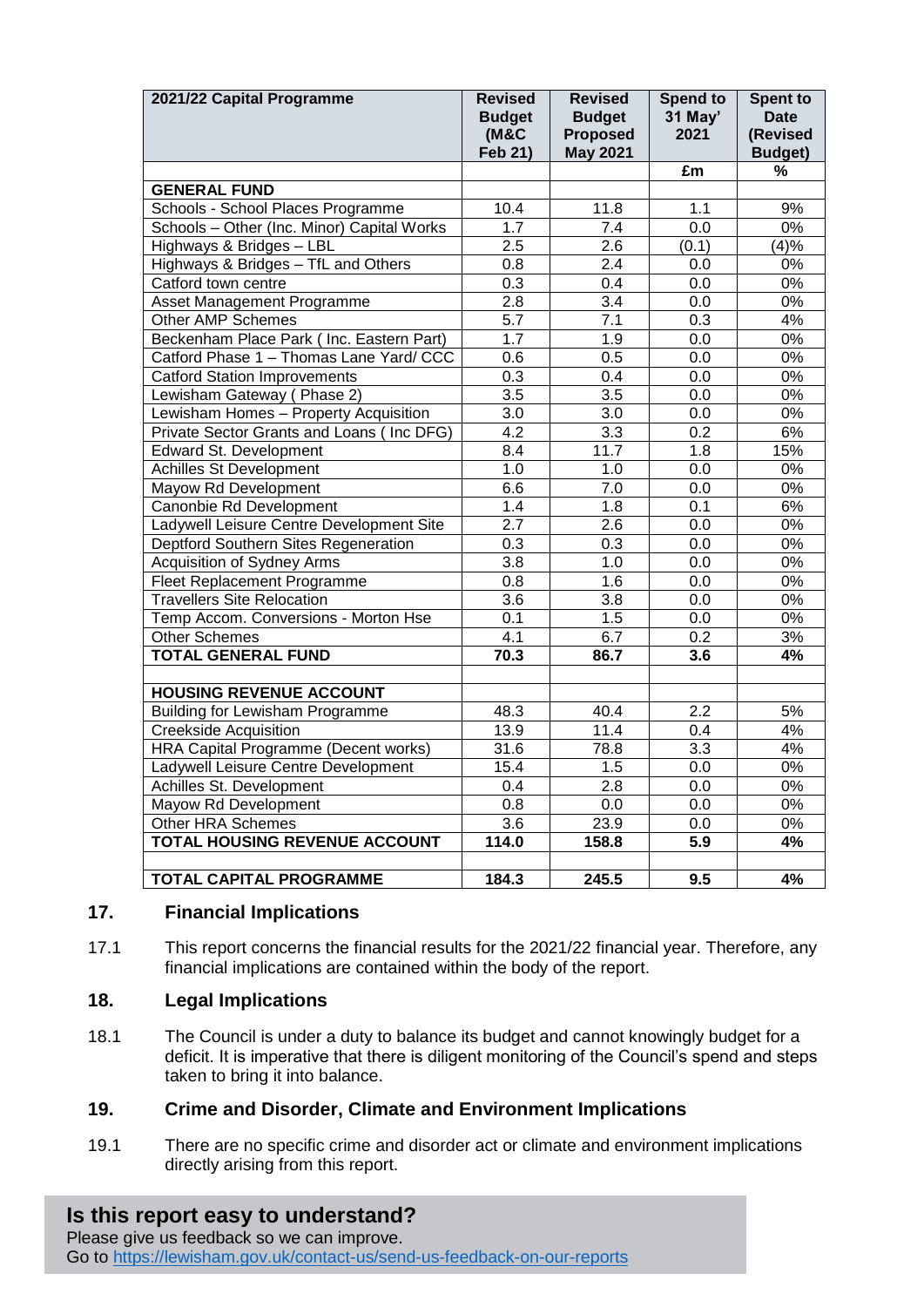## **20. Equalities Implications**

- 20.1 The Equality Act 2010 (the Act) introduced a public sector equality duty (the equality duty or the duty). It covers the following protected characteristics: age, disability, gender reassignment, marriage and civil partnership, pregnancy and maternity, race, religion or belief, sex and sexual orientation.
- 20.2 There are no equalities implications directly arising from this report.

### **21. Background Papers**

| <b>Short Title of Report</b> | Date                     | Location                             | <b>Contact</b> |
|------------------------------|--------------------------|--------------------------------------|----------------|
| Budget Report 2021/22        | 3rd March 2021 (Council) | 1 <sup>st</sup> Floor Laurence House | David Austin   |

#### **22. Glossary**

| <b>Term</b>                                            | <b>Definition</b>                                                                                                                                                                                                                                                                                                                                                                                                                                                                                                                                                                           |
|--------------------------------------------------------|---------------------------------------------------------------------------------------------------------------------------------------------------------------------------------------------------------------------------------------------------------------------------------------------------------------------------------------------------------------------------------------------------------------------------------------------------------------------------------------------------------------------------------------------------------------------------------------------|
| <b>Clinical</b><br><b>Commissioning</b><br>Group (CCG) | Clinical Commissioning Groups (CCGs) were created following the Health<br>and Social Care Act in 2012, and replaced Primary Care Trusts on 1 April<br>2013. They are clinically-led statutory NHS bodies responsible for the<br>planning and commissioning of health care services for their local area.                                                                                                                                                                                                                                                                                    |
| <b>Collection Fund</b>                                 | A statutory account maintained by the Council recording the amounts<br>collected from Council Tax and Business Rates and from which it pays the<br>precept to the Greater London Authority.                                                                                                                                                                                                                                                                                                                                                                                                 |
| <b>Collection Fund</b><br>surplus (or<br>deficit)      | If the Council collects more or less than it expected at the start of the<br>financial year, the surplus or deficit is shared with the major precepting<br>authority, in Lewisham's case this is the GLA, in proportion to the<br>respective Council Taxes. These surpluses or deficits have to be returned<br>to the Council taxpayer in the following year through lower or higher<br>Council taxes. If, for example, the number of properties or the allowance<br>for discounts, exemptions or appeals vary from those used in the Council<br>Tax base, a surplus or deficit will arise. |
| <b>Contingency</b>                                     | This is money set-aside centrally in the Council's base budget to meet the<br>cost of unforeseen items of expenditure, such as higher than expected<br>inflation or new responsibilities.                                                                                                                                                                                                                                                                                                                                                                                                   |
| <b>Council Tax Base</b>                                | The Council Tax base for a Council is used in the calculation of Council<br>Tax and is equal to the number of Band D equivalent properties. To work<br>this out, the Council counts the number of properties in each band and<br>works out an equivalent number of Band D equivalent properties. The<br>band proportions are expressed in ninths and are specified in the Local<br>Government Finance Act 1992. They are: A 6/9, B 7/9, C 8/9, D 9/9, E<br>11/9, F 13/9, G 15/9 and H 18/9, so that Band A is six ninths of the<br>'standard' Band D, and so on.                            |
| <b>Dedicated</b><br><b>Schools' Grant</b><br>(DSG)     | This is the ring-fenced specific grant that provides most of the<br>government's funding for schools. This is distributed to schools by the<br>Council using a formula agreed by the Schools' Forum.                                                                                                                                                                                                                                                                                                                                                                                        |
| <b>General Fund</b>                                    | This is the main revenue fund of the local authority, day-to-day spending<br>on services is met from the fund. Spending on the provision of housing                                                                                                                                                                                                                                                                                                                                                                                                                                         |

# **Is this report easy to understand?**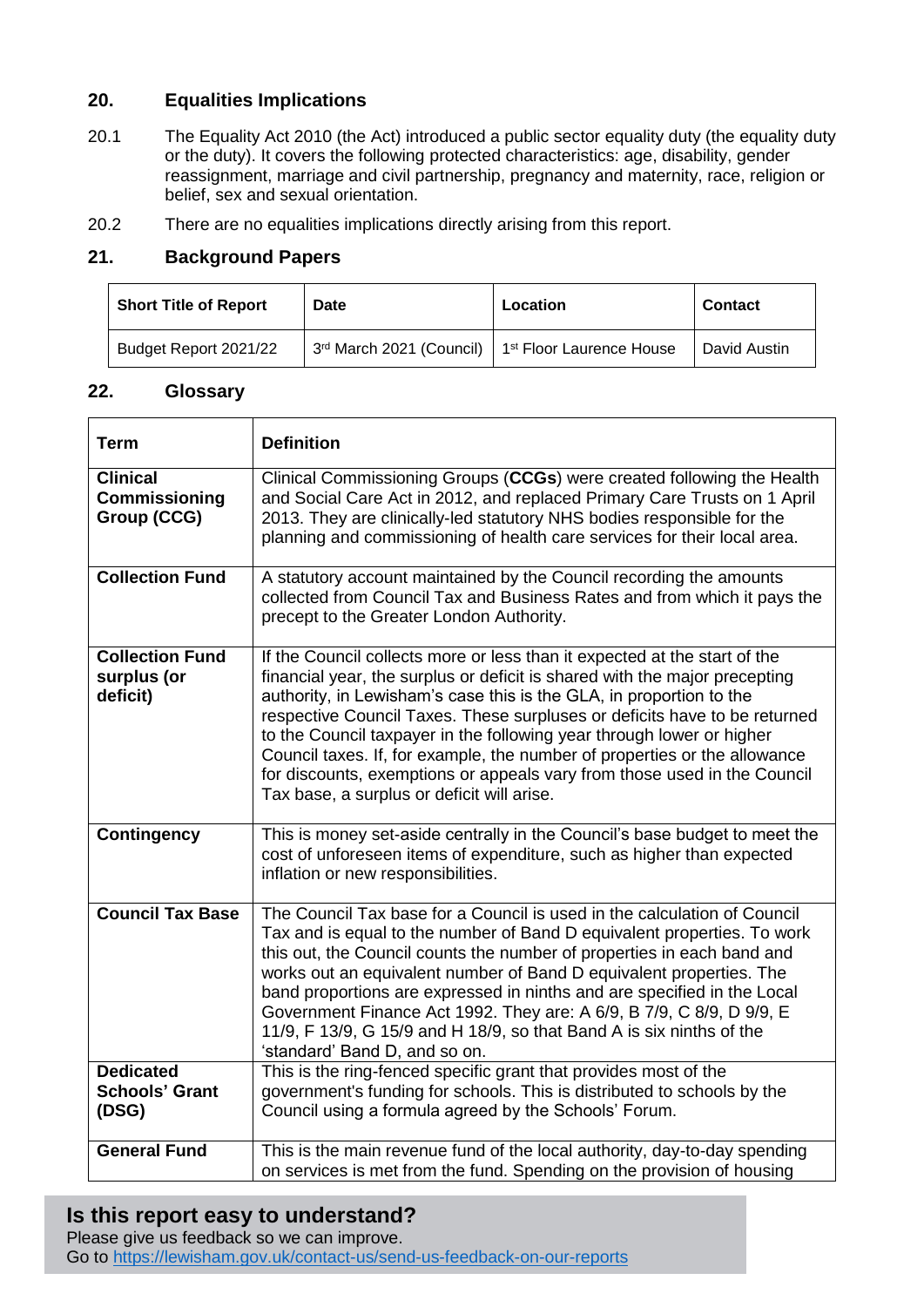| Term                                           | <b>Definition</b>                                                                                                                                                                                                                                          |
|------------------------------------------------|------------------------------------------------------------------------------------------------------------------------------------------------------------------------------------------------------------------------------------------------------------|
|                                                | however, must be charged to the separate Housing Revenue Account<br>$(HRA)$ .                                                                                                                                                                              |
| <b>Gross</b><br><b>Expenditure</b>             | The total cost of providing the Council's services, before deducting income<br>from government grants, or fees and charges for services.                                                                                                                   |
| <b>Housing Revenue</b><br><b>Account (HRA)</b> | A separate account of expenditure and income on housing that Lewisham<br>must keep. The account is kept ring-fenced from other Council activities.<br>The government introduced a new funding regime for social housing within<br>the HRA from April 2012. |
| <b>Net Expenditure</b>                         | This is gross expenditure less services income, but before deduction of<br>government grant.                                                                                                                                                               |
| <b>Revenue</b><br><b>Expenditure</b>           | The day-to-day running expenses on services provided by Council.                                                                                                                                                                                           |

# **23. Report Author and Contact**

Selwyn Thompson, Director of Financial Services on 020 8314 6932, selwyn.thompson@lewisham.gov.uk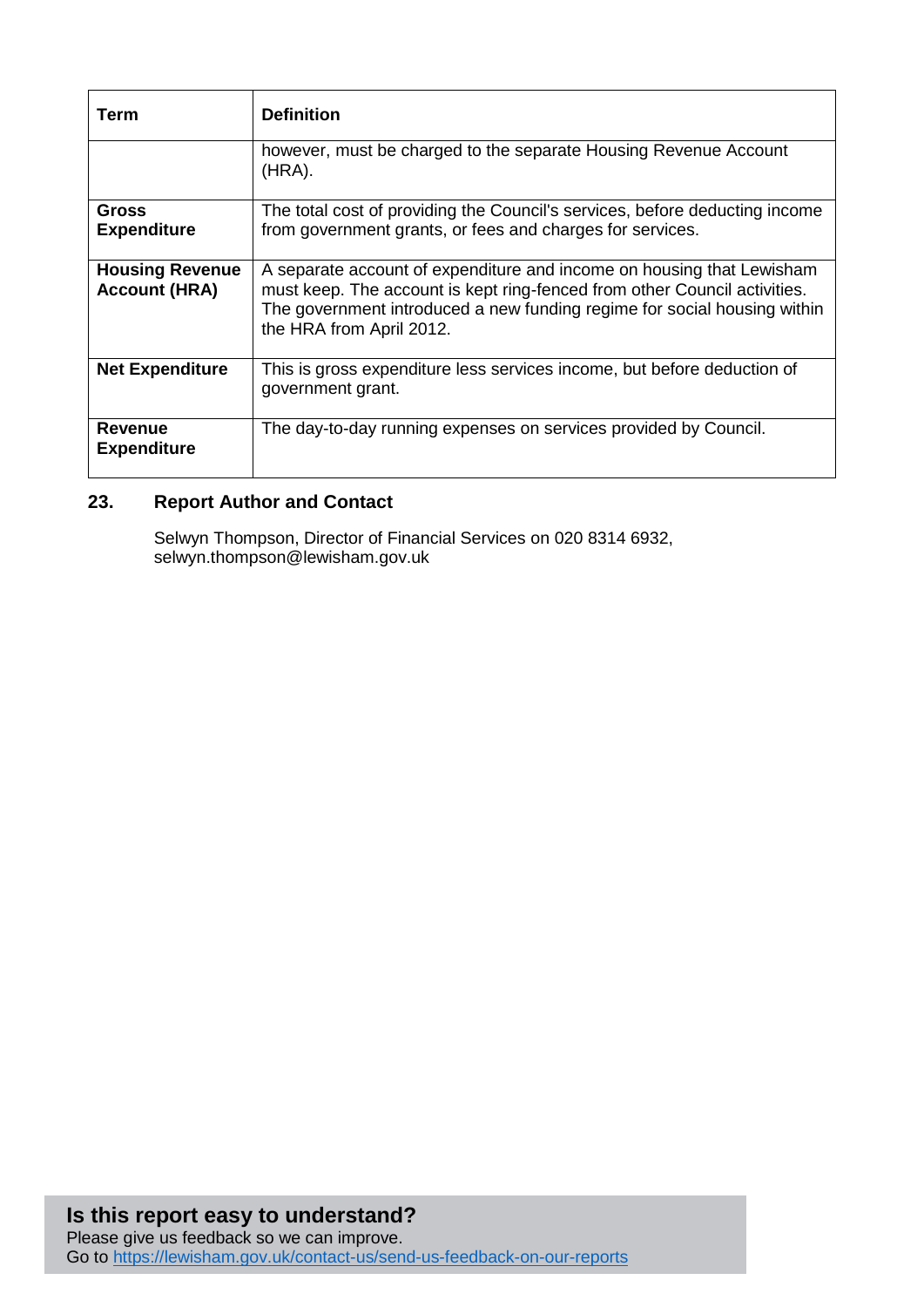#### **24. APPENDIX 1 – Summary of agreed revenue budget savings not achieved in 2020/21, to now be implemented in 2021/22**

| Ref                | <b>Proposal</b>                                                                              | 2020/21<br><b>Agreed</b><br><b>Savings</b><br>£'000 | 2020/21<br><b>Achieved</b><br>£'000 | 2020/21<br>Gap<br>£'000 | <b>Comment:</b>                                                                                                          |
|--------------------|----------------------------------------------------------------------------------------------|-----------------------------------------------------|-------------------------------------|-------------------------|--------------------------------------------------------------------------------------------------------------------------|
| <b>DIRECTORATE</b> | <b>CHILDREN &amp; YOUNG PEOPLE</b>                                                           |                                                     |                                     |                         |                                                                                                                          |
| CYP01              | More efficient use of residential<br>placements                                              | 300                                                 | 0                                   | 300                     | Not achieved -<br><b>Included in Covid</b><br>pressures                                                                  |
| CYP03              | More systematic and proactive<br>management of the market                                    | 600                                                 | $\mathbf 0$                         | 600                     | Not achieved -<br><b>Included in Covid</b><br>pressures                                                                  |
| CYP04              | Commission semi-independent<br>accommodation for care leavers                                | 250                                                 | $\mathbf 0$                         | 250                     | Not achieved -<br><b>Included in Covid</b><br>pressures                                                                  |
| CYP05              | Residential framework for young<br>people. Joint SE London<br><b>Commissioning Programme</b> | 200                                                 | $\mathbf 0$                         | 200                     | Not achieved -<br><b>Included in Covid</b><br>pressures                                                                  |
| <b>Directorate</b> | <b>Total for Children &amp; Young People</b>                                                 | 1,350                                               | 0                                   | 1,350                   |                                                                                                                          |
|                    | <b>COMMUNITY SERVICES DIRECTORATE</b>                                                        |                                                     |                                     |                         |                                                                                                                          |
| COM04              | Reduce costs for Learning<br><b>Disability and Transitions</b>                               | 1,000                                               | 200                                 | 800                     | <b>Partial Achievement</b><br>of $£200k - The$<br>greater remaining<br>sum of £800k is<br>included in Covid<br>pressures |
| COM <sub>05</sub>  | Increased focus of<br>personalisation                                                        | 482                                                 | 350                                 | 132                     | <b>Partial Achievement</b><br>of $£350k - The$<br>lesser remaining sum<br>of £132k is included<br>in Covid pressures     |
| COM1A              | Managing demand at the point<br>of access to adult social care<br>services                   | 1,000                                               | 100                                 | 900                     | <b>Partial Achievement</b><br>of $£100k - The$<br>greater remaining<br>sum is included in<br><b>Covid pressures</b>      |
| COM2A              | Ensuring support plans optimise<br>value for money                                           | 500                                                 | $\Omega$                            | 500                     | Not Achieved -<br><b>Included in Covid</b><br>pressures                                                                  |
| COM3A              | Increase revenue from charging<br><b>Adult Social Care clients</b>                           | 500                                                 | $\Omega$                            | 500                     | Not Achieved -<br><b>Included on Covid</b><br>pressures                                                                  |
| CUS <sub>06</sub>  | <b>Bereavement Services increase</b><br>income targets                                       | 67                                                  | 0                                   | 67                      | Not Achieved -<br><b>Included in Covid</b><br>pressure                                                                   |
| <b>RES17</b>       | Beckenham Place Park - income<br>generation                                                  | 105                                                 | 0                                   | 105                     | Not Achieved -<br><b>Included in Covid</b><br>pressure                                                                   |
| <b>Directorate</b> | <b>Total for Community Services</b>                                                          | 3,654                                               | 650                                 | 3,004                   |                                                                                                                          |
| <b>DIRECTORATE</b> | <b>CORPORATE RESOURCES</b>                                                                   |                                                     |                                     |                         |                                                                                                                          |
| CUS <sub>13</sub>  | Invest to save - improve sundry<br>debt collection                                           | 480                                                 | 0                                   | 480                     | Delayed due to<br>Covid-19 related                                                                                       |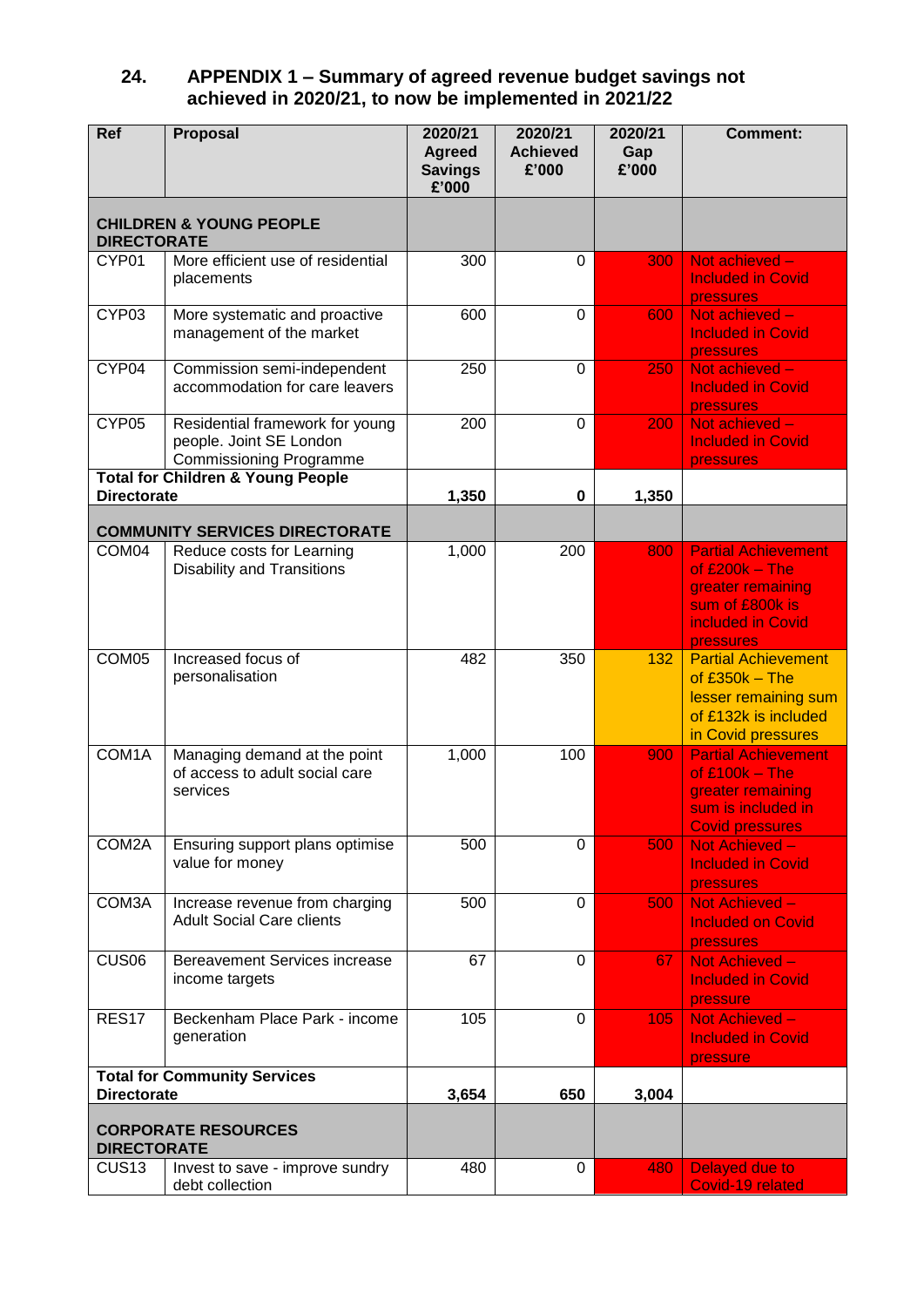| Ref                    | <b>Proposal</b>                                                                 | 2020/21<br><b>Agreed</b><br><b>Savings</b><br>£'000 | 2020/21<br><b>Achieved</b><br>£'000 | 2020/21<br>Gap<br>£'000 | <b>Comment:</b>                                                                                                                                       |
|------------------------|---------------------------------------------------------------------------------|-----------------------------------------------------|-------------------------------------|-------------------------|-------------------------------------------------------------------------------------------------------------------------------------------------------|
|                        |                                                                                 |                                                     |                                     |                         | reduction in<br>collection activity                                                                                                                   |
| RES01                  | Benefits realisation of Oracle<br>cloud                                         | 350                                                 | 0                                   | 350                     | To be formally<br>reversed                                                                                                                            |
| RES <sub>14</sub>      | <b>Corporate Estate Facilities</b><br><b>Management Contract</b><br>Insourcing  | 100                                                 | $\mathbf 0$                         | 100                     | At Risk - The saving<br>relates to a proposal<br>to 'in source' building<br>planned<br>maintenance which<br>is yet to happen.                         |
|                        | <b>Total Corporate Resources Directorate</b>                                    | 930                                                 | 0                                   | 930                     |                                                                                                                                                       |
|                        | <b>HOUSING, REGENERATION &amp; PUBLIC</b><br><b>REALM DIRECTORATE</b>           |                                                     |                                     |                         |                                                                                                                                                       |
| CUS <sub>02</sub>      | Income generation - increase of<br>garden waste subscription                    | 485                                                 | 435                                 | 50                      | <b>Partial Achievement</b><br>of $£435k - The$<br>lesser remaining sum<br>of £50k is included in<br>the Covid pressures.                              |
| CUS <sub>04</sub>      | Income generation - increase in<br>commercial waste charges                     | $\overline{3}00$                                    | $\mathbf 0$                         | 300                     | Not Achieved -<br><b>Included in Covid</b><br>pressures.                                                                                              |
| CUS <sub>14</sub><br>A | Parking service budget review                                                   | 500                                                 | $\mathbf 0$                         | 500                     | Not Achieved -<br><b>Included Covid</b><br>pressures.                                                                                                 |
| <b>RES11</b>           | Increase in pre-application fees                                                | 100                                                 | 0                                   | 100                     | Not Achieved -<br><b>Included in Covid</b><br>pressures.                                                                                              |
| <b>RES12</b>           | Catford complex office<br>rationalisation                                       | 250                                                 | 150                                 | 100                     | <b>Partial Achievement</b><br>of $£150k - Full$<br>achievement delayed<br>due to pause in work<br>related to Covid-19<br>activity.                    |
| <b>RES15</b>           | Commercial estate growth                                                        | 500                                                 | 100                                 | 400                     | <b>Partial Achievement</b><br>of £100k. Remaining<br>sum of £300k is<br>being covered this<br>year by once off<br>income received<br>during the year. |
| <b>RES18</b>           | Electric vehicle charging points                                                | 50                                                  | 0                                   | 50                      | Not Achieved -<br><b>Included in Covid</b><br>pressures.                                                                                              |
|                        | <b>Total for Housing, Regeneration &amp;</b><br><b>Public Realm Directorate</b> | 2,185                                               | 685                                 | 1,500                   |                                                                                                                                                       |
| <b>GRAND TOTAL</b>     |                                                                                 | 8,119                                               | 1,335                               | 6,784                   |                                                                                                                                                       |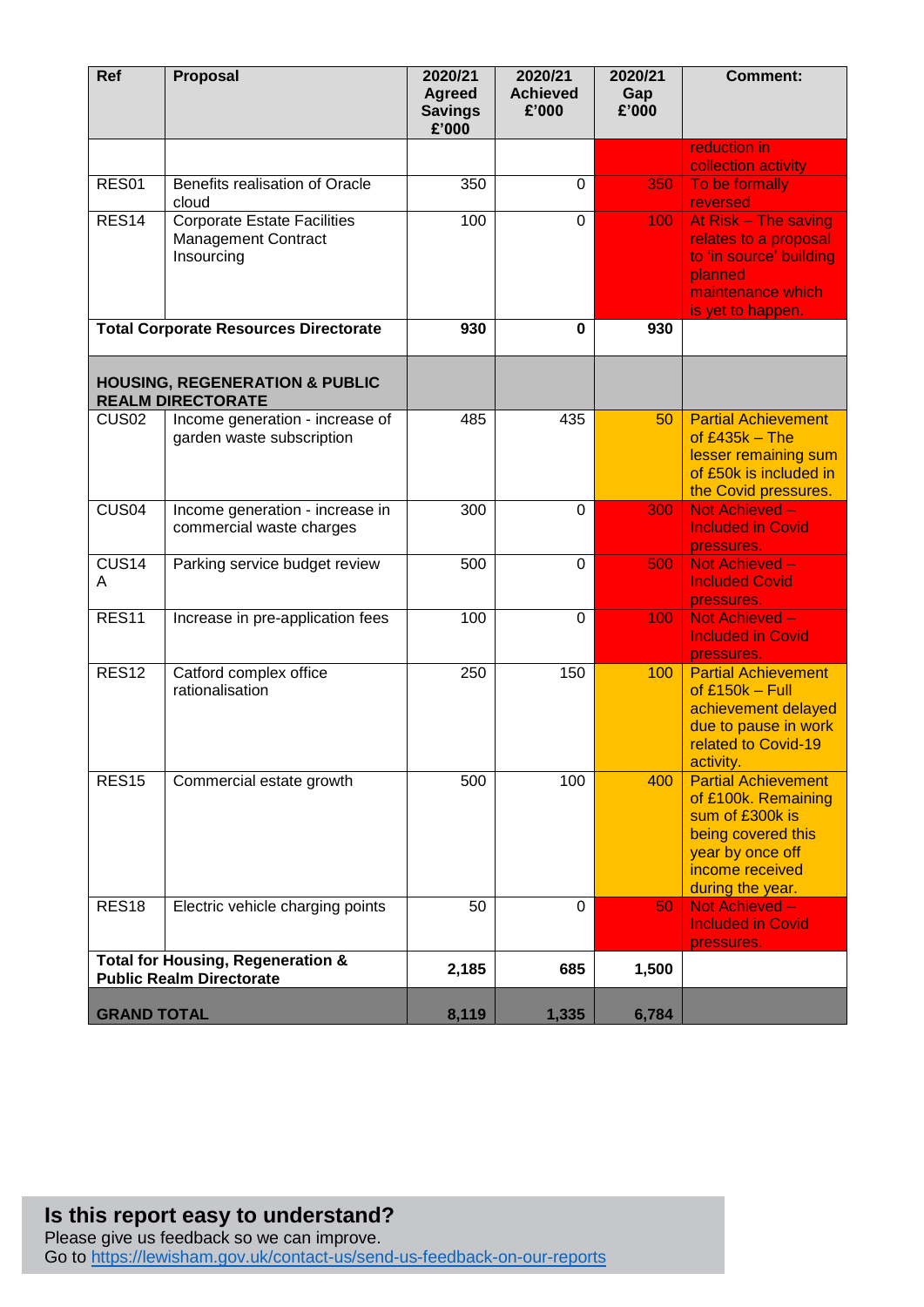## **25. APPENDIX 2 – Summary of agreed revenue budget savings for 2021/22**

| Ref                     | Proposal                                                                                                                                                              | 2021/22<br><b>Agreed</b><br><b>Savings</b><br>£'000 | 2021/22<br><b>Achieved</b><br>£'000 | 2021/22<br>Gap<br>£'000 | <b>Comment:</b>                       |
|-------------------------|-----------------------------------------------------------------------------------------------------------------------------------------------------------------------|-----------------------------------------------------|-------------------------------------|-------------------------|---------------------------------------|
|                         | <b>CHIEF EXECUTIVE DIRECTORATE</b>                                                                                                                                    |                                                     |                                     |                         |                                       |
| $A-01$                  | Staff productivity - arising from<br>new ways of working better<br>collaboration and a return on IT<br>investment (£3m split council<br>wide)                         | 243                                                 | 243                                 | $\Omega$                | Achieved                              |
| $A-03$                  | <b>Corporate Transport</b><br>arrangements (£100k split<br>Council Wide) more use of<br>electric bikes and less spend on<br>public transport and cars                 | 3                                                   | 3                                   | $\Omega$                | Achieved                              |
| $A-10$                  | <b>Election services</b>                                                                                                                                              | 55                                                  | 55                                  | 0                       | Achieved                              |
| $A-09$                  | Support Leadership                                                                                                                                                    | 105                                                 | 105                                 | $\mathbf 0$             | Achieved                              |
| $A-11$                  | Legal, governance service and<br>elections review.                                                                                                                    | 340                                                 | 340                                 | $\overline{0}$          | In progress and on<br>target          |
| $A-01a$<br>Round 2      | Staff productivity - arising from<br>new ways of working, better<br>collaboration and a return on IT<br>investment (£1m split Council<br>Wide)                        | 81                                                  | 81                                  | $\Omega$                | Achieved                              |
|                         | <b>Total for Chief Executive Directorate</b>                                                                                                                          | 827                                                 | 827                                 | 0                       |                                       |
| <b>DIRECTORATE</b>      | <b>CHILDREN &amp; YOUNG PEOPLE</b>                                                                                                                                    |                                                     |                                     |                         |                                       |
| $E-05$                  | Traded services with schools                                                                                                                                          | 50                                                  | 0                                   | 50                      | In progress, with<br>some issues      |
| $F-12$                  | Housing - No Recourse to Public<br>Funds                                                                                                                              | 300                                                 | 300                                 | 0                       |                                       |
| $A-12$                  | <b>Rationalising Central Education</b><br>Services functions                                                                                                          | 150                                                 | 150                                 | 0                       | Achieved<br>Achieved                  |
| $A-13$                  | Children with complex needs<br>(CWCN) revision                                                                                                                        | 195                                                 | 0                                   | 195                     | In progress (planning<br>stage).      |
|                         | <b>Replace Educational</b><br>Psychologist locums through<br>expanding                                                                                                |                                                     |                                     |                         | In progress (Delivery<br>Stage)       |
| $A-14$                  | the generic EP Team<br>Reduction of workforce                                                                                                                         | 200                                                 | $\boldsymbol{0}$                    | 200                     | Achieved                              |
| $A-16$                  | development budget                                                                                                                                                    | 50                                                  | 50                                  | 0                       |                                       |
| $B-13$                  | <b>Early Years Funding Block</b>                                                                                                                                      | 54                                                  | 54                                  | 0                       | Achieved                              |
| $C-09$                  | Youth Offending Service (YOS)<br>redesign                                                                                                                             | 152                                                 | 152                                 | 0                       | Achieved                              |
| $C-30$                  | <b>Rationalisation of Business</b><br>support across Education<br>services                                                                                            | 70                                                  | 70                                  | 0                       | In progress (Planning<br>/initiation) |
| $D-09$                  | <b>Educational Assets</b>                                                                                                                                             | 300                                                 | 300                                 | 0                       | Achieved                              |
| $A-01$<br>and A-<br>01a | Staff productivity - arising from<br>new ways of working (including<br>learning from the Covid 19<br>pandemic), better collaboration<br>and a return on IT investment | 1,053                                               | 0                                   | 1,053                   | In progress                           |
|                         | Corporate Transport                                                                                                                                                   |                                                     |                                     |                         |                                       |
| $A-03$                  | arrangements                                                                                                                                                          | 56                                                  | 0                                   | 56                      | In progress                           |

# **Is this report easy to understand?**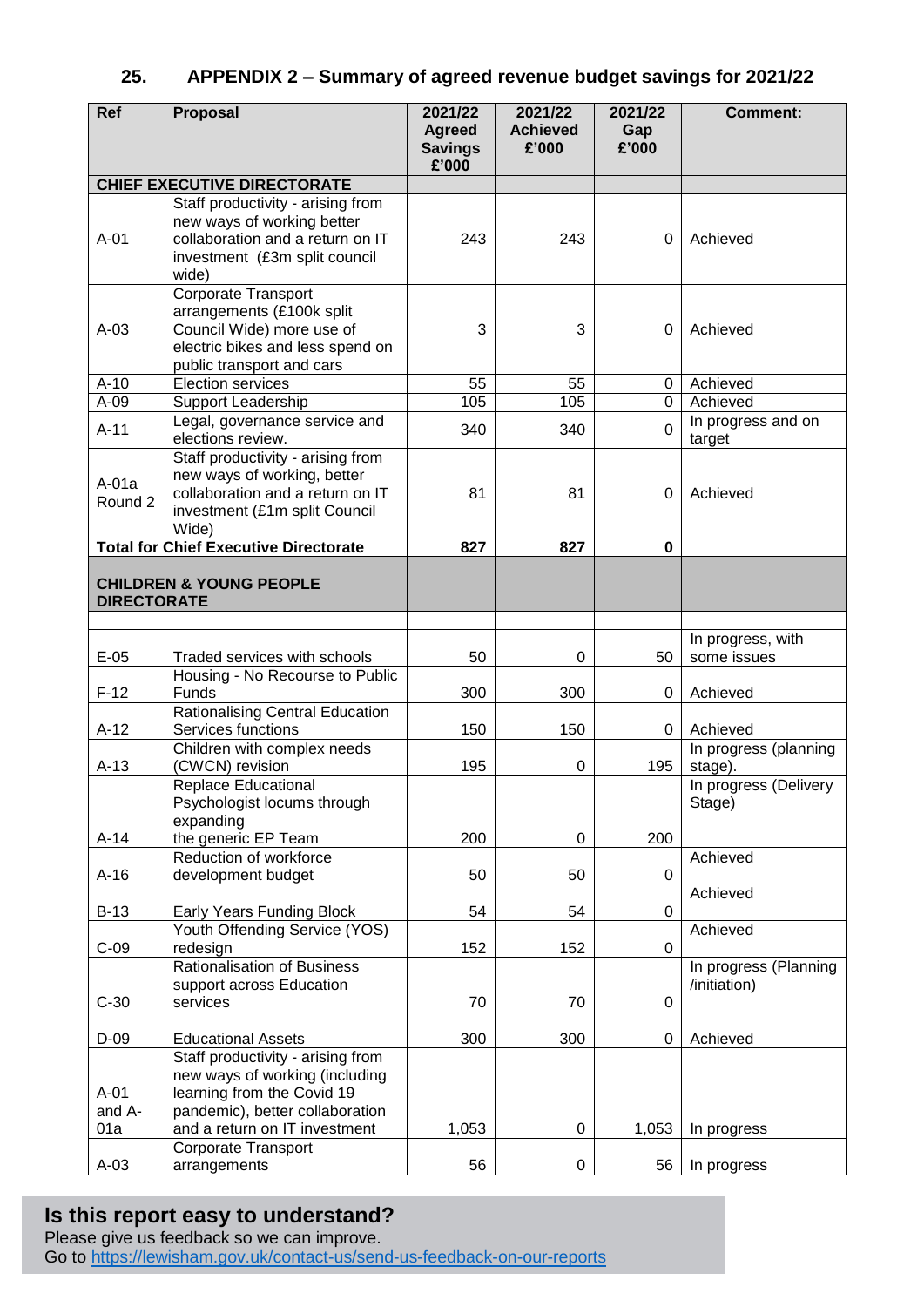| Ref                | Proposal                                                | 2021/22<br><b>Agreed</b> | 2021/22<br><b>Achieved</b> | 2021/22<br>Gap | <b>Comment:</b>      |
|--------------------|---------------------------------------------------------|--------------------------|----------------------------|----------------|----------------------|
|                    |                                                         | <b>Savings</b><br>£'000  | £'000                      | £'000          |                      |
|                    | Review discretionary sales, fees                        |                          |                            |                |                      |
|                    | and charges and increase to the                         |                          |                            |                |                      |
| $E-03$             | point of full cost recovery.                            | 10                       | 0                          | 10             | In progress          |
| <b>Directorate</b> | <b>Total for Children &amp; Young People</b>            | 2,640                    | 1,076                      | 1,564          |                      |
|                    |                                                         |                          |                            |                |                      |
|                    | <b>COMMUNITY SERVICES DIRECTORATE</b>                   |                          |                            |                |                      |
| $B-04$             | Smoking cessation service                               | 221                      | 221                        | $\Omega$       | Achieved             |
|                    | Recharge OT and housing                                 |                          |                            |                |                      |
| $B-05$             | officer costs to the Disabled                           |                          |                            |                |                      |
| <b>B-07</b>        | <b>Facilities Grant</b><br>Review of Council run events | 250<br>42                | 250<br>42                  | 0<br>$\Omega$  | Achieved<br>Achieved |
|                    | Reduction in local assemblies                           |                          |                            |                |                      |
| $B-10$             | service                                                 | 45                       | 45                         | 0              | Achieved             |
|                    | Adult Learning and Day                                  |                          |                            |                |                      |
| $C-02$             | Opportunities                                           | 50                       | 50                         | 0              | Achieved             |
|                    | Introduce charging for certain                          |                          |                            |                |                      |
| $E-04$             | elements of self-funded care                            |                          |                            |                |                      |
|                    | packages<br><b>Adult Social Care Demand</b>             | 82                       | $\boldsymbol{0}$           | 82             | In progress          |
| $F-01$             | management                                              | 3,000                    | $\mathbf 0$                | 3,000          | In progress          |
|                    | Adults with learning difficulties                       |                          |                            |                |                      |
| $F-06$             | and 14 - 25yrs transitions costs                        | 760                      | $\mathbf 0$                | 760            | In progress          |
| $F-09$             | In house services reductions -                          |                          |                            |                |                      |
|                    | adults passenger transport                              | 600                      | 0                          | 600            | In progress          |
| $A-18$             | Library and Information Service                         | 300                      | 300                        | 0              | Achieved             |
| $B-11$             | Improved usage of BCF Funding                           |                          |                            |                |                      |
|                    | across partners<br>Adult Learning Lewisham - back       | 1,000                    | 1,000                      | 0              | Achieved             |
| $B-12$             | office efficiencies                                     | 96                       | 96                         | 0              | Achieved             |
| $C-12$             | Weight management services                              | 25                       | 25                         | 0              | Achieved             |
| $C-13$             | Sexual and Reproductive Health                          |                          |                            |                |                      |
|                    | Services in Primary Care                                | 100                      | 100                        | 0              | Achieved             |
| $C-14$             | Substance Misuse Cuts (Public                           |                          |                            |                |                      |
|                    | Health Budget)<br>Integrated Sexual and                 | 150                      | 150                        | 0              | Achieved             |
| $C-15$             | <b>Reproductive Health Services</b>                     | 150                      | 150                        | 0              | Achieved             |
|                    | <b>Reduction of Management</b>                          |                          |                            |                |                      |
|                    | overheads for the Social                                |                          |                            |                |                      |
| $C-16$             | Inclusion                                               |                          |                            |                |                      |
|                    | and Recovery Service (SLaM                              |                          |                            |                |                      |
|                    | Lewisham Community Services)<br>Re-configuration of MH  | 50                       | 50                         | 0              | Achieved             |
| $C-17$             | Supported Housing pay - Social                          |                          |                            |                |                      |
|                    | <b>Interest Group</b>                                   | 100                      | $\boldsymbol{0}$           | 100            | In progress          |
|                    | <b>Culture Team Salaries &amp;</b>                      |                          |                            |                |                      |
| $C-24$             | Borough                                                 |                          |                            |                |                      |
|                    | of Culture                                              | 60                       | 60                         | 0              | Achieved             |
| $C-28$             | <b>Supported Housing Services</b>                       | 169                      | 169                        | 0              | Achieved             |
| $C-29$             | Crime, Enforcement &<br>Regulation                      |                          |                            |                |                      |
|                    | Service Restructure                                     | 50                       | 50                         | 0              | Achieved             |
|                    | Adult Social Care cost reduction                        |                          |                            |                |                      |
| $F-24$             | and service improvement                                 |                          |                            |                |                      |
|                    | programme                                               | 3,849                    | 1,000                      | 2,849          | In progress          |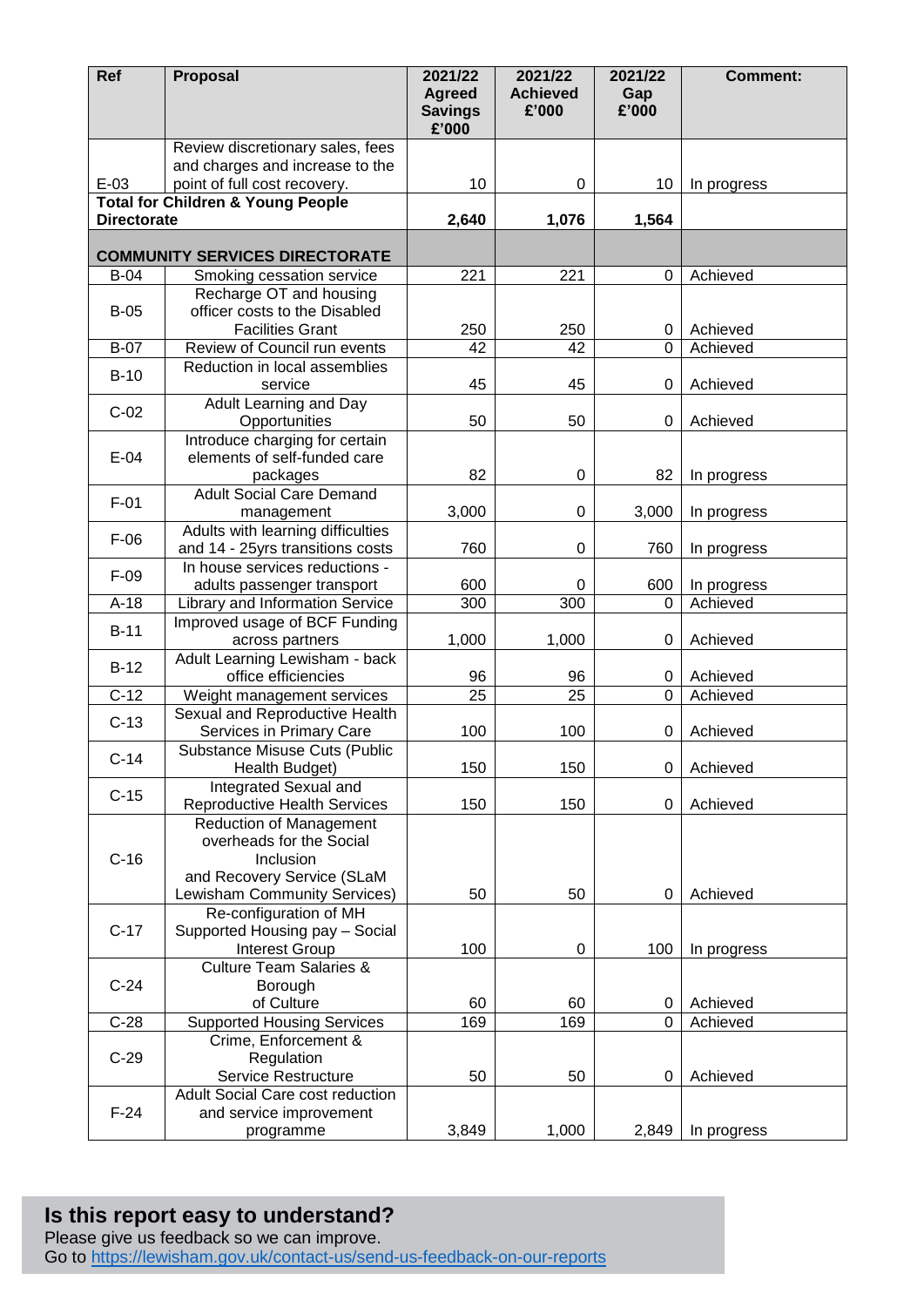| Ref                     | Proposal                                                                                                                             | 2021/22<br><b>Agreed</b><br><b>Savings</b><br>£'000 | 2021/22<br><b>Achieved</b><br>£'000 | 2021/22<br>Gap<br>£'000  | <b>Comment:</b>                                                         |
|-------------------------|--------------------------------------------------------------------------------------------------------------------------------------|-----------------------------------------------------|-------------------------------------|--------------------------|-------------------------------------------------------------------------|
| $A-01$<br>and A-<br>01a | Staff productivity - arising from<br>new ways of working (including<br>learning from the Covid 19<br>pandemic), better collaboration |                                                     |                                     |                          |                                                                         |
|                         | and a return on IT investment                                                                                                        | 1,027                                               | 1,027                               | 0                        | Achieved                                                                |
| $A-03$                  | <b>Corporate Transport</b><br>arrangements                                                                                           | 23                                                  | 23                                  | 0                        | Achieved                                                                |
| $E-03$                  | Review discretionary sales, fees<br>and charges and increase to the<br>point of full cost recovery.                                  | 72                                                  | $\mathbf 0$                         | 72                       | In progress                                                             |
| $B-05$                  | Recharge OT and housing<br>officer costs to the Disabled<br><b>Facilities Grant</b>                                                  | 250                                                 | 250                                 |                          | Achieved                                                                |
| <b>B-07</b>             | Review of Council run events                                                                                                         | 42                                                  | 42                                  |                          | Achieved                                                                |
| $B-10$                  | Reduction in local assemblies<br>service                                                                                             | 45                                                  | 45                                  |                          | Achieved                                                                |
| $C-02$                  | Adult Learning and Day<br>Opportunities                                                                                              | 50                                                  | 50                                  |                          | Achieved                                                                |
| $E-04$                  | Introduce charging for certain<br>elements of self-funded care<br>packages                                                           | 82                                                  | $\overline{a}$                      | 82                       | In progress                                                             |
| $F-01$                  | <b>Adult Social Care Demand</b><br>management                                                                                        | 3,000                                               |                                     | 3,000                    | In progress                                                             |
| $F-06$                  | Adults with learning difficulties<br>and 14 - 25yrs transitions costs                                                                | 760                                                 |                                     | 760                      | In progress                                                             |
| $F-09$                  | In house services reductions -<br>adults passenger transport                                                                         | 600                                                 |                                     | 600                      | In progress                                                             |
| $A-18$                  | Library and Information Service                                                                                                      | 300                                                 | 300                                 | $\overline{\phantom{a}}$ | Achieved -<br>Reorganisation in<br>progress projected to<br>be achieved |
| $B-11$                  | Improved usage of BCF Funding<br>across partners                                                                                     | 1,000                                               | 1,000                               | $\overline{\phantom{a}}$ | Achieved                                                                |
| $B-12$                  | Adult Learning Lewisham - back<br>office efficiencies                                                                                | 96                                                  | 96                                  |                          | Achieved -<br>Reorganisation in<br>progress projected to<br>be Achieved |
| $C-12$                  | Weight management services                                                                                                           | 25                                                  | 25                                  | $\overline{\phantom{a}}$ | Achieved                                                                |
| $C-13$                  | Sexual and Reproductive Health<br>Services in Primary Care                                                                           | 100                                                 | 100                                 |                          | Achieved                                                                |
| $C-14$                  | Substance Misuse Cuts (Public<br>Health Budget)                                                                                      | 150                                                 | 150                                 |                          | Achieved                                                                |
| $C-15$                  | Integrated Sexual and<br><b>Reproductive Health Services</b>                                                                         | 150                                                 | 150                                 |                          | Achieved                                                                |
| $C-16$                  | <b>Reduction of Management</b><br>overheads for the Social<br>Inclusion<br>and Recovery Service (SLaM                                |                                                     |                                     |                          |                                                                         |
| $C-17$                  | Lewisham Community Services)<br>Re-configuration of MH<br>Supported Housing pay - Social<br>Interest Group                           | 50<br>100                                           | 50<br>$\overline{\phantom{a}}$      | 100                      | Achieved<br>In progress                                                 |
| $C-24$                  | <b>Culture Team Salaries &amp;</b><br>Borough<br>of Culture                                                                          | 60                                                  | 60                                  |                          | Achieved                                                                |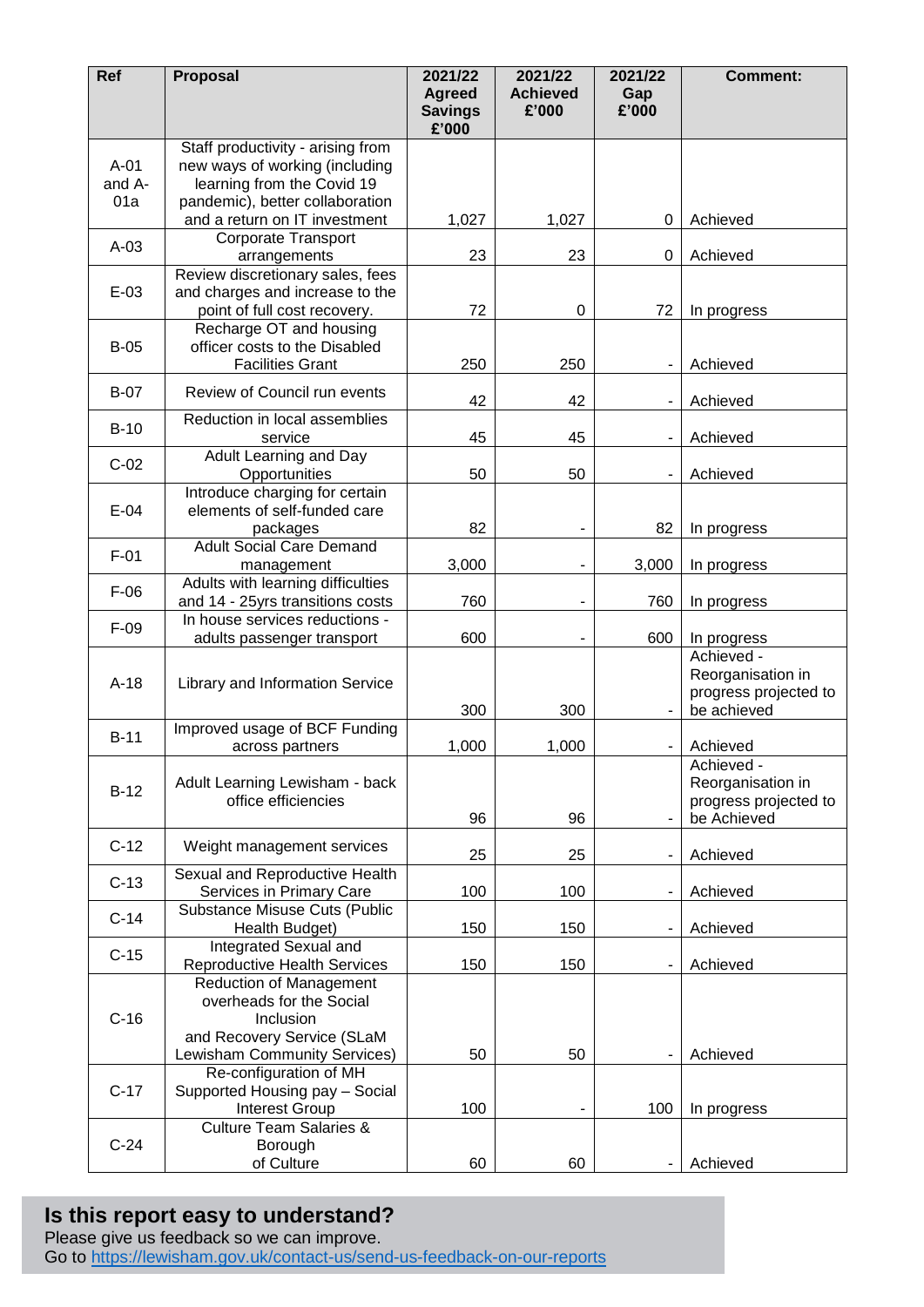| Ref                               | Proposal                                                                                                                                                                    | 2021/22<br><b>Agreed</b><br><b>Savings</b><br>£'000 | 2021/22<br><b>Achieved</b><br>£'000 | 2021/22<br>Gap<br>£'000 | <b>Comment:</b>                  |
|-----------------------------------|-----------------------------------------------------------------------------------------------------------------------------------------------------------------------------|-----------------------------------------------------|-------------------------------------|-------------------------|----------------------------------|
| $C-28$                            | <b>Supported Housing Services</b>                                                                                                                                           | 169                                                 | 169                                 |                         | Achieved                         |
|                                   | Crime, Enforcement &                                                                                                                                                        |                                                     |                                     |                         |                                  |
| $C-29$                            | Regulation<br>Service Restructure                                                                                                                                           | 50                                                  | 50                                  | 0                       | Achieved                         |
|                                   | <b>Adult Social Care cost reduction</b>                                                                                                                                     |                                                     |                                     |                         |                                  |
| $F-24$                            | and service improvement<br>programme                                                                                                                                        | 3,849                                               | 1,000                               | 2,849                   | In progress                      |
| $A-01$<br>and A-<br>01a           | Staff productivity - arising from<br>new ways of working (including<br>learning from the Covid 19<br>pandemic), better collaboration<br>and a return on IT investment       | 1,027                                               | 1,027                               | 0                       | Achieved                         |
| $A-03$                            | <b>Corporate Transport</b><br>arrangements                                                                                                                                  | 23                                                  | 23                                  | 0                       | Achieved                         |
|                                   | Review discretionary sales, fees                                                                                                                                            |                                                     |                                     |                         |                                  |
| $E-03$                            | and charges and increase to the<br>point of full cost recovery.                                                                                                             | 72                                                  |                                     | 72                      | In progress                      |
|                                   | <b>Total for Community Services</b>                                                                                                                                         |                                                     |                                     |                         |                                  |
| <b>Directorate</b>                |                                                                                                                                                                             | 12,272                                              | 4,809                               | 7,463                   |                                  |
| <b>DIRECTORATE</b>                | <b>CORPORATE RESOURCES</b>                                                                                                                                                  |                                                     |                                     |                         |                                  |
| $A-04$                            | Process automation in Revs and<br><b>Bens</b>                                                                                                                               | 60                                                  | 40                                  | 20                      | In progress                      |
| $A-05$                            | Revs and Bens - additional<br>process automation                                                                                                                            | 400                                                 | 0                                   | 400                     | Not Achieved                     |
| <b>B-08</b>                       | Review the Power of Attorney<br>service                                                                                                                                     | 160                                                 | 160                                 | 0                       | Achieved                         |
| <b>B-09</b>                       | Reduction in the discretionary<br>award of concessionary fares                                                                                                              | 300                                                 | 300                                 | 0                       | Achieved                         |
| $D-03$                            | Facilities management general<br>cost reduction                                                                                                                             | 50                                                  | 0                                   | 50                      | Not Achieved                     |
| $D-04$                            | Operational estate - security                                                                                                                                               | 100                                                 | $\mathbf 0$                         | 100                     | Not Achieved                     |
| $D-06$                            | Catford Campus - Estate<br>Consolidation                                                                                                                                    | 438                                                 | 0                                   | 438                     | Not Achieved                     |
| $A-01$<br>Round 1                 | Staff productivity - arising from<br>new ways of working, better<br>collaboration and a return on IT<br>investment (£3m split council<br>wide)                              | 522                                                 | 522                                 | $\overline{0}$          | In progress – on<br>track        |
| $A-03$<br>and E-<br>03<br>Round 1 | Corporate Transport<br>arrangements AND Review<br>discretionary sales, fees and<br>charges and increase to the<br>point of full cost recovery (£250k<br>split Council Wide) | $\overline{7}$                                      | 7                                   | $\mathbf 0$             | In progress - On<br><b>Track</b> |
| A-01a<br>Round 2                  | Staff productivity - arising from<br>new ways of working, better<br>collaboration and a return on IT<br>investment (£1m split Council<br>Wide)                              | 174                                                 | 174                                 | $\overline{0}$          | In progress - On<br>Track        |
|                                   | <b>Total Corporate Resources Directorate</b>                                                                                                                                | 2,211                                               | 1,203                               | 1,008                   |                                  |
|                                   | <b>HOUSING, REGENERATION &amp; PUBLIC</b><br><b>REALM DIRECTORATE</b>                                                                                                       |                                                     |                                     |                         |                                  |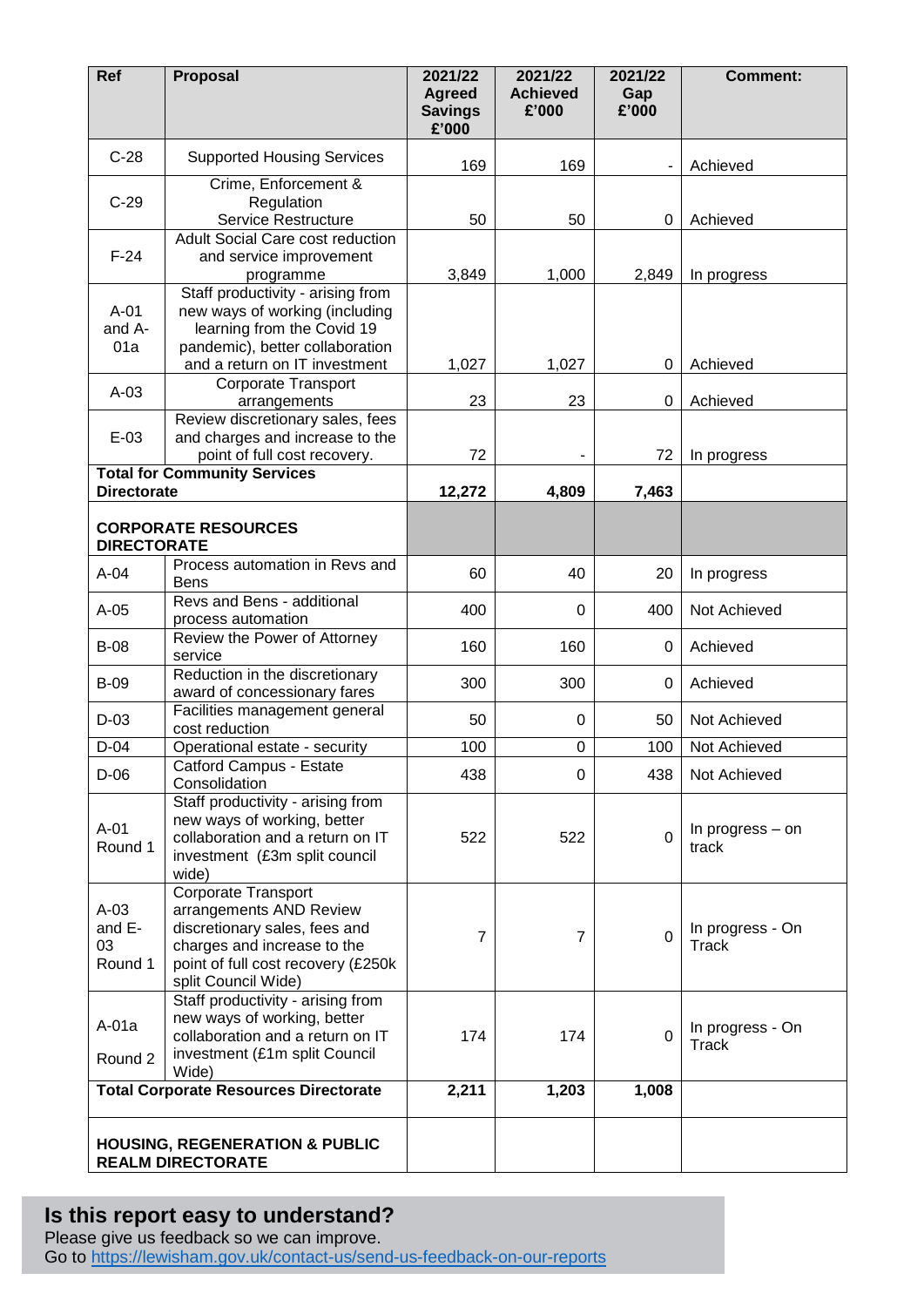| Ref    | <b>Proposal</b>                                                                                                   | 2021/22<br><b>Agreed</b><br><b>Savings</b> | 2021/22<br><b>Achieved</b><br>£'000 | 2021/22<br>Gap<br>£'000 | <b>Comment:</b>                                                                                                                                                                                                                                                                                                           |
|--------|-------------------------------------------------------------------------------------------------------------------|--------------------------------------------|-------------------------------------|-------------------------|---------------------------------------------------------------------------------------------------------------------------------------------------------------------------------------------------------------------------------------------------------------------------------------------------------------------------|
|        |                                                                                                                   | £'000                                      |                                     |                         |                                                                                                                                                                                                                                                                                                                           |
| $A-07$ | Housing - Productivity gains                                                                                      | 202                                        | 202                                 | $\mathbf 0$<br>U        | Achieved                                                                                                                                                                                                                                                                                                                  |
|        | Recharge OT and housing<br>officer costs to the Disabled                                                          |                                            |                                     |                         | Achieved                                                                                                                                                                                                                                                                                                                  |
| $B-05$ | <b>Facilities Grant</b><br>Housing needs and procurement                                                          | 175                                        | 175                                 | $\Omega$                | Achieved                                                                                                                                                                                                                                                                                                                  |
| $C-05$ | service review                                                                                                    | 50                                         | 50                                  |                         |                                                                                                                                                                                                                                                                                                                           |
| $C-06$ | Housing needs and procurement<br>service review                                                                   | 77                                         | 77                                  | $\mathbf 0$             | Achieved                                                                                                                                                                                                                                                                                                                  |
|        |                                                                                                                   |                                            |                                     | $\Omega$                |                                                                                                                                                                                                                                                                                                                           |
| $D-02$ | <b>Business Rates Revaluation for</b><br>the estate                                                               | 40                                         | 40                                  |                         | In progress - On<br>track                                                                                                                                                                                                                                                                                                 |
| $D-06$ | Catford Campus - Estate<br>Consolidation                                                                          | 236                                        | 236                                 | $\overline{0}$          | In progress - On<br>track                                                                                                                                                                                                                                                                                                 |
| $D-07$ | Meanwhile use - Temporary<br>Accommodation                                                                        | 25                                         | 0                                   | $\overline{0}$          | In progress -<br>Accommodation<br>provided to be<br>refurbished to suit TA<br>needs. None are yet<br>in use by Housing<br>but savings may still<br>be made if in use by<br>August 2021                                                                                                                                    |
| $E-02$ |                                                                                                                   | 15                                         | 15                                  | $\Omega$                | Achieved                                                                                                                                                                                                                                                                                                                  |
|        | Income from building control<br>Housing - Increased rent for<br>Private Sector Lease (PSL) and<br>Private Managed |                                            |                                     | $\Omega$                | Achieved                                                                                                                                                                                                                                                                                                                  |
| $E-07$ | Accommodation (PMA)                                                                                               | 300                                        | 300                                 |                         |                                                                                                                                                                                                                                                                                                                           |
| $C-10$ | <b>Housing Services Review</b>                                                                                    | 300                                        | 300                                 | 0                       | In progess - The<br>reorganisation<br>consultation has not<br>started yet. The<br>reorganisation will<br>identify the full two<br>years savings<br>requirement, but is<br>not likely to be<br>implemented until the<br>end of the 3rd Qtr of<br>2021/22. Any<br>shortfall may be<br>covered by use of<br>additional grant |
|        |                                                                                                                   |                                            |                                     | $\mathbf 0$             | In progress - The                                                                                                                                                                                                                                                                                                         |
| $E-11$ | Environmental Enforcement -<br>Use of Civil Enforcement<br><b>Officers</b>                                        | 100                                        | 100                                 |                         | start of this saving<br>has been delayed so<br>a full year effect is<br>unlikey, however any<br>shortfall should be<br>covered by income<br>from Moving Traffic<br>Contraventions                                                                                                                                         |
| $F-17$ | Road safety enforcement                                                                                           | 250                                        | 250                                 | 0                       | In progess - As                                                                                                                                                                                                                                                                                                           |
|        |                                                                                                                   |                                            |                                     |                         | above                                                                                                                                                                                                                                                                                                                     |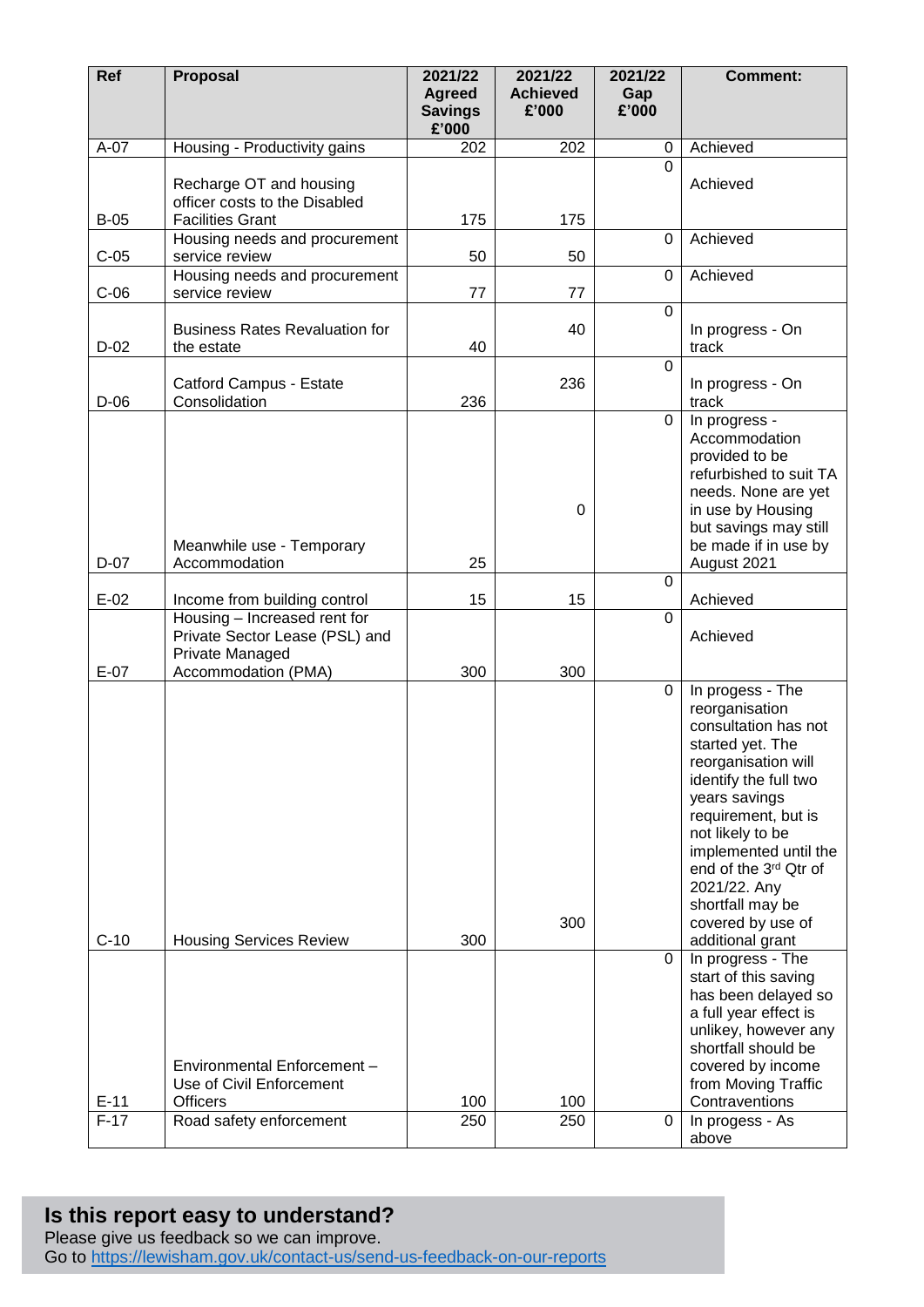| Ref                                          | <b>Proposal</b>                   | 2021/22                         | 2021/22                  | 2021/22      | <b>Comment:</b>  |
|----------------------------------------------|-----------------------------------|---------------------------------|--------------------------|--------------|------------------|
|                                              |                                   | <b>Agreed</b><br><b>Savings</b> | <b>Achieved</b><br>£'000 | Gap<br>£'000 |                  |
|                                              |                                   | £'000                           |                          |              |                  |
|                                              | Emission based charging for       |                                 | 120                      | 0            | In progress - As |
| $F-20$                                       | Short Stay Parking                | 120                             |                          |              | above            |
|                                              |                                   |                                 | 250                      | $\Omega$     | In progress - As |
| $F-21$                                       | Road Safety Enforcement           | 250                             |                          |              | above            |
|                                              |                                   |                                 | 969                      | $\Omega$     | In progress - On |
|                                              | Productivity (Additional)         | 969                             |                          |              | track            |
| <b>Total for Housing, Regeneration &amp;</b> |                                   | 3,109                           | 3,393                    | $\bf{0}$     |                  |
|                                              | <b>Public Realm Directorate</b>   |                                 |                          |              |                  |
|                                              |                                   |                                 |                          |              |                  |
| <b>Cross-Cutting</b>                         |                                   |                                 |                          |              |                  |
| <b>B-07</b>                                  | Review of Council run events      | 28                              | 28                       |              | In Progess       |
| $E-01/$                                      | Improved Debt collection          | 750                             | 750                      |              | In Progress      |
| E-01a                                        |                                   |                                 |                          |              |                  |
| $E-08/$                                      | Contract Efficiencies - inflation | 750                             | 750                      |              |                  |
| E-08a                                        | management                        |                                 |                          |              | In Progress      |
| <b>Total for Cross-Cutting</b>               |                                   | 1,528                           | 1,528                    |              |                  |
|                                              |                                   |                                 |                          |              |                  |
| <b>GRAND TOTAL</b>                           |                                   | 22,641                          | 12,836                   | 10,035       |                  |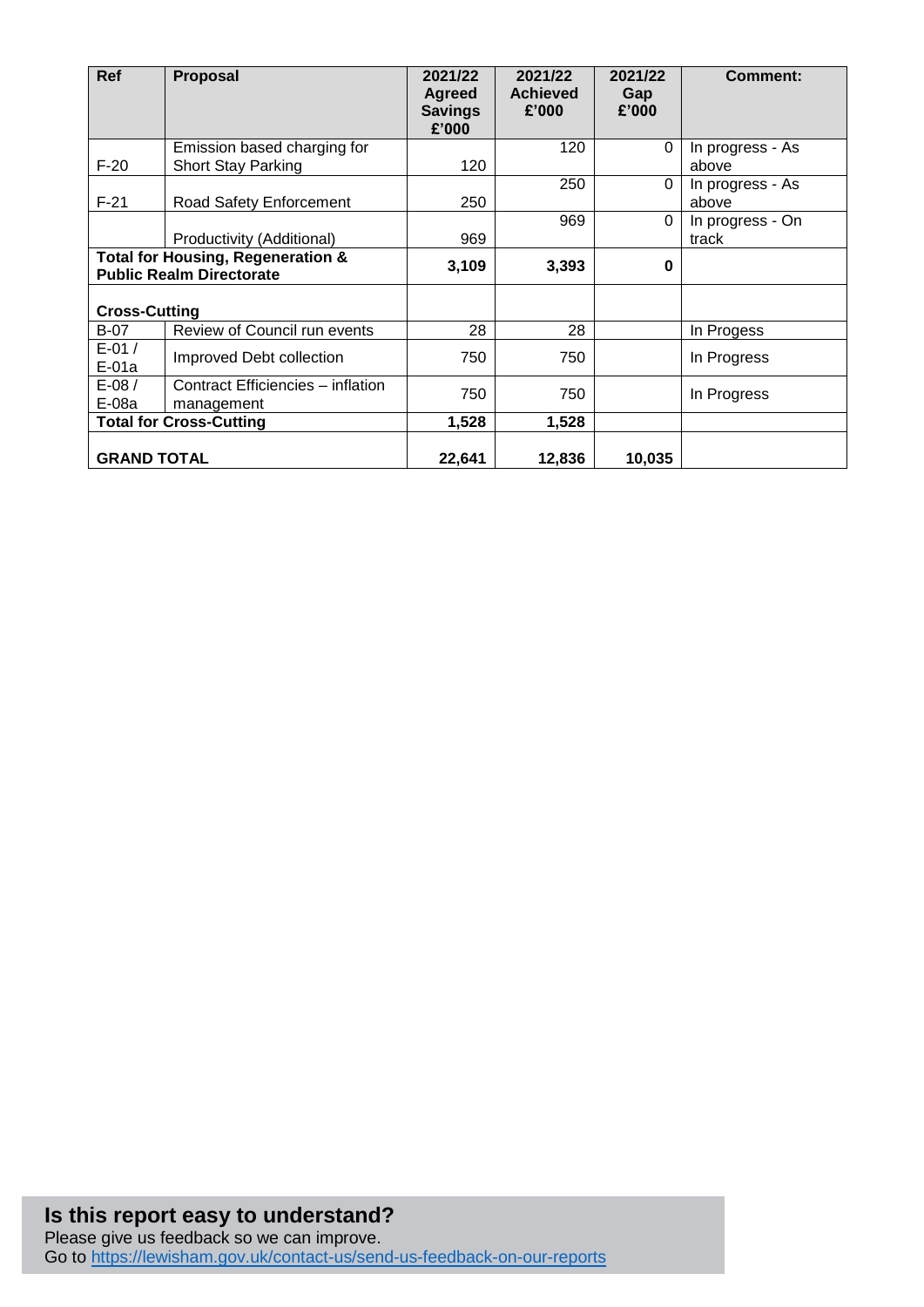#### **APPENDIX 3 – Summary of agreed overspend reduction measures for 2021/22**

| Ref                | Proposal                                                                         | 2021/22<br><b>Agreed</b><br>reduction<br>£'000 | 2021/22<br><b>Achieved</b><br>£'000 | 2021/22<br>Gap<br>£'000 | <b>Comment:</b>                                                           |
|--------------------|----------------------------------------------------------------------------------|------------------------------------------------|-------------------------------------|-------------------------|---------------------------------------------------------------------------|
| <b>DIRECTORATE</b> | <b>CHILDREN &amp; YOUNG PEOPLE</b>                                               |                                                |                                     |                         |                                                                           |
| $B-02$             | Strategic recharging                                                             | 600                                            | 460                                 | 140                     | In progress                                                               |
| $C-01$             | Redesign of the CYP Joint<br>Commissioning service.                              | 140                                            | 140                                 | $\mathbf 0$             | In progress                                                               |
| $C-03$             | Reduction in the use of agency<br>social workers.                                | 215                                            | 0                                   | 215                     | In progress                                                               |
| $C-07$             | Review Short breaks provision.                                                   | 65                                             | 65                                  | $\boldsymbol{0}$        | In progress                                                               |
| $E-06$             | Reduce care leaver costs                                                         | 200                                            | 587                                 | (387)                   | Over achieved                                                             |
| $F-02$             | <b>Children Social Care Demand</b><br>management                                 | 500                                            | 770                                 | (270)                   | Over Achieved                                                             |
| $F-04$             | Special Guardianship Order<br>payments                                           | 60                                             | $\pmb{0}$                           | 60                      | In progress                                                               |
| $F-05$             | VfM commissioning and contract<br>management - CSC                               | 250                                            | $\pmb{0}$                           | 250                     | In progress - At risk<br>but should be<br>achieved                        |
| $F-10$             | In house Early Help service                                                      | 200                                            | 200                                 | $\mathbf 0$             | Achieved                                                                  |
| $F-11$             | Front door arrangements in CYP                                                   | 50                                             | 50                                  | 0                       | In progress - but has<br>risk                                             |
| $A-17$             | Care leaver accommodation /<br>housing costs                                     | 500                                            | 340                                 | 160                     | In progress                                                               |
| $C-21$             | Early Help and Prevention<br>Recommissioning                                     | 170                                            | 170                                 | $\mathbf 0$             | Achieved                                                                  |
| $C-22$             | Reduction in LBL contribution to<br><b>CAMHS</b> service                         | 250                                            | 150                                 | 100                     | In progress - Part<br>complete. Alternative<br>options being<br>developed |
| $C-23$             | Reduction in the Health Visiting<br>contract                                     | 350                                            | 350                                 | $\mathbf 0$             | Achieved                                                                  |
| $F-19$             | Reduction in specialist legal<br>advocacy and assessments for<br>CYP proceedings | 500                                            | 485                                 | 15                      | In progress                                                               |

# **Is this report easy to understand?**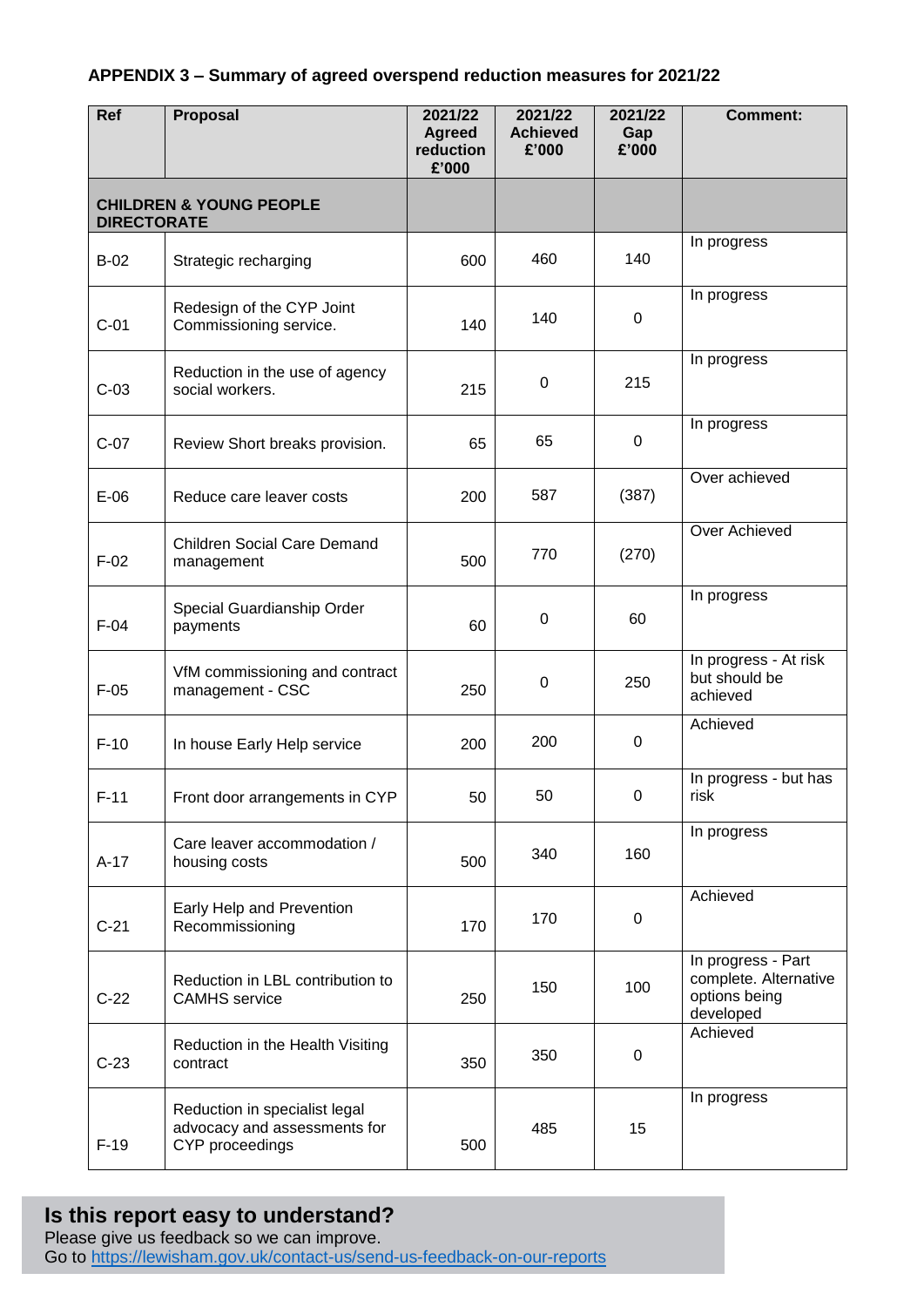| Ref                | Proposal                                                                                                                                                            | 2021/22<br><b>Agreed</b><br>reduction<br>£'000 | 2021/22<br><b>Achieved</b><br>£'000 | 2021/22<br>Gap<br>£'000 | <b>Comment:</b>                                                                                                                                                        |
|--------------------|---------------------------------------------------------------------------------------------------------------------------------------------------------------------|------------------------------------------------|-------------------------------------|-------------------------|------------------------------------------------------------------------------------------------------------------------------------------------------------------------|
| $F-23$             | Home to school transport                                                                                                                                            | 250                                            | 0                                   | 250                     | In progress - At risk<br>but mitigation<br>measures being<br>investigated                                                                                              |
| <b>Directorate</b> | <b>Total for Children &amp; Young People</b>                                                                                                                        | 4,300                                          | 3,717                               | 533                     |                                                                                                                                                                        |
|                    | <b>COMMUNITY SERVICES DIRECTORATE</b>                                                                                                                               |                                                |                                     |                         |                                                                                                                                                                        |
| $E-10$             | Increase funeral charges                                                                                                                                            | 250                                            | 120                                 | 130                     | In progress -<br>Achievement is partly<br>dependent on death<br>rate in 21-22 and the<br>impact on income<br>levels. Will be<br>reviewed during the<br>financial year. |
| $C-26$             | Reducing leisure spend -<br>temporary closure of the Bridge                                                                                                         | 355                                            | 355                                 | $\Omega$                | Achieved - The<br><b>Bridge LC currently</b><br>closed with no plan<br>to reopen in 21-22.                                                                             |
| <b>Directorate</b> | <b>Total for Community Services</b>                                                                                                                                 | 605                                            | 475                                 | 130                     |                                                                                                                                                                        |
| <b>DIRECTORATE</b> | <b>CORPORATE RESOURCES</b>                                                                                                                                          |                                                |                                     |                         |                                                                                                                                                                        |
| $A-08$             | Reduction in paper usage                                                                                                                                            | 35                                             | 35                                  |                         | Achieved                                                                                                                                                               |
| $C-08$             | IT - mobile telephony review                                                                                                                                        | 80                                             | 80                                  |                         | Achieved                                                                                                                                                               |
| $E-09$             | Realising further benefits from<br>the Oracle Cloud Solution and<br>exploiting its functionality as a<br>fully integrated enterprise<br>resource planning solution. | 100                                            |                                     | 100                     | Not Achieved - to be<br>formally reversed                                                                                                                              |
|                    | <b>Total Corporate Resources Directorate</b>                                                                                                                        | 215                                            | 115                                 | 100                     |                                                                                                                                                                        |
|                    | <b>HOUSING, REGENERATION &amp; PUBLIC</b><br><b>REALM DIRECTORATE</b>                                                                                               |                                                |                                     |                         |                                                                                                                                                                        |
| $C-11$             | Reduced dependency on<br>agency<br>staff within Highways and<br><b>Transportation Services</b>                                                                      | 300                                            | 300                                 | 0                       | Achieved                                                                                                                                                               |
|                    | <b>Total for Housing, Regeneration &amp;</b><br><b>Public Realm Directorate</b>                                                                                     | 300                                            | 300                                 | 0                       |                                                                                                                                                                        |
| <b>GRAND TOTAL</b> |                                                                                                                                                                     | 5,420                                          | 4,607                               | 763                     |                                                                                                                                                                        |

#### **Is this report easy to understand?** Please give us feedback so we can improve.

Go to<https://lewisham.gov.uk/contact-us/send-us-feedback-on-our-reports>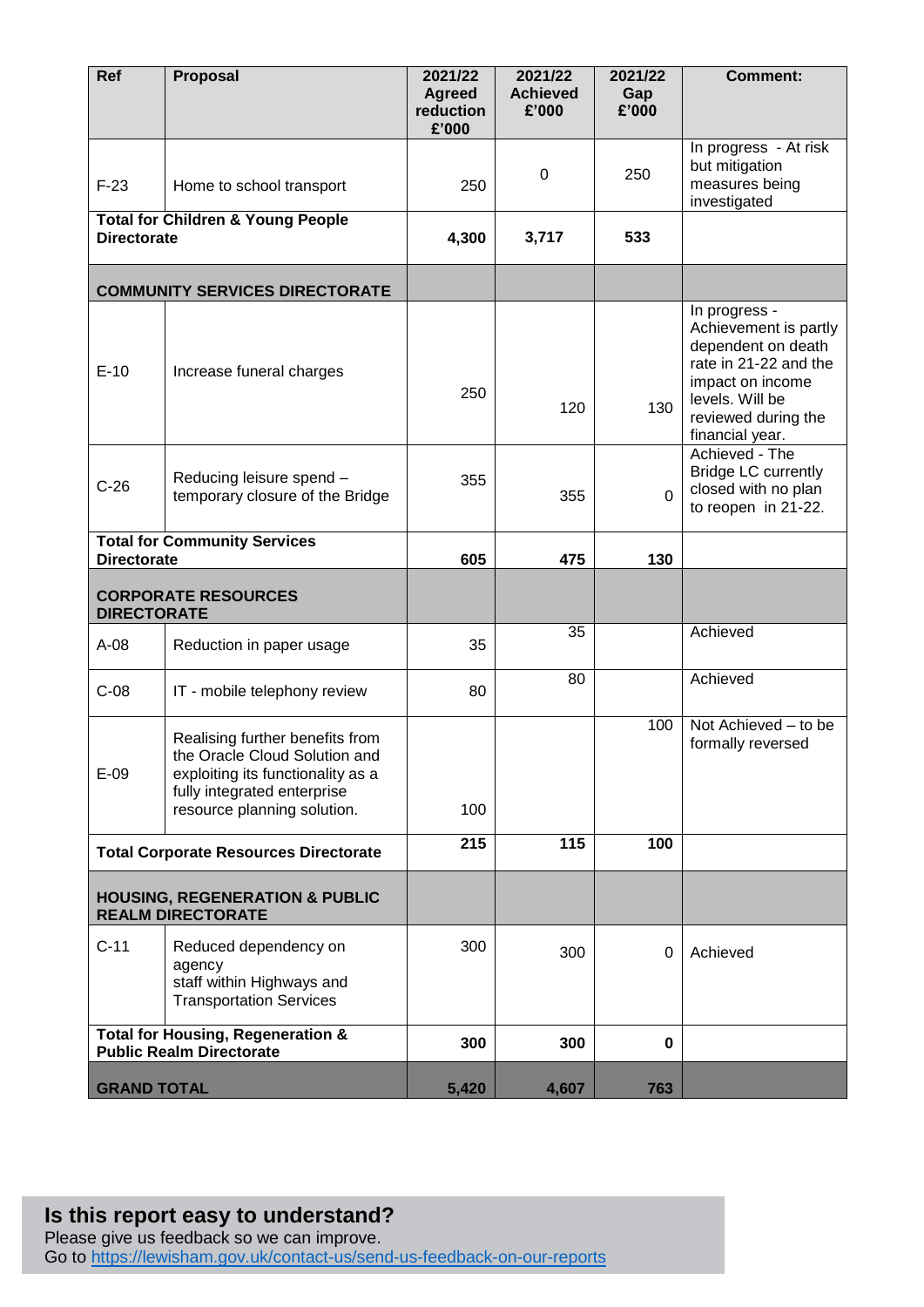## **APPENDIX 4 – Update on Capital Projects and Programmes**

### **Schools**

#### **Schools – School Places Programme**

- Primary place demand has levelled off recently across London and the priority for school place delivery has shifted mainly to Special Educational Need and Disability provision. Four schemes are currently in development and delivery, to conclude in 2024. They include:
	- o Works to Ashmead Primary in Brockley to expand from one to two forms of entry. Works commenced in April 2019 and were substantially completed in March 2021, with the handover of the new building. The project delivered a new standalone block adjacent to Lewisham Way, improved landscaping within the site and a new entrance and enhanced public realm area to the South of the site. Final refurbishment and remodelling works within the existing school building are due to be completed over the summer holidays this year.
	- o Greenvale School, in Whitefoot ward, is Lewisham's community special school for children and young people between the ages of 11 and 19 years who have significant learning difficulties. A new satellite facility to accommodate an additional 93 students will be constructed on the site of the former Brent Knoll building in Perry Vale. Construction works began earlier this year, and are due to be completed in February 2022.
	- $\circ$  New Woodlands, in Downham Ward, is a special school which supports children from 5 to 16 who have Social, Emotional and Mental Health (SEMH) special educational needs. The school recently began admitting Key Stage 4 students, and works to expand the facility took place over the summer holidays 2019, ensuring that the school could provide a full curriculum. The works included minor remodelling and refurbishment of the existing building, provision of a new food technology practical room, and improvements to existing landscaping and external play areas. The final works including boundary treatment were completed in October 2020, and the final account has recently been agreed.
	- o Watergate is Lewisham's primary special school for children between the ages of three and eleven years who have severe learning difficulties, located in Bellingham Ward. Approval has been granted to expand the school through the construction of a new teaching block on the existing site, and a new set of feasibility studies are due to be commissioned this year.

#### **Schools – Minor Works Capital Programme**

The School Minor Works Programme (SMWP) is an ongoing programme of minor capital works to existing community school buildings, primarily relating to mechanical/electrical infrastructure and building fabric needs. The programme is grant funded by central government and has been consistently delivered on budget.

#### **Highways & Bridges**

The Council continues to invest resources in maintaining its 397km of highway borough roads, most notably through its annual programme of carriageway and footway resurfacing works. In previous years the budget for highways has allowed 70 roads (or part of a road) to be resurfaced each year. Works are usually directed to those roads in the worst condition and categorised as "Red" – lengths of road in poor overall condition and in need of immediate further engineering assessment with a planned maintenance soon.

The 2021/22 carriageway and footway programme is being planned to ensure that it is being spent in the most effective way and addresses the most pressing issues. Full

# **Is this report easy to understand?**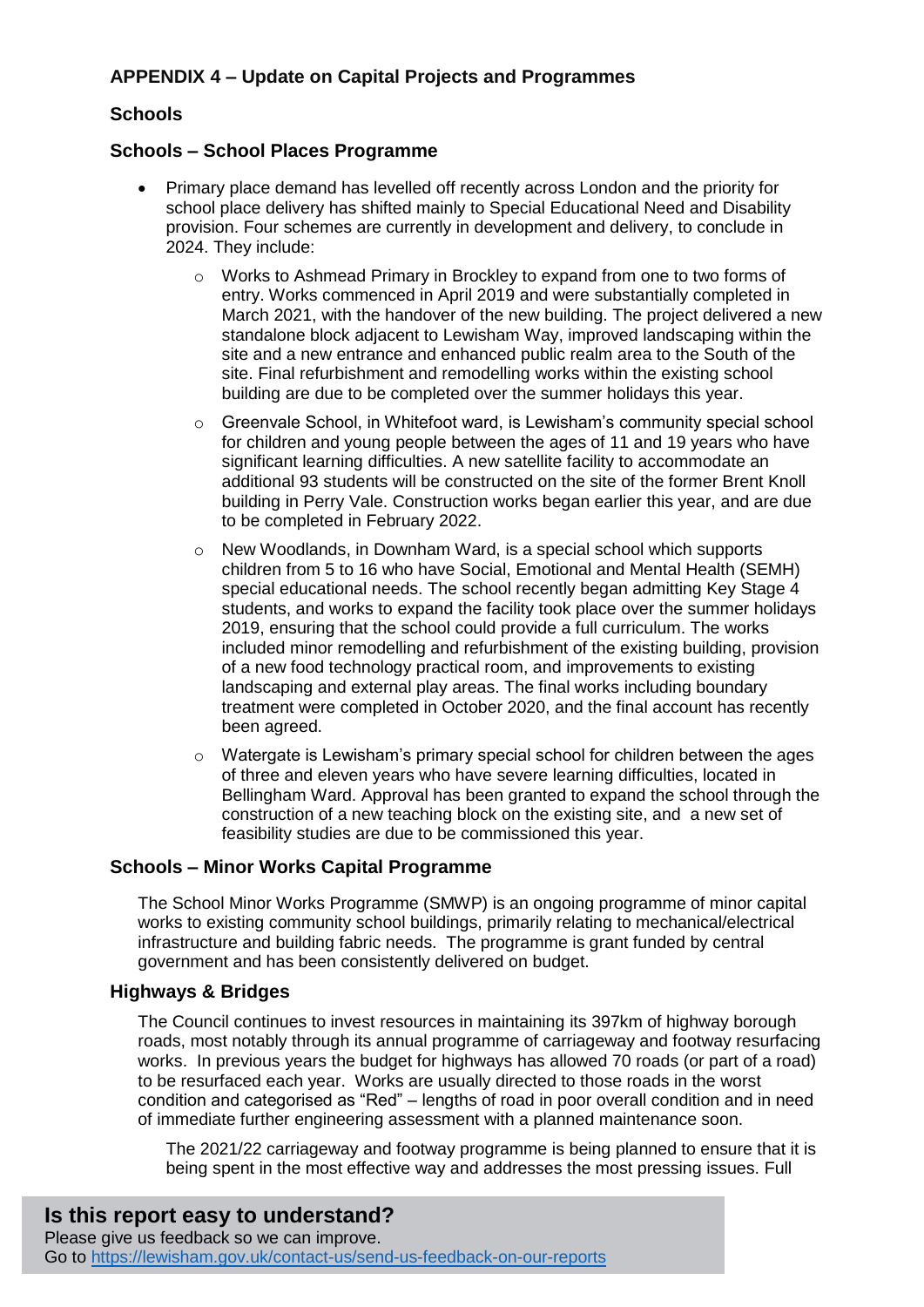expenditure will be achieved.

The Council also carries out ongoing responsive carriageway maintenance works that remedies localised hazards and defects caused through accidents and deterioration of the asset from wear, age, excavations and failures.

The replacement of the span for the Sydenham Park footbridge continues to be planned and designed and active discussions are being held about the footbridge's span structural design, access arrangements, method of construction, risk management and approvals with key stakeholders, such as Network Rail, underway. The Council in its client capacity, is working closely with its principal consultant to secure a delivery plan agreement with Network Rail. Subject to a Network Rail track possession agreement, the earliest that the replacement span could be delivered is September 2022.

#### **Catford Town Centre**

Architect's Studio Egret West have now completed work with officers to develop a framework plan to help guide the regeneration of the Town Centre. The framework aims to form the basis of any future developments for the Town Centre and involved input from Viability Assessors, Construction Programme Advisors and an independent Planning Consultant. The Masterplan will be used as an evidence base for the emerging Local Plan.

Work is also continuing with TfL on the proposal to realign the South Circular A205 through the Town Centre. GLA Housing Infrastructure Funding (HIF) in the sum of £10m has been secured on condition that the road is delivered by TfL with officers currently seeking an extension due to the impact of Covid19 upon the programme resulting from the furlough of staff in 2020. Subject to an approved design, early work is expected to start in the first quarter of 2023/24. Meanwhile, the engagement activity of Team Catford has continued to build on the programme of social engagement started in 2016. The Team is expected to continue to support projects currently being delivered an Catford and beyond.

The draft Framework plan was presented to Mayor & Cabinet in September 2021. Approval was obtained to enter into a process of of non-statutory public consultation that took place between November 2020 and February 2021. Officers plan to take a refined version of the Framework to Mayor & Cabinet in July 2021 Asset Management Programme.

Funding from the Asset Management Programme (AMP) has continued to support reactive and much needed capital works across the operational corporate estate. This has included fabric works such as roof replacement and mechanical works including boiler replacements and lift repairs across the estate of approximately 90 buildings and sites. More recently, the programme has funded some works to the Civic Suite, Registry Office and some essential works as part of the main Laurence House refurbishment programme. A full condition survey of the corporate estate has recently been completed. A programme of work has now been compiled to help address the investment needs of the estate.

#### **Asset Management Programme**

Funding from the Asset Management Programme (AMP) has continued to support reactive and much needed capital works across the operational corporate estate. This has included fabric works such as roof replacement and mechanical works; including, boiler replacements and lift repairs across the estate of approximately 90 buildings and sites. A full condition survey of the corporate estate was completed in 2020 and is helping define the future investment need of the estate, the Asset Review, and underpin the use of the AMP capital programme funding for future years. A comprehensive Corporate Estate Maintenance Programme starts in 2021-22 (with some urgent health and safety works already underway).

# **Is this report easy to understand?**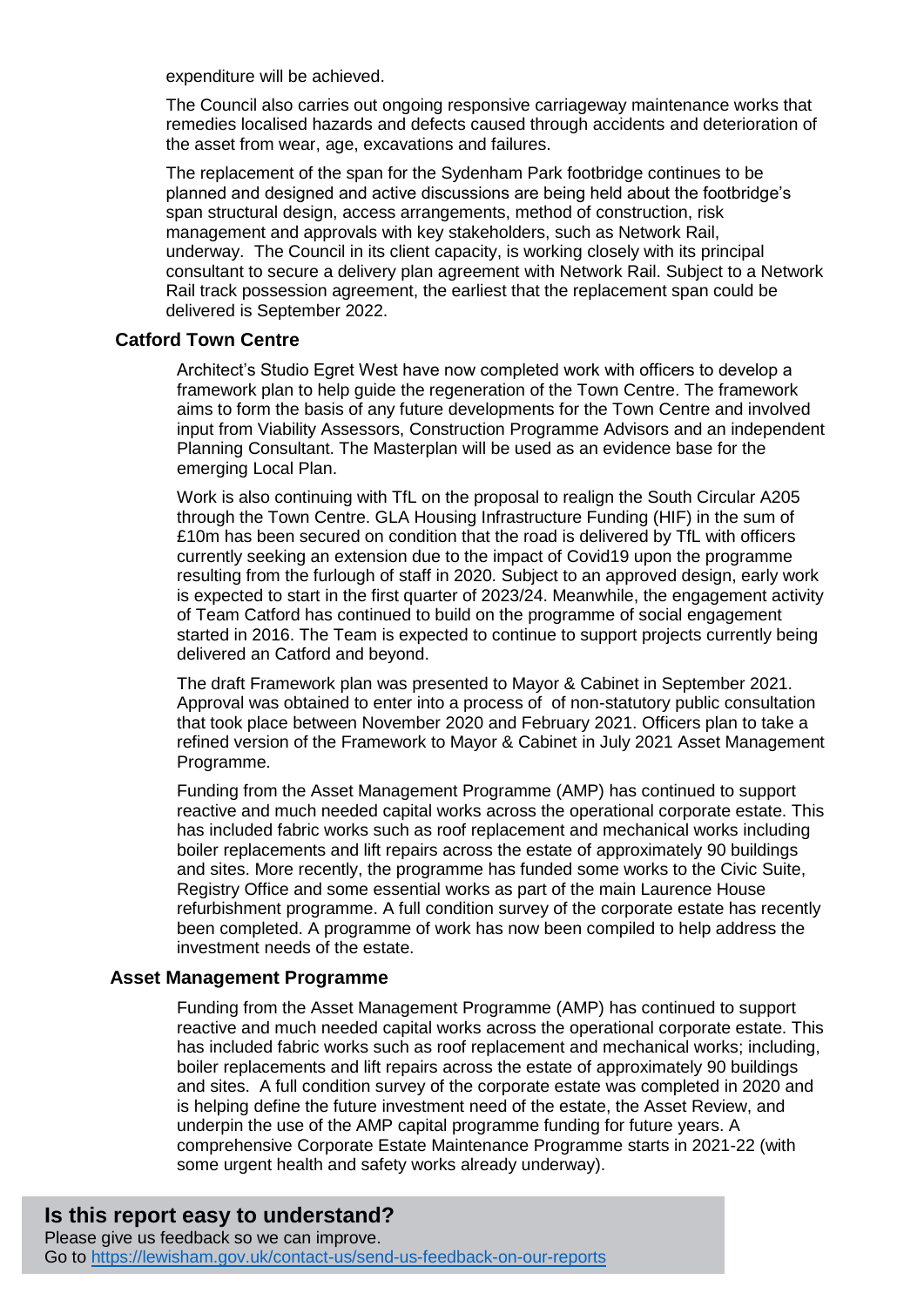#### **Broadway Theatre**

Investment in the Broadway Theatre in Catford will address the urgent health and safety, mechanical and electrical, DDA and compliance requirements within the building, along with the overdue upgrade/refurbishment of identified areas throughout the building. The works will ensure the building is fit for purpose, meets current regulations and is compliant to function as a public venue. Improvements will also enable the Theatre to attract wider audiences and hirers and expand its delivery of events and shows.

The theatre plays an important part in the Catford Town Centre Masterplan which seeks to regenerate the town centre including providing housing, retail, open space and a civic heart for the town centre, with the theatre, a crucial part of that. Investment in the theatre takes forward the commitments given in the Capital Programme to invest in key parts of the Council estate in Catford as an early and certain commitment to the emerging Catford Masterplan.

The project is in design stage with works due to start in late 2021, with a view to completing in late 2022 and re-opening for a grand finale for the Borough of Culture year.

#### **Lewisham Gateway**

Lewisham Gateway Phase 2 is a major £252m regeneration project, located between Lewisham Town Centre and the DLR, rail station and bus interchange. It has been designed as a high-density mixed use development representing contemporary sustainable urban living.

This project is the second phase of the development with Phase 1 already having delivered 362 new homes, alongside new shops and restaurants, a public park with children's play space and access to the rivers, plus major infrastructure improvements which include the removal of the Lewisham northern roundabout and the implementation of a new highways system.

Phase 2 has secured £13.5m in GLA Housing Infrastructure Funding and a further £9,558m in S.106 contributions to secure 106 affordable homes. Overall the scheme will provide 530 PRS units, 119 co-living units, a cinema, gym, retail and co-working space.

#### **Private Sector Grants And Loans**

Mandatory and Discretionary grants assist the boroughs most vulnerable residents to maintain and adapt their properties which in turn enables them to remain independent and in their own homes for longer.

In 20/21, the Housing Assistance Team worked successfully to assist 112 vulnerable households, by administering Disabled Facilities' Grants (Mandatory) and Home Repairs Grant (Discretionary). Despite the pandemic and subsequent lockdown, 20/21 was the teams highest ever spending year. Approximately £1.2 million of the Mandatory Grant and £300,000 of the discretionary Grant was spent, bringing the total spend to £1.5 million.

During this period, 57 Disabled Facility Grants were completed, these projects consisted of a variety of adaptations including modular ramps, level access showers and thresholds of ranging values. All of which enabled disabled adult and children, to safely and/or independently, access the facilities and amenities, within their properties and their local communities. 55 Repairs Grants were completed, these repairs included a combination of grant and loan aid and consisted of various repairs including roof, boiler and electrical re–wires, to ensure category 1 & 2 hazards were eliminated from the applicants homes.

For the first quarter of FY 21/22, to date, the team have spent and committed

**Is this report easy to understand?** Please give us feedback so we can improve. Go to<https://lewisham.gov.uk/contact-us/send-us-feedback-on-our-reports>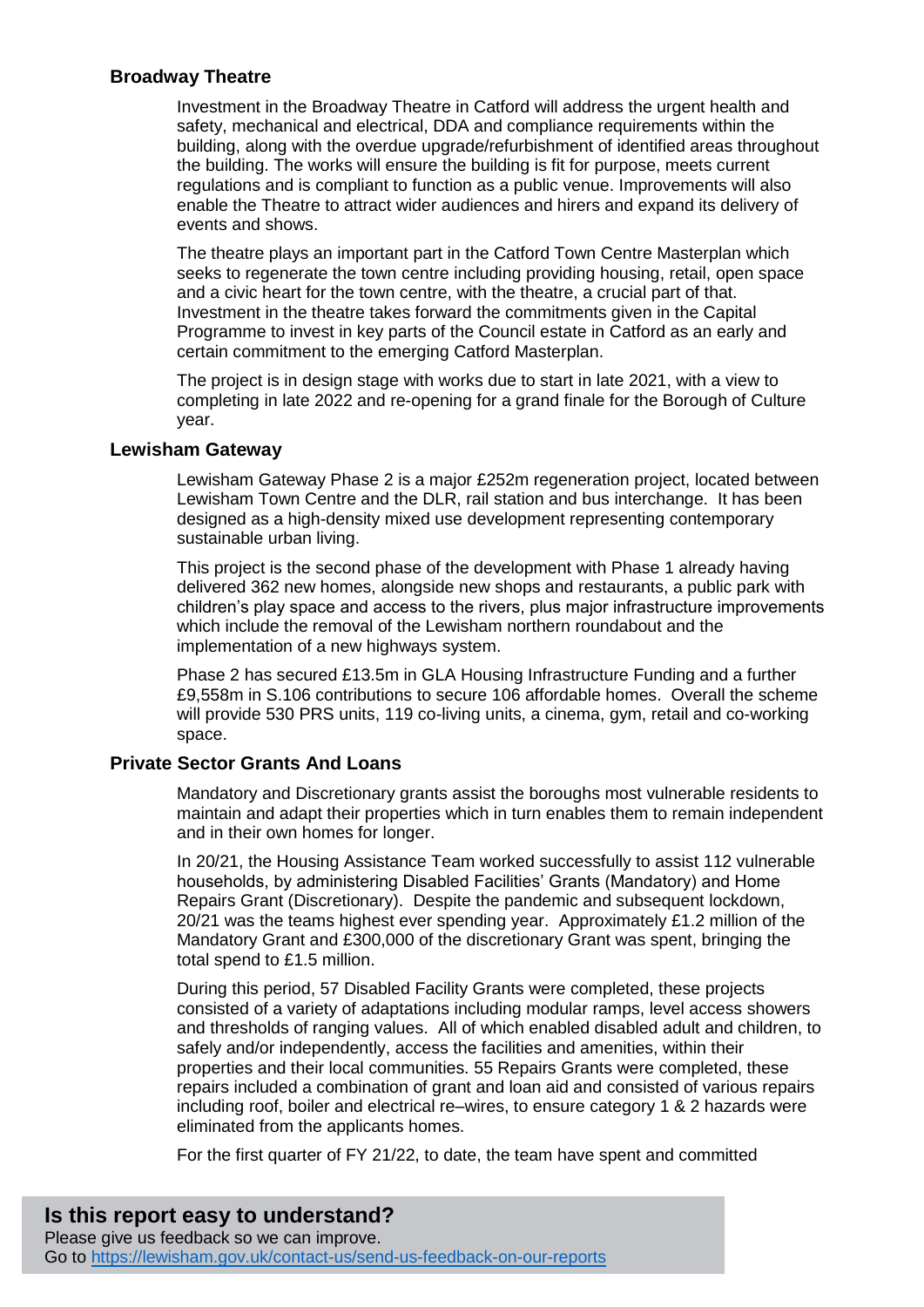approximately £392,000 of the mandatory budget with 182 applications, currently in the pipeline and approximately £490,000 of the Discretionary budget. There are currently 182 Discretionary case currently in the pipeline. This year the team are aiming to spend the full 21/22 allocated budget.

#### **Achilles Street**

Residents on the Achilles Street Estate have voted for the redevelopment of the estate to go ahead. Work is underway to carry out due diligence and the procurement of the design team has completed with estate residents. The scheme will deliver new homes for all existing residents as well as a significant number of new council owned homes for social rent.

#### **Edward Street**

Edward St will provide 34 new high-quality temporary accommodation homes for local families in housing need. The tender and contractor appointment has been completed following Mayor and Cabinet approval. The manufacturing of the homes is ongoing in the factory.

#### **Deptford Southern Sites**

The three Deptford Southern Sites – Frankham Phases 1 and 2, Frankham Phase 3 and Amersham Vale form an estate regeneration scheme being delivered in partnership with Peabody. Good progress is being made.

Frankham Phase 1 and 2 is under construction and will deliver 79 social homes. Frankham Phase 3 which is due to start construction in 2023 will deliver 38 social rent homes. Residents from Phase 3 are able to move into the Phase 1 and 2 homes where they wish to. Amersham Vale is also under construction and will deliver 24 social homes. The homes at Amersham Vale are due to be completed this year.

#### **Residential Portfolio Acquisition – Hyde Housing Association**

The acquisition of a portfolio currently comprising 120 residential properties from Hyde Housing Association, as per a report to Mayor & Cabinet on 13 March 2019. The Council completed on the acquisition of a portfolio of homes from Hyde Housing Association earlier this financial year. Hyde Housing Association have offered the option of further acquisitions. The Council are currently considering this option and carrying out due diligence in relation to this.

### **Fleet vehicle replacement**

This budget was to finance the replacement of 75 vehicles in the Council's fleet in order to meet the approaching Low Emissions Zone (LEZ) changes in October 2020. The total number of vehicles currently on order is 65 (the buses were reduced by 10).

By November 2020 40 Buses and 18 refuse vehicles had been delivered at a total cost of £5.9m.

#### **Temporary Accomodation Conversions – Morton House**

Morton House was, until recently, let to the Salvation Army. The property became surplus to requirements and was offered to the Council to purchase, as it was considered highly suitable to meet the Council's temporary housing accommodation need. The site was acquired by the Council in July 2020 for circa £3.5m

Refurbishment works to the building are expected to cost around £1.2m in total. The project is due to be tendered in June with works commencing in August and completing by the end of March 2022

#### **Other - Beckenham Place Park**

The restoration of Beckenham Place Park (to the western side of the railway) has now been completed. The listed stable block is now home to the new park café and

# **Is this report easy to understand?**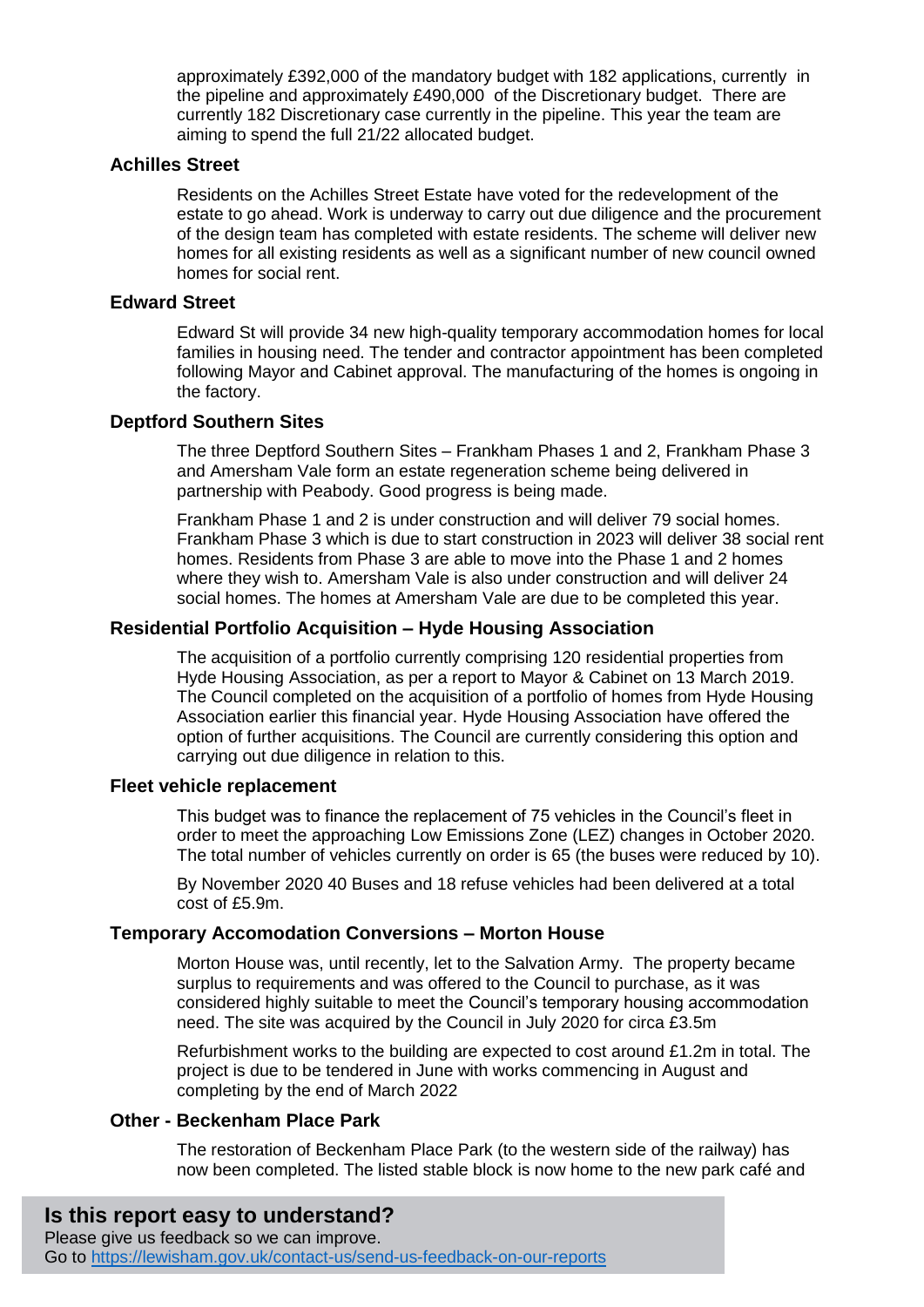environmental education centre, and the long anticipated restored landscape, with its reinstated lake, is being enjoyed by thousands of local people.

The stable yard itself will become an arrival and visitor's hub, as new tenants take up occupation of the cottages over the next year.

The new play facilities are much loved, as part of the restored pleasure grounds, and the previously derelict Gardener's cottage is now fully restored and re-purposed as a hub for volunteer activity in the park, in the midst of the new community garden.

Open water swimming now takes place on the lake, and visitors will be encouraged to explore the breadth and nature of Lewisham's largest park on new paths and trails.

Early consultation and design work has now started on the eastern side of the park. An options appraisal is also being prepared for M&C to try and secure a future for the Mansion.

#### **Lewisham Homes – Property Acquisition**

This funding supports the delivery of the Lewisham Homes acquisitions programme that secures properties for temporary accommodation for homeless households, making a saving on the Council's spend on bed & breakfast accommodation.

#### **Building for Lewisham Programme**

The Building for Lewisham (BfL) supersedes the Housing Matters Programme. In January 2020, the Mayor and Cabinet approved recommendations to advance and expand the Council's housebuilding programme to meet the corporate objectives set for the period between 2018 and 2022.

This Programme will deliver a significant proportion of new council housing for the borough. Funding has currently been agreed for the continuation of the former New Homes Better Places programme and for a series of additional infill sites. In addition, funding for feasibility and preparation of planning and tender information for major strategic projects at Lady well, Achilles Street Estate and Catford has been allocated as well as funding for design and planning stage work for sites across the borough.

The Council, via its development agent, Lewisham Homes, is also investigating acquisition opportunities on land and sites from the market. These schemes may offer an opportunity to deliver more homes on an expedited timescale.

The current consolidation of the BfL programme notes funding for over 1,500 new homes across a mix of tenures. This has been modelled over a 40 year period and has been inflation-adjusted accordingly. However, the assumptions used represent an over-programming of developments and not all developments modelled will necessarily come forward. Therefore, this represents the most budget-intensive scenario. The financial and programme risk associated with the BfL programme will be monitored closely and mitigations implemented accordingly. However, should any significant changes to this budget be required, approval via Mayor and Cabinet will be duly sought.

The programme is supported by grant funding from the GLA via the Building Council Homes for London Programme. This provides £37.7m at a rate of around £100k per social unit. In addition to this the Council have secured funding from the GLA through their Small Sites Small Builders Fund, Housing Capacity Fund and Accelerated Construction Fund. The NHS have also provide grant support for Supported Housing. In addition to this, the Council will continue to subsidise the programme with the use of Right to Buy 1-4-1 receipts. The Council have also bid for further grant funding from the GLA and are waiting for the outcome of the negotiated bidding round at present.

The majority of spend for 20/21 relates to feasibility and planning application preparation for the new homes programme and delivery of a number of schemes by

# **Is this report easy to understand?**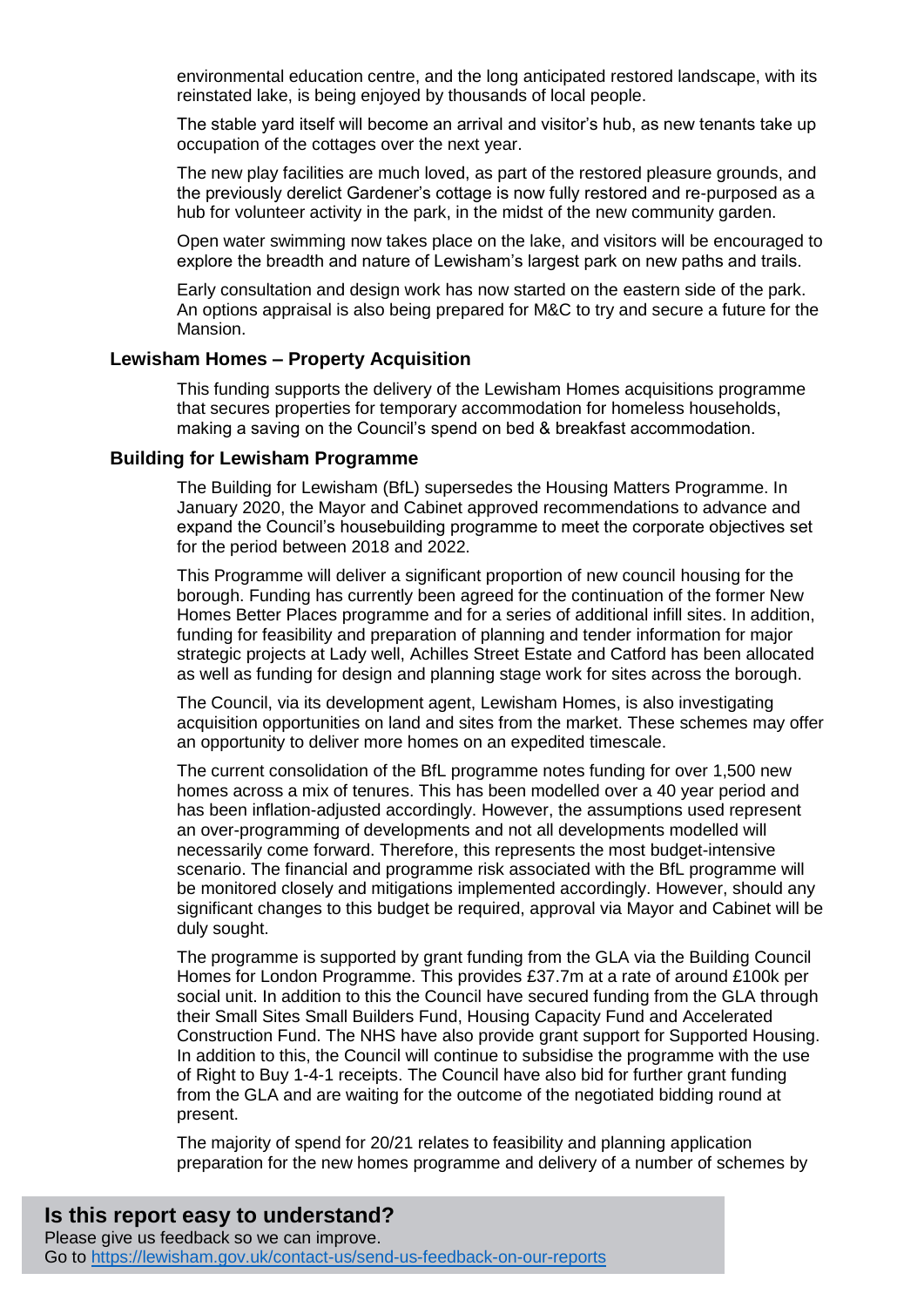Lewisham Homes on site.

#### **HRA Capital Programme**

Lewisham Homes are responsible for ensuring council owned stock under their management is brought up to and maintained to a decent homes level, covering both internal and external enveloping works. Lewisham Homes are leading on the delivery of the decent homes programme (under delegated powers) in consultation / agreement with the Council.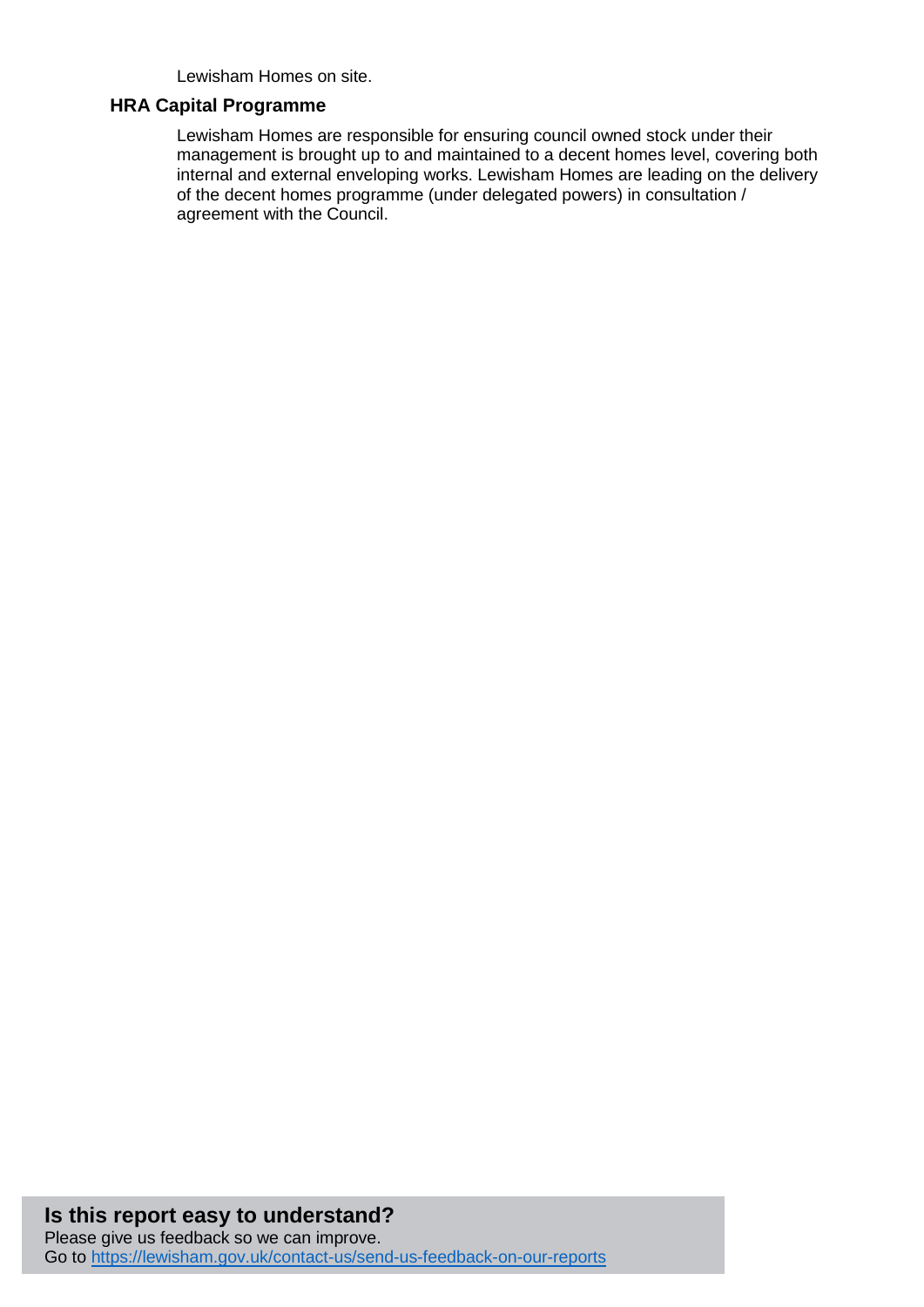# **APPENDIX 5 – Capital Programme Major Projects 2021 / 2024**

| Major Projects over £2m                               | 2021/22 | 2022/23 | 2023/24 | <b>Total</b> |
|-------------------------------------------------------|---------|---------|---------|--------------|
|                                                       | £m      | £m      | £m      | £m           |
| <b>GENERAL FUND</b>                                   |         |         |         |              |
| Schools - School Places Programme                     | 11.8    | 2.4     |         | 14.2         |
| Schools - Other (Inc. Minor) Capital Works            | 7.4     |         |         | 7.4          |
| Schools - Other Capital Works                         |         |         |         | 0            |
| Highways & Bridges - LBL                              | 2.6     | 2.5     |         | 5.1          |
| Highways & Bridges - TfL and Others                   | 2.4     | 0.1     |         | 2.5          |
| Catford town centre                                   | 0.4     | 0.3     | 3.4     | 4.1          |
| Asset Management Programme                            | 3.4     | 2.5     |         | 5.9          |
| <b>Other AMP Schemes</b>                              | 7.1     | 1.7     |         | 8.8          |
| Beckenham Place Park (Inc. Eastern Part)              | 1.9     |         |         | 1.9          |
| Catford Phase 1 - Thomas Lane Yard/CCC                | 0.5     | 2.6     |         | 3.1          |
| <b>Catford Station Improvements</b>                   | 0.4     | 1.0     | 0.1     | 1.5          |
| Lewisham Gateway (Phase 2)                            | 3.5     |         | 4.8     | 8.3          |
| Lewisham Homes - Property Acquisition                 | 3       |         |         | 3            |
| Residential Portfolio Acquisition - Hyde Housing Ass. |         |         |         | 0            |
| <b>Disabled Facilities Grant</b>                      | 1.4     |         |         | 1.4          |
| <b>Private Sector Grants and Loans</b>                | 1.9     |         |         | 1.9          |
| Edward St. Development                                | 11.7    |         |         | 11.7         |
| Achilles St Development                               | 1.0     |         | 3.6     | 4.6          |
| Mayow Rd Development                                  | 7       | 1.1     | 0.1     | 8.2          |
| Canonbie Rd Development                               | 1.8     | 0.3     |         | 2.1          |
| Ladywell Leisure Centre Development Site              | 2.6     |         |         | 2.6          |
| Deptford Southern Sites Regeneration                  | 0.3     | 0       | 2.1     | 2.4          |
| Acquisition of Sydney Arms                            | 1       |         |         | 1            |
| Fleet Replacement Programme                           | 1.6     | 0.8     | 0.8     | 3.2          |
| <b>Travellers Site Relocation</b>                     | 3.8     |         |         | 3.8          |
| Temporary Accommodation Conversions-Morton<br>House   | 1.5     |         |         | 1.5          |
| <b>Other Schemes</b>                                  | 6.7     | 1.3     |         | 8            |
|                                                       | 86.7    | 16.6    | 14.9    | 118.2        |
| <b>HOUSING REVENUE ACCOUNT</b>                        |         |         |         |              |
| <b>Building for Lewisham Programme</b>                | 40.4    | 56.4    | 57.2    | 154          |
| <b>Creekside Acquisition</b>                          | 11.4    | 2.0     |         | 13.4         |
| HRA Capital Programme (Decent works)                  | 78.8    | 42.7    | 41.8    | 163.3        |
| Ladywell Leisure Centre Development                   | 1.5     | 43.4    | 27.7    | 72.6         |
| Achilles St. Development                              | 2.8     | 1.0     | 21.6    | 25.4         |
| Mayow Rd Development                                  | 0       |         |         | 0            |
| <b>Other HRA Schemes</b>                              | 23.9    | 4.0     | 4.0     | 31.9         |
|                                                       | 158.8   | 149.5   | 152.3   | 460.6        |
|                                                       |         |         |         |              |
| <b>TOTAL PROGRAMME</b>                                | 245.5   | 166.1   | 167.2   | 578.8        |

# **Is this report easy to understand?**